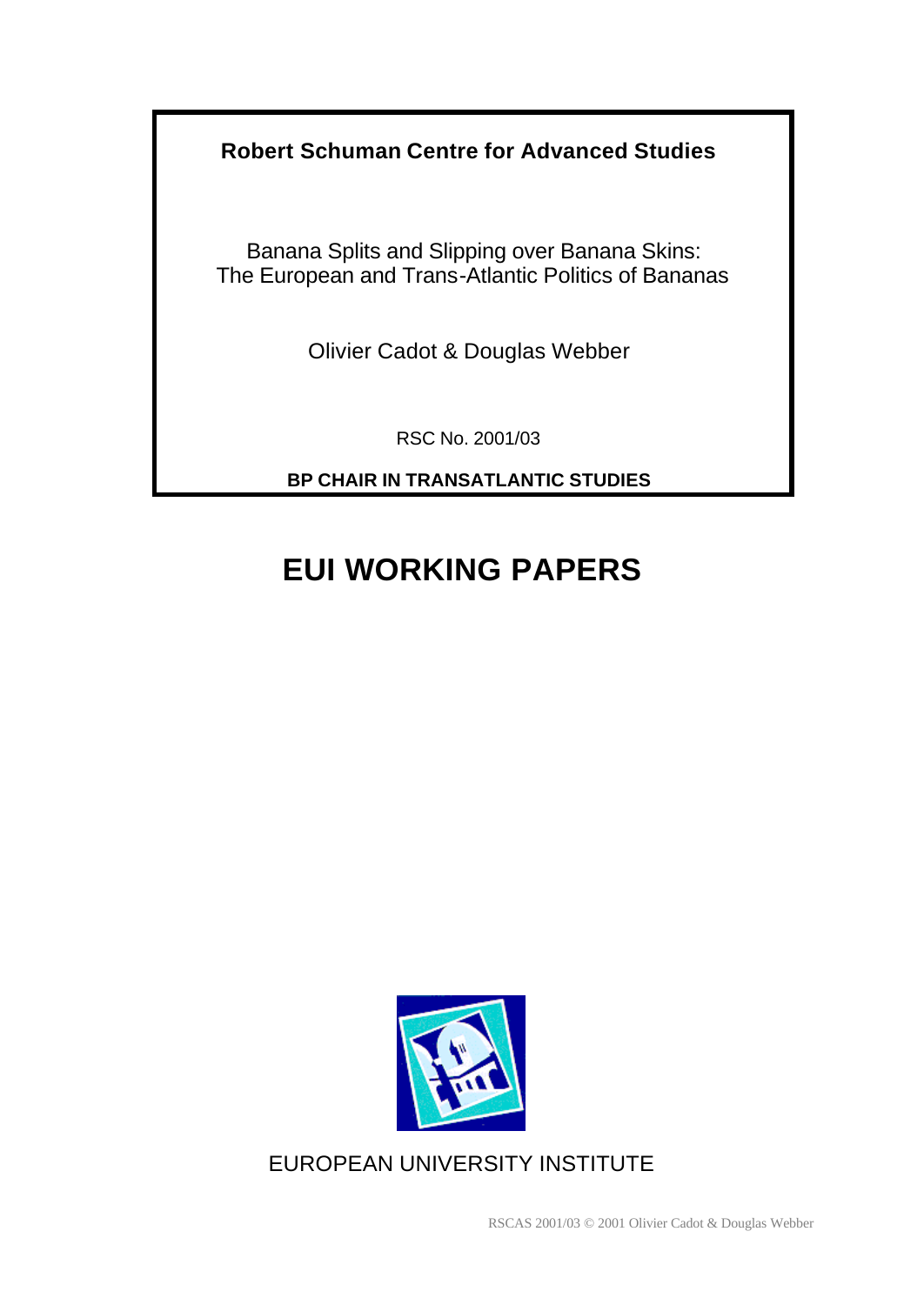All rights reserved. No part of this paper may be reproduced in any form without permission of the authors.

© 2001 Olivier Cadot & Douglas Webber Printed in Italy in January 2001 European University Institute Badia Fiesolana I – 50016 San Domenico (FI) Italy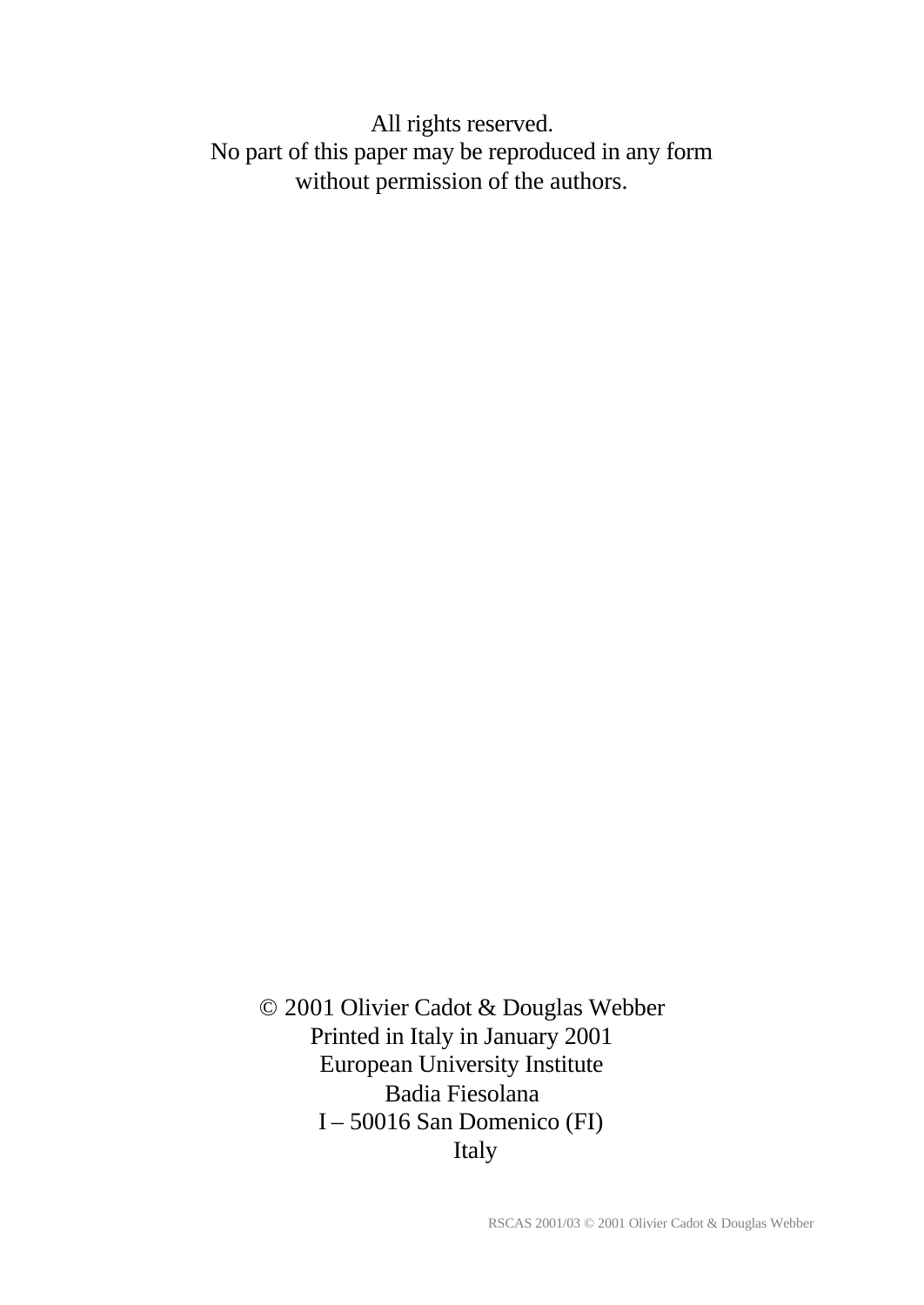# **Robert Schuman Centre for Advanced Studies**

#### *BP Chair in Transatlantic Relations*

The BP Chair in Transatlantic Relations was established at the Robert Schuman Centre for Advanced Studies of the European University Institute in Autumn 2000, thanks to a generous grant from BP. The aim of the Chair is to develop a programme of highly relevant policy-oriented as well as basic research by leading scholars from both sides of the Atlantic on key issues of common European-American interest. The initial focus of the Chair during its first two years will be "International Governance and the Transatlantic Relationship," which in turn encompasses two dimensions: (1) the internal governance of the transatlantic relationship, and (2) the external roles of Europe and North America in global governance.

#### **For further information:**

BP Chair in Transatlantic Relations Robert Schuman Center European University Institute Via dei Roccettini, 9 I-50016 San Domenico di Fiesole (FI) Italy E-mail: atlantic@iue.it http://www.iue.it/RSC/BP/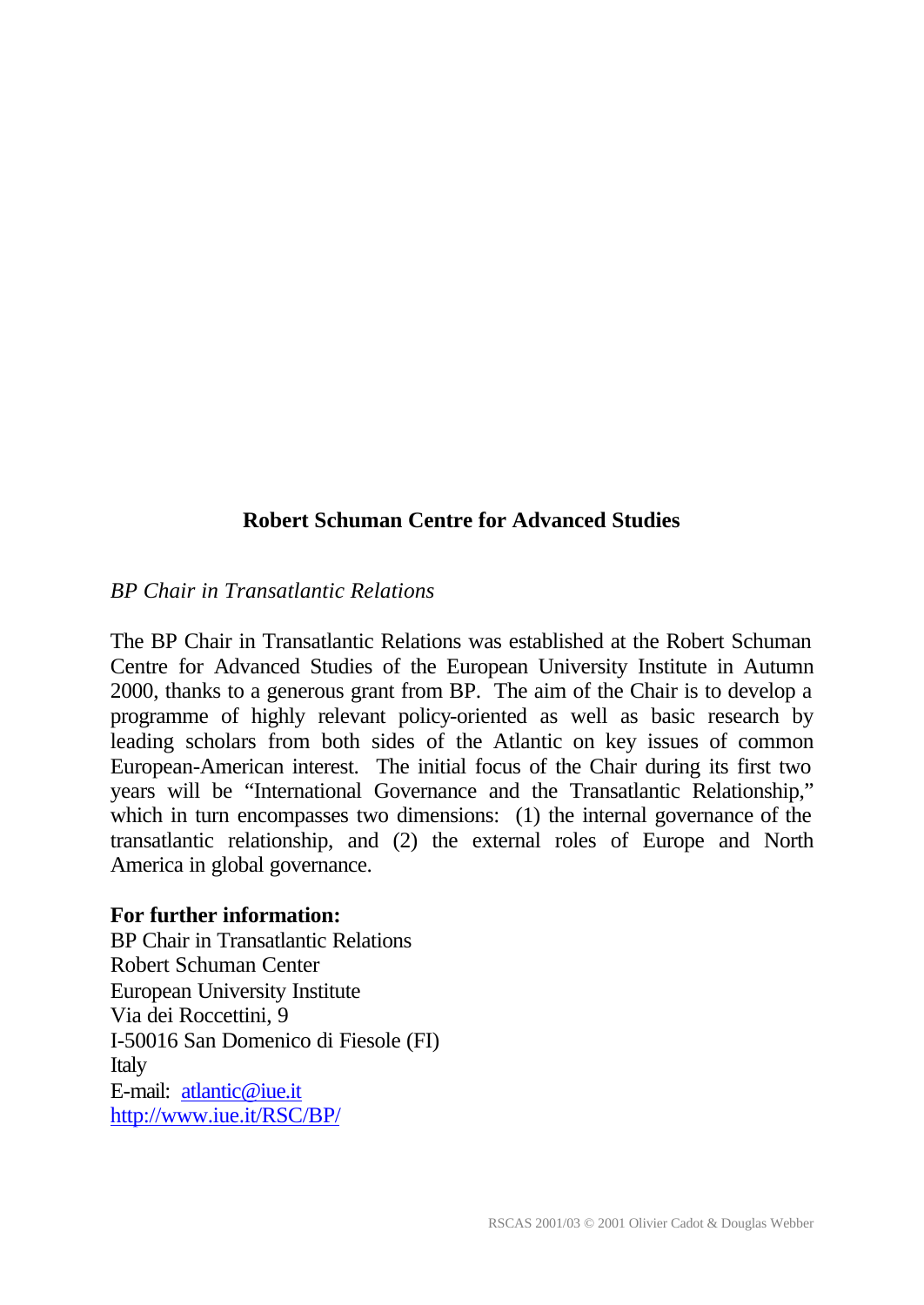# **1. Introduction**

l

In summer 2000, good seven years after they had first broken out, the conflicts between the EU (European Union) and various of its trading partners, including especially the US, over the EU's banana trade regulation had still not been resolved.<sup>1</sup> True, the threat that the conflicts might destroy the 'broader relationship between the US and the EU' and discredit the dispute settlement process of the WTO (World Trade Organization) (de Jonquières 1999) had not yet materialized. Nonetheless, despite a renewed WTO ruling in April 1999 that the regulation was illegal under international trade law, the conflict's successful resolution could still not be taken for granted. Although the EU had declared its willingness – in principle – to revise the regulation to make it conform with international trade law, it was unclear whether a qualified majority for such a revision could be found in the Council and whether a revised regulation, if adopted, would not be challenged again in the WTO. In short, there was still some doubt whether the 'banana splits' within the EU and between the EU and the US could be very swiftly or easily repaired. Diplomats involved in the dispute reckoned in late 1999 that it could 'go on for months yet' and in March 2000 that it would not be resolved before the second half of the year (*Financial Times*, 1999a; *European Voice* 2000a).

Few, if any, product-specific conflicts had proven so immune to mediation either within the EU or in trans-Atlantic relations as those generated by bananas. No other issue had been contested so frequently and over such a long time in the WTO disputes process. In the recent history of the EU, no other issue had tested so severely the robustness of the doctrine of the primacy of European law over that of the member states. Indeed, as of July 2000, the German Constitutional Court was still to pronounce its verdict in a case in which the plaintiff argued that the EU regulation was incompatible with the German Basic Law and should therefore be declared unconstitutional in Germany. Legal scholars had long since begun to speculate whether the whole EU might 'slip over bananas' (Everling 1996; Kumm 1998). The conflict over the original regulation in 1992 had already been unusually long in a decision-making process in any case not renowned for its speed – bananas had actually been the last agricultural product for which a single European market had been created within the framework of the '1992' programme.

<sup>1</sup> This paper is based partly on more than 20 interviews conducted with officials and representatives of the European Commission, the Council of the European Union, ministries of the German, French, British, Belgian and Dutch governments, the US federal government, the World Trade Organization, banana traders' associations and European and American fruit trading companies. For reasons of confidentiality, these persons are not referred to by name in the text. Only their general institutional affiliations are mentioned. The authors would like to thank these persons for their helpfulness and cooperation in the conduct of their research.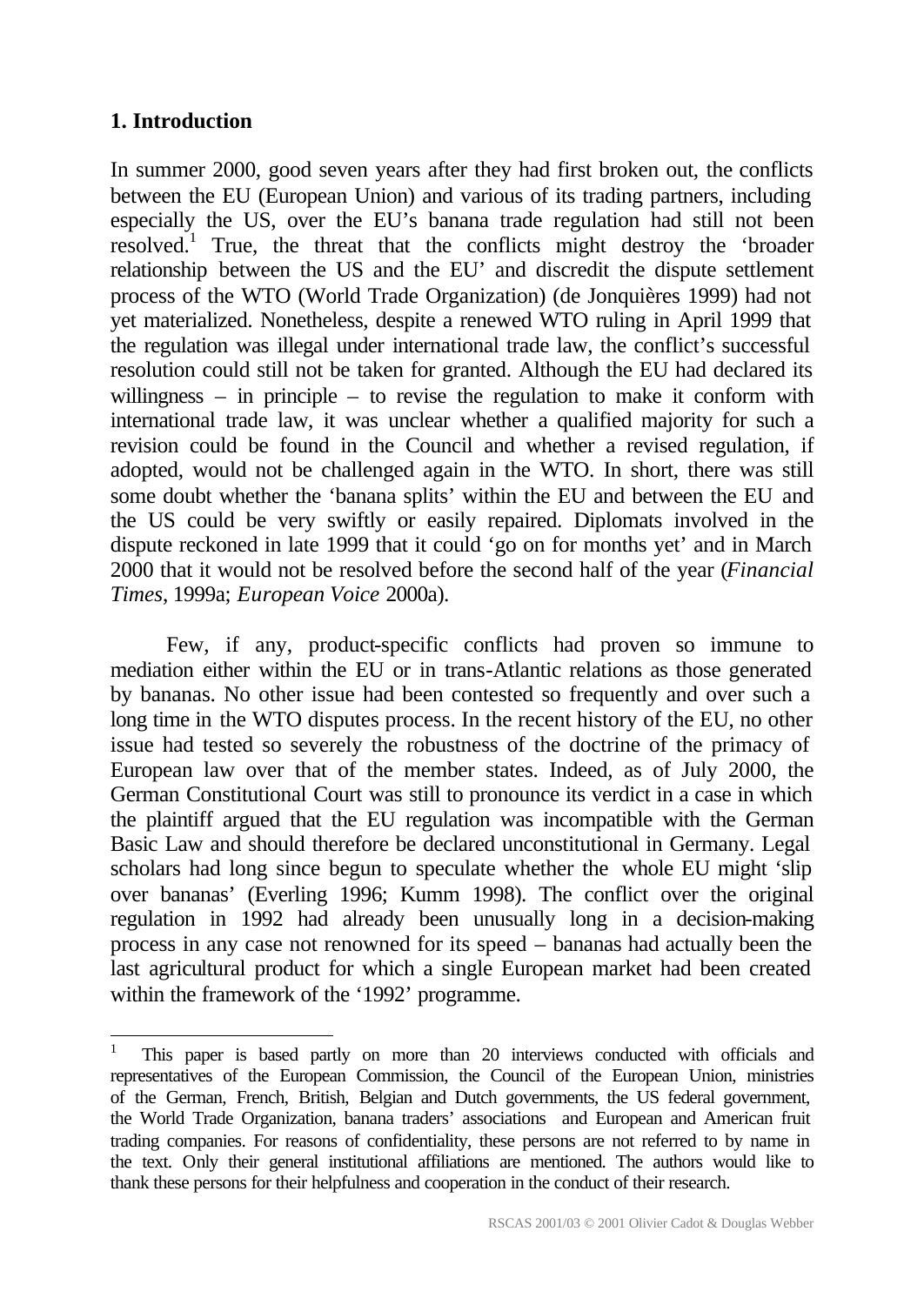Why have the EU-internal and, even more so, the external conflicts over this ostensibly harmless little yellow fruit proved to be so intractable? And why in the first place did the EU come to adopt such a controversial regulation? To answer these two – interrelated - questions is the objective of this article. Neither the available theoretical literature on public policy nor the available empirical literature on EU trade policy or trans-Atlantic trade relations provides many clues to explain the 'mystery' of the 'banana splits'. These have not been provoked by the factors that have occasionally been identified as lying at the root of numerous recent trans-Atlantic trade conflicts. Some of the literature suggests indeed that a quite different regulation - which should not have produced such intense conflicts – should have emerged from the EU decisionmaking process. Notably, Hanson (1998) has shown that the liberalization of the EU's internal market was not accompanied by a general increase in the level of external protection because, under EU decision-making rules, protectionist measures could be blocked by a minority of free-trade-oriented member states.

The outcome in the case of bananas was the reverse of that in most other sectors. The new EU regulation extended to more or less free banana markets the level of protection that had hitherto existed in the most protected and regulated markets. Our explanation of the adoption of this regulation prioritizes the role in the EU Council of 'package dealing', which led on the bananas issue to an extreme, virtually 'winner-take-all' outcome atypical of the EU's consensus-oriented decision-making process, because some of the free-tradeoriented member states attached less importance to this issue than to others up for resolution at the same time. The 'winner-take-all' character of the (initial) outcome provided a strong incentive for the 'defeated' – external as well as EUinternal - interests in the conflict to mobilize to overturn the regulation. At the same time, however, once the regulation had been adopted, the very EU decision-making rules and norms identified by Hanson as a barrier to a 'Fortress Europe' made the new 'protectionist' status quo very difficult to change.

The proponents and opponents of the regulation required not only motives or incentives to try to influence EU banana trade policy. They also required the *capacity* or resources to do so. The explanation for the strength of the opposition to the regulation as well as for its initial adoption, and therefore for the intractability of the conflict, lies, we argue, in the extent to which the banana policy making process on both sides of the Atlantic was 'captured' by narrow, antagonistic and politically very influential producer and especially trading interests. However, although the explanation for the unusual intractability of the banana 'splits' is located necessarily in the politics and economics of the product itself, several international, regional and national variables have combined to form a trade policy context that has facilitated the emergence and continuation of the conflicts.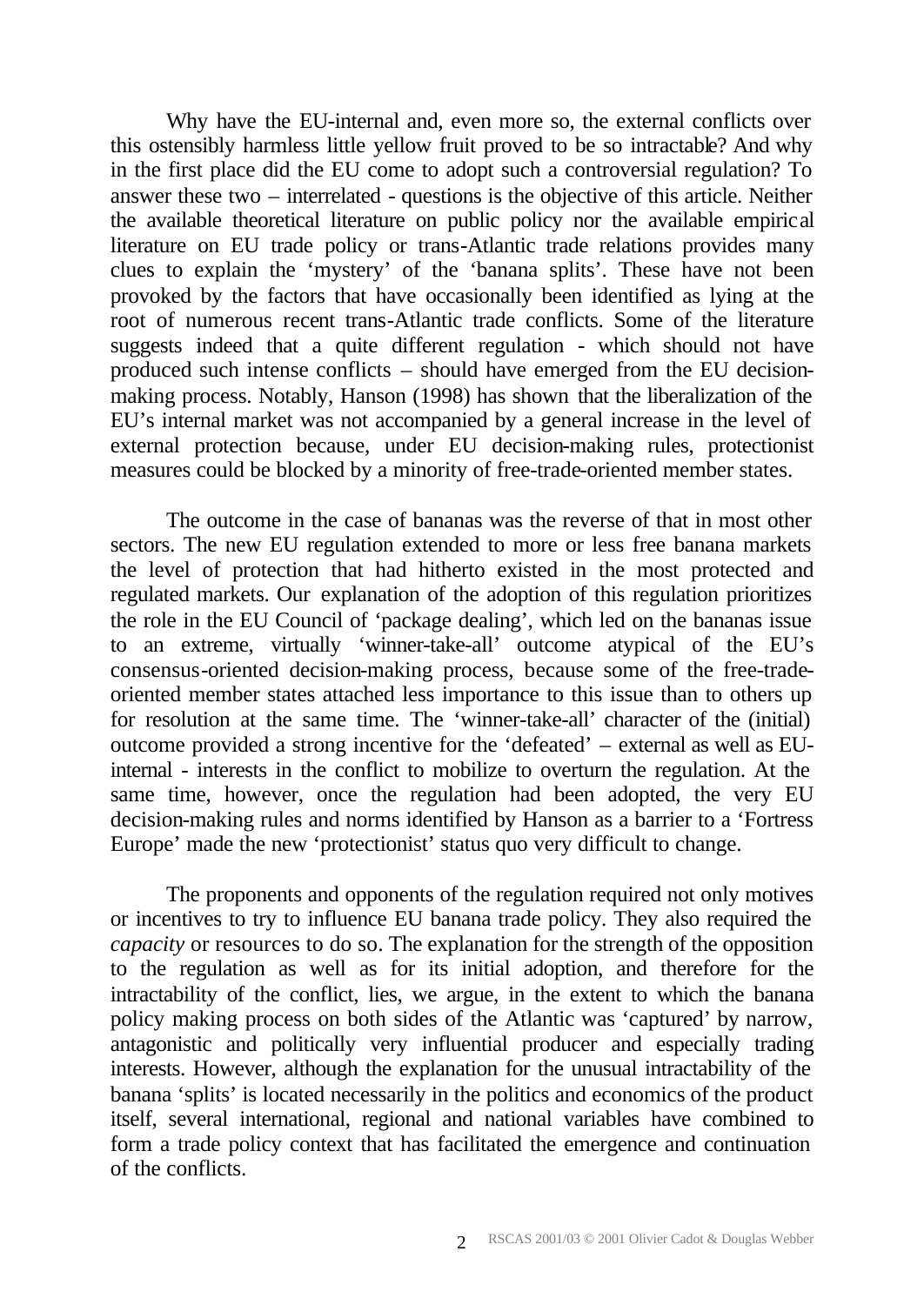The article is organized as follows. In the next section, we provide a short description of the 'economics' of the European and world banana industries and markets and of EU member states' pre-1993 'national' banana policies. In the following section, we explore some of the relevant theoretical and empirical literature for trying to make sense of the banana 'splits' and set out in greater detail our own explanations of the adoption of the EU regulation and the seemingly intractable trans-Atlantic conflict that it provoked. The empirical evidence in support of our explanations is provided in the subsequent sections, in which we explore the internal and external dimensions of the banana 'splits' in several stages. Finally we discuss the implications of our analysis in particular for the future evolution of wider trans-Atlantic trade relations.

## **2. Davids & Goliaths: The European & world bananas industries & markets**

In the late 1980s, some 75 per cent of the world's banana exports originated from Latin America, where the biggest growing states were Ecuador, Costa Rica and Colombia. African and Caribbean states (ACPs) and overseas territories of EU member states accounted for no more than 15 per cent (Borrell 1994: 5). Most of the Latin American bananas were marketed by three then American multinational companies: Chiquita, Dole and Del Monte, which together sold close to two-thirds (64 per cent) of the world's exported bananas in 1994 (Hallam and Peston 1997: 44). The EU consumed almost 40 per cent of the world's bananas, making it the world's biggest market. At around two-thirds, the market share of Latin American bananas in the EU was significantly lower than in the rest of the world, and so was the market share of the three American multinationals, just under 50% in 1991 (Cadot and Webber 1996: Exhibit 2). The EU market was nonetheless Chiquita's most profitable (interview with fruittrading company manager). One-third of the bananas eaten in the EU came – in roughly equal proportions – from African and Caribbean states, on the one hand, and EU overseas territories, some of which are also located in the Caribbean, on the other. The EU's level of self-sufficiency in bananas was thus a great deal lower than for most other agricultural products, including most fruits.

Before 1993, there had been no unified EU banana market, but rather a collection of mutually insulated national markets regulated by quite different policies. Accounting for more than one-third of EU consumption in the early 1990s, the German market was the largest and the most dynamic. The volume of bananas sold in Germany doubled between the first halves of the 1980s and 1990s, partly as a consequence of German unification in 1990 (Hallam and Peston 1997: 30). It was also the most open, having no import tariff or quantitative restriction. As a consequence, Latin American ("dollar") bananas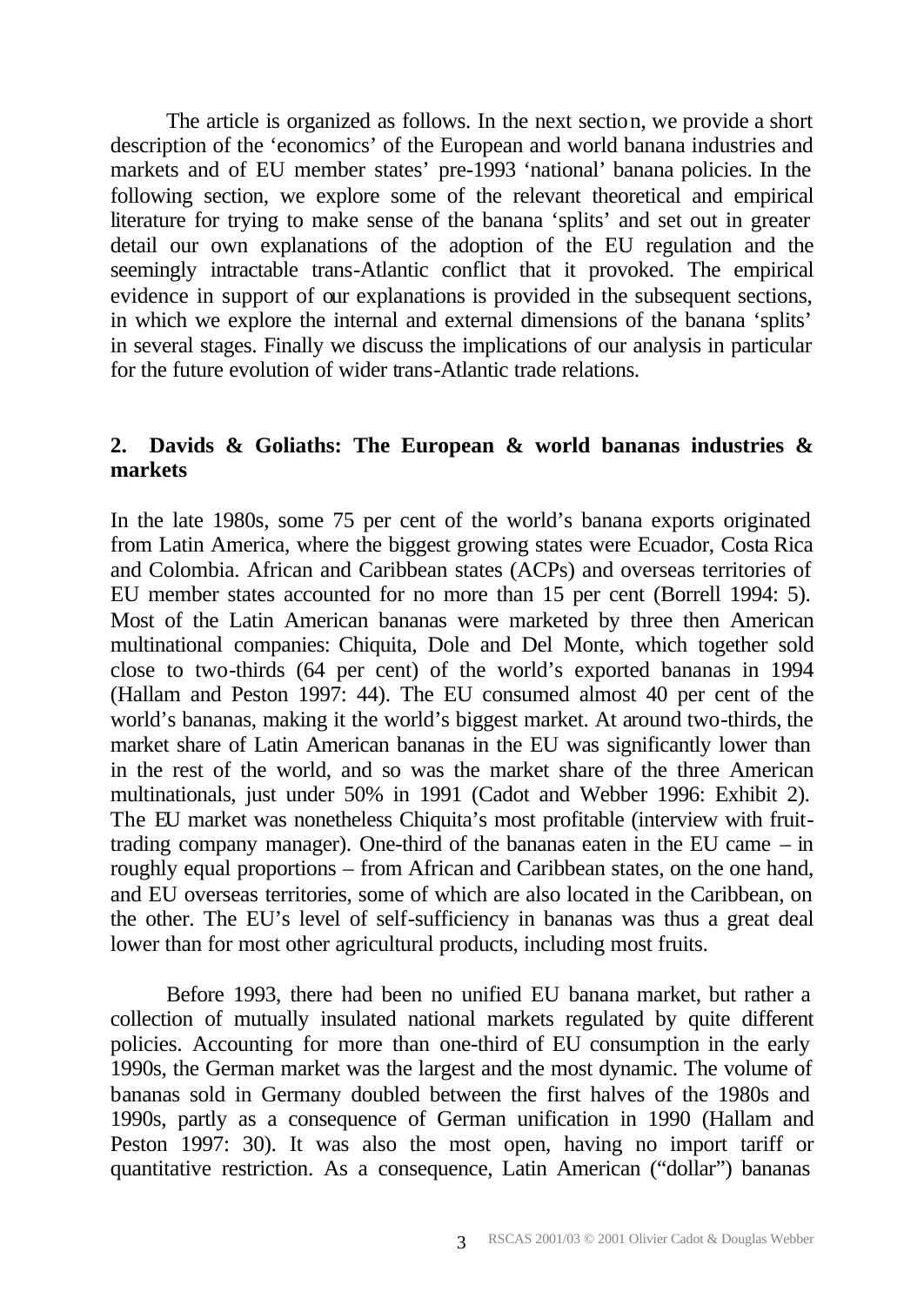had a 90% share of the German market and the great bulk of these was sold by the American multinational firms, especially Chiquita. Most bananas sold in Italy also originated in Latin America. At the other end of the spectrum were France, Britain and Spain, all of which had heavily administered and protected, practically closed, bananas markets. All of Spain's bananas came from the Canary Islands. More than a half of the bananas eaten in France were from its Caribbean territories, Martinique and Guadeloupe, and almost all of the rest were from two African states, the Ivory Coast and Cameroon. Roughly threequarters of bananas imported into Britain came from the Caribbean, more than half of them from the Windward Islands (Dominica, Saint Lucia and Saint Vincent and the Grenadines). The trade in bananas from the EU overseas territories and the former British Caribbean colonies was dominated by European firms, among which the largest were the British firm, Geest, and the Irish-owned company, Fyffes.

The economic costs of the protectionist policies of several EU member states were substantial. Calculations (Borrell and Yang 1990, Borrell and Yang 1992) suggest that consumers paid far more than they would otherwise have done for bananas and that importing companies benefited far more from high prices than banana growers in EU overseas territories and ACP countries, although the official purpose of such policies was the need to protect the latter and not the importers.<sup>2</sup> In the early 1990s, unit production costs of bananas in the French and former British Caribbean and the Canary Islands were more than twice as high as in Latin America. According to a critical study of EU banana policy, 'climate, topography and soil' as well as 'competitive production and marketing arrangements' favoured Latin American bananas over those from Africa, the Caribbean and other EU overseas territories (Borrell 1994: 5-6). In addition, producers in some of the overseas territories were subject to labour regulations patterned after those of metropolitan Europe. EU bananas, according to a French government official, were 'outclassed all down the line: in terms of quality, product standardization, presentation, costs, operator resources, and integration' (interview). Given the productivity 'gulf' between them and the rest of the world, the creation of a single *and open* European banana market would likely have destroyed the bananas industries in the French and former British Caribbean and in other EU overseas territories. This could have had serious economic and social consequences, as the Martinique reputedly earned between 60 and 80 per cent and the Guadeloupe over 40 per cent of their 'export' revenues through the sale of bananas (Hallam and Peston 1997: 2-4). Bananas also accounted for between 15 and 20 per cent of the Windward Islands' GDP. Representatives of these states and territories argued – rightly or wrongly – that

<sup>2</sup> According to Borrell and Yang, consumers subsidized the industry to a total of \$1.6 billion through higher prices, but, of this sum, only \$302 million accrued to banana growers, compared with \$917 million to importers.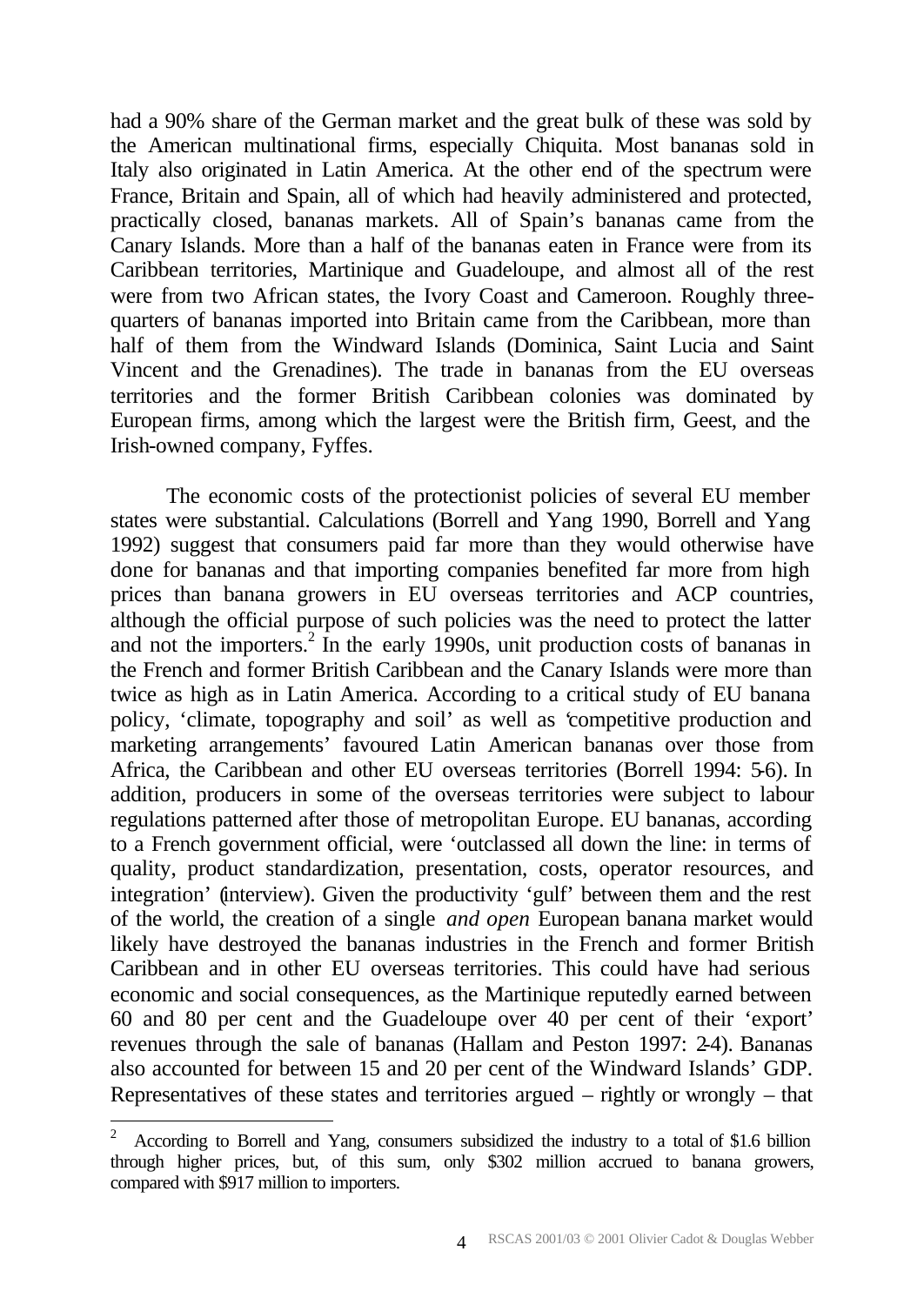climatic conditions prevented them from diversifying easily into other products and that the abolition of preferential trading arrangements for bananas would lead to their economic ruin. The prospect of the creation of a single and liberal EU bananas regime was equally unpalatable, moreover, to those – predominantly British, French and Spanish – trading companies which drew their bananas primarily from these regions.

In establishing a new regulatory framework for bananas, the EU had, at least on paper, a wide range of options. Of these, German-style free trade was, for reasons explained above, politically infeasible. But a number of policy instruments could have been used, alone or in combination, to shelter overseas producers from all-out competition. Apart from tariffs, these included deficiency payments (subsidies) and quantitative restrictions. Deficiency payments were the least distortionary option. Relative to the overall level of spending on the Common Agricultural Policy, the cost of maintaining banana producer support at its pre-1992 level (\$302 million per year, see footnote 1) would have been limited. In principle, this expenditure could have been financed by a tariff on all imported bananas at a rate of 17 per cent (Borrell and Cuthberson 1991; Borrell 1999: 10). However, this solution would have raised internal budgeting issues, as, under current budgetary law, EU tariff revenue can not be earmarked for deficiency payments (interview with official of international organization). The advantage of deficiency payments would have been that they are fully "GATTconsistent". The preferential access to ACP producers enshrined in the Lomé Convention could have been granted by exempting ACP bananas from tariffs altogether. Such a preferential system, being covered by the so-called "Lomé Waiver", would have been GATT-compatible, as was repeatedly confirmed by the WTO's dispute-resolution body (WTO 1999: 74-79).

By contrast, trade regimes based on quantitative restrictions, such as the one adopted by regulation 404, are far more distortionary. When competition is less than perfect, quantitative restrictions preserve the market power of domestic operators more than tariffs, leading in general to greater welfare losses (Bhagwati 1965) Quantitative restrictions must also be administered through import licences which give rights to the high profits that trade protection generates and whose allocation is by itself a source of distortions and "rentseeking".

The regulation 404 on bananas actually adopted by the EU contained a mixture of tariffs, quotas and direct subsidies. First, it imposed a tariff of 100 ecus a tonne on a quota of two million tones of dollar bananas, 400,000 tonnes fewer than the EU had imported in 1992. Any dollar bananas imported above this quota would be liable to a punitive tariff of 750 ecus a tonne. Second, ACP bananas could be imported duty-free, as agreed in the Lomé Convention, up to a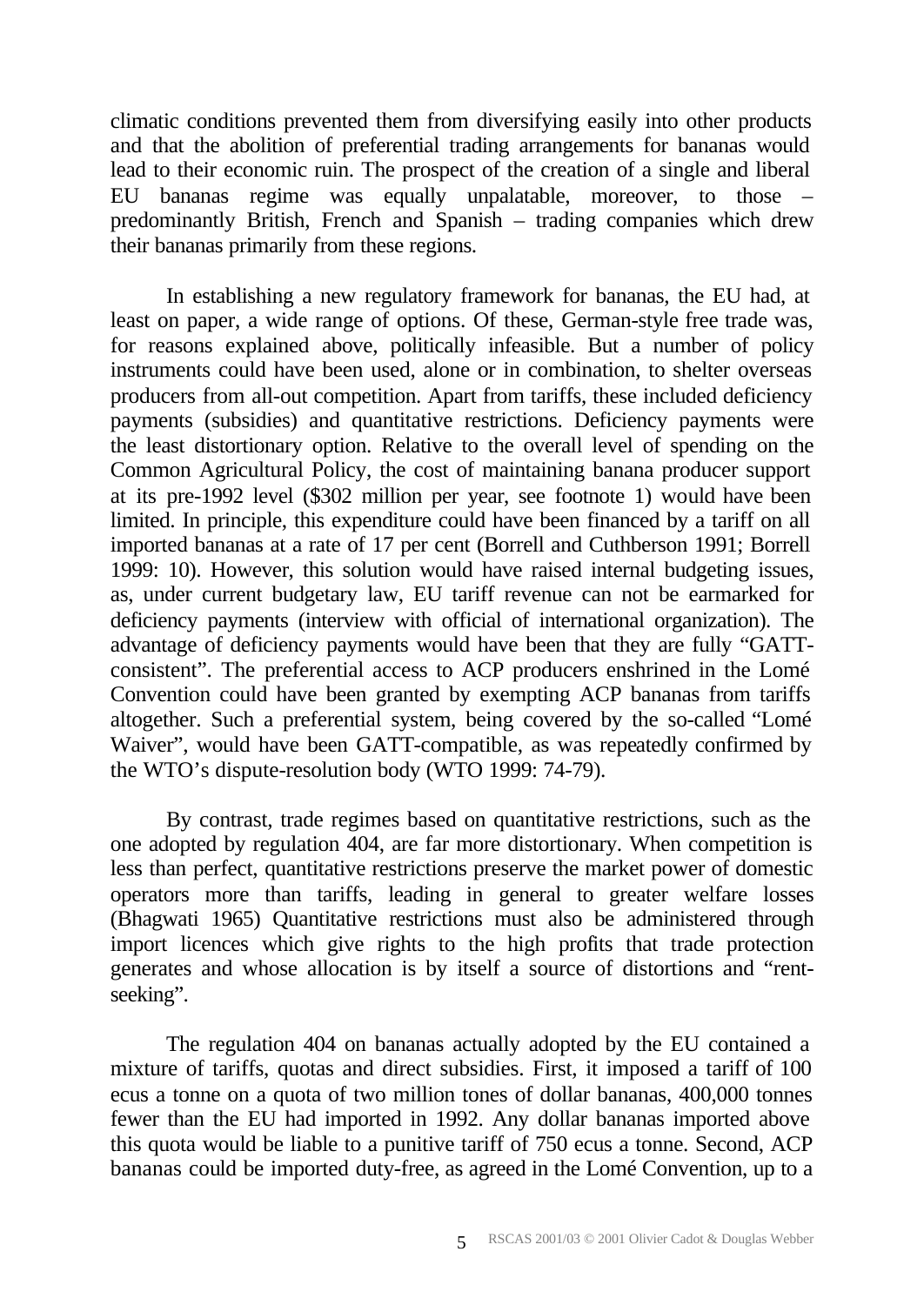quota of 857,700 tonnes, more than the EU normally imported from these states. Third, EU growers were to receive direct subsidies for their bananas, up to a quota of 854,000 tonnes, a figure that far exceeded the volume of EU bananas recently consumed in the EU. Fourth, and most controversially, licences for 30 per cent of the dollar bananas imported into the EU were allocated to companies that traded traditionally in EU and ACP bananas. This provision had a profound impact on market shares and revenues, redistributing them from Chiquita and north European ('Hanseatic') banana traders to their south European ('Mediterranean') as well as British and Irish counterparts (Van de Kasteele 1998:12, Borrell 1999: 16, Thagesen and Matthews 1997: 619).<sup>3</sup> The latter group of traders actually benefited more strongly from the regulation than EU banana growers. According to one analysis, only one-sixth of the costs imposed by the regulation on EU banana consumers went back to growers as direct aid (Borrell 1994: 12-16 and 1998). The author of this analysis concluded that traders of EU and ACP bananas were 'clearly the main beneficiaries of the policy', while 'EU consumers, other marketers and Latin American suppliers are clearly big losers' (Borrell 1994: 16).

Given the availability of policy options that were economically more efficient and that would undoubtedly have generated less trade friction, why did the EU choose this policy - one that was highly distortionary, unpopular in numerous member states, unacceptable to numerous of its trade partners and, as subsequent events were to confirm, violated fundamental GATT rules?

# **3. Explaining the 'banana splits'**

l

#### *An atypical and extreme policy outcome*

The implementation of the EU's Single Market programme, of which the bananas regulation was one component, was not accompanied by a general increase in the level of external trade protection. Contrary to widespread initial fears that the Single Market programme would lead to the construction of a 'fortress Europe', internal and external trade liberalization have actually gone hand in hand. Hanson attributes this plausibly to a combination of the distribution of preferences among the EU member states on external trade issues and the effect of the EU's decision-making rules, Specifically, as trade policy decisions can be adopted only by a 'qualified' (roughly 70 per cent) majority, a 'blocking minority' coalition of free-trade-oriented, north-west European member states has typically been able to prevent the adoption of protectionist

<sup>3</sup> As the licences were made tradable, EU and ACP banana traders promptly sold many of them straight back to dollar banana traders.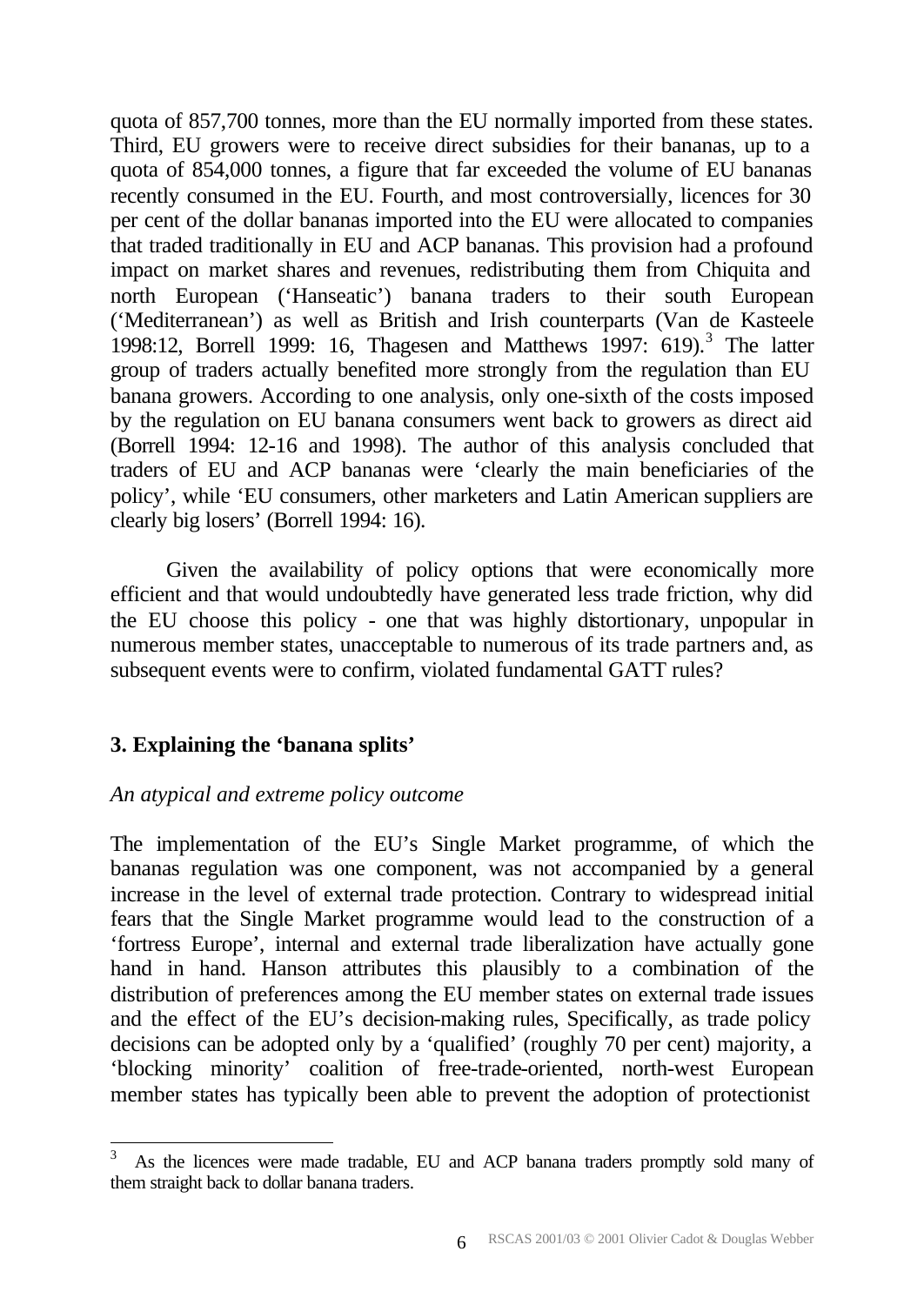external trade measures. Thus, in the case of the automobile industry that Hanson analyzes, the policy outcome in the face of '1992' reflected 'the relative bargaining strength of the producing state favouring the most liberal policy', i.e. Germany (Hanson 1998: 79). A crucial question relating to the EU's adoption of an extremely protectionist bananas regulation is why, on this issue, there was no blocking minority of liberal member states.

One venerable strand of thought in public policy analysis, pertinent in particular to regulatory conflicts, attributes patterns of political conflict and policy choices or outcomes to the perceived distributional implications of any given policy proposal (Wilson 1980: 366-372). According to Wilson's famous classification, policy proposals whose costs and benefits are widely distributed are unlikely to mobilize interest groups and will give rise to 'majoritarian politics'. Proposals that concentrate benefits while distributing costs widely tend to lead to outcomes that favour producer interests ('client politics'). Proposals that distribute benefits widely, while concentrating the costs, may succeed in the presence of a 'skilled' political 'entrepeneur' who can 'mobilize latent public sentiment .., put opponents of the plan publicly on the defensive .., and associate the legislation with widely shared values' ('entrepeneurial politics') (Wilson 1980: 370). Finally, proposals that concentrate both costs and benefits create strong incentives to organize and try to exercise political influence and are therefore conducive to what Wilson labels 'interest-group politics'. Legislation in such conflicts is likely to represent a compromise between the antagonistic interests, to contain something, in Wilson's words, 'to please each affected party' (Wilson 1980: 368).

The conflict(s) over the EU's bananas regulation approximates most closely to Wilson's model of 'interest-group politics'. The EU's proposed bananas regulation promised to distribute big benefits to a narrow range of affected interests (traders and growers of EU and ACP bananas) and threatened to impose heavy costs on a narrow range of other interests (traders and growers of dollar bananas) as well as penalizing consumers in some EU markets by raising banana prices. The conflict over the proposed regulation did not lead, however, to the outcome expected by Wilson's model. Rather than being a compromise between two sets of narrow interests, the adopted regulation amounted to a 'winner-take-all' outcome in favour of EU and ACP bananas traders and growers. There was nothing in it at all to 'please', and a great deal to antagonize, dollar banana traders or growers.

This outcome diverges sharply not only from the outcome that might have been expected based on Wilson's analysis, but also from that which is typical for the EU's own policy-making process, which is characterized by a strong orientation towards consensual policy solutions (Hayes-Renshaw and Wallace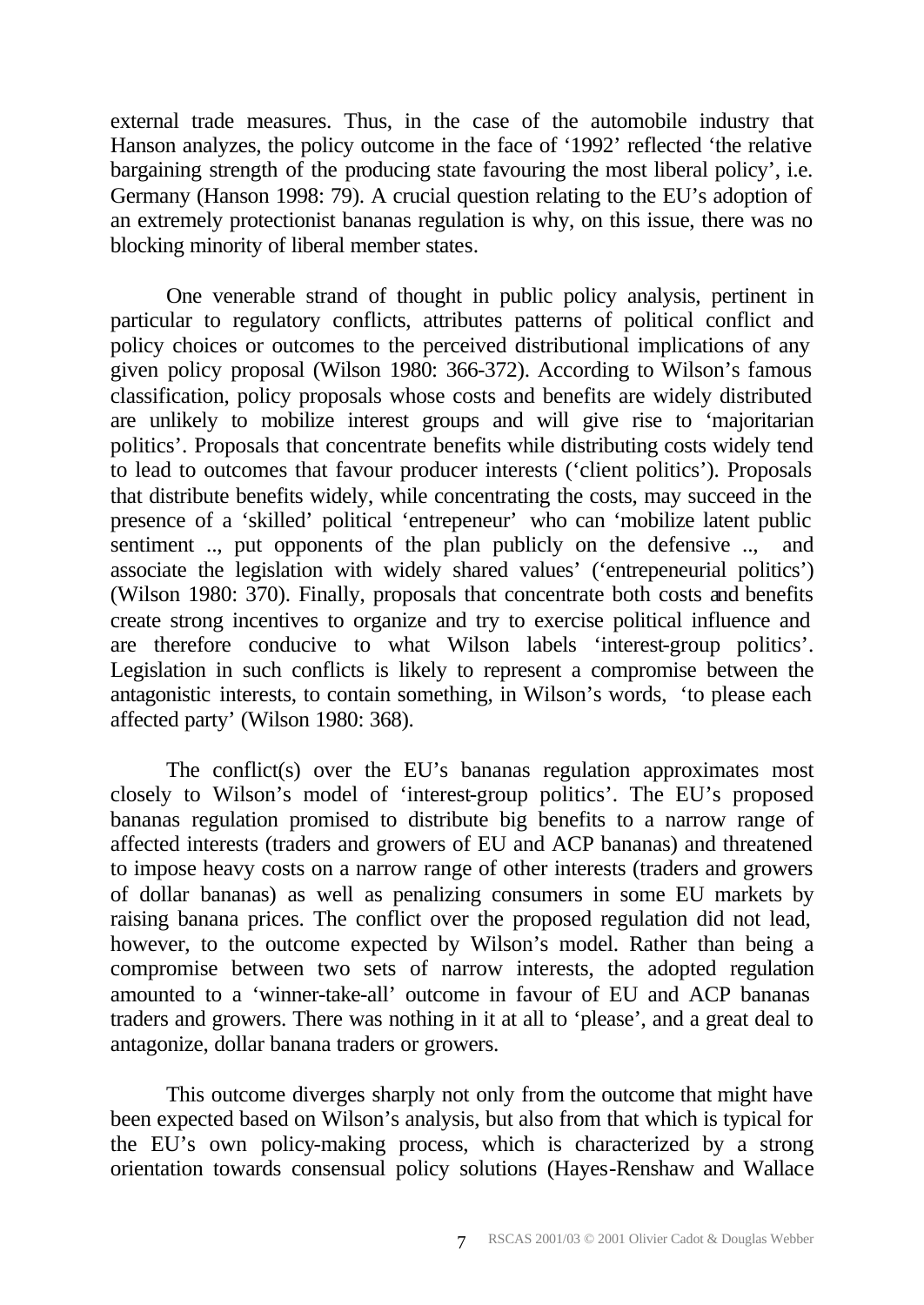1997: 18, 275, 295; Westlake 1995: 103-104, 110-111; Spence 1995: 375-376; Nugent 1994: 145-146; Van Schendelen 1996: 541; Nicoll 1994: 193). Although the European Commission, which has the formal right of policy initiation according to the European treaties, has relatively wide-ranging trade and agricultural competences, almost all decisions in these policy areas require the collective approval of the member states represented in the Council. During the 1990s, especially since the conclusion of the controversial Blair House accord on agricultural trade between the US and the EU in 1992, the trend has been for the member governments to curtail the external trade policy making autonomy of the Commission (Meunier 2000: 132). Depending on the issue area, the Council may adopt decisions by a qualified majority or unanimously. In practice, there is a strong informal norm to take consensual decisions even where, according to the treaty, qualified majority decisions are permissible. The history of the EU contains numerous examples - most recently that of the takeover directive, adopted after more than  $10$  years of negotiations – of issues whose resolution has taken extremely long periods of time and has occurred only after virtually all members states' preferences have been accommodated to a greater or lesser extent in the decision finally reached. The bananas regulation, with its 'winner-take-all' outcome, seems to constitute a striking exception to this rule.

Our explanation of this 'exceptional' case is located in three specific traits of the agricultural (trade) policy making process in the EU. The first of these relates to the division of labour in EU trade policy making. In general, the competent directorate-general for trade policy is the DG I (in charge of external economic relations) and the competent Council that for General Affairs (the foreign ministers). According, however, to a division of labour agreed already in the 1960s, the 'lead' DG for agricultural trade is the agricultural DG VI and the 'lead' Council the Agricultural Council. This division of labour is important for understanding the banana split in as far as, compared with DG I and the General Affairs Council, the DG VI and the Agricultural Council give greater priority to the satisfaction of domestic (agricultural) interests than to adherence to international trade rules and the maintenance of stable and good relations with the EU's trading partners.<sup>4</sup> The second relates to the high degree of sectoral segmentation of EU policy making. Compared with that of member governments, policy in the EU is less closely coordinated across sectoral or departmental boundaries, given that there is no EU 'cabinet' and no government based on political parties with clear programmatic profiles (Héritier 1993: 442). As the council formally charged with coordinating inter-Council conflicts in the EU, the General Affairs Council may overrule other councils, including that for agriculture, but the role and influence of the General Affairs Council has been in

<sup>&</sup>lt;sup>4</sup> On the insularity of the Agricultural Council, see Hayes-Renshaw and Wallace 1997: 32.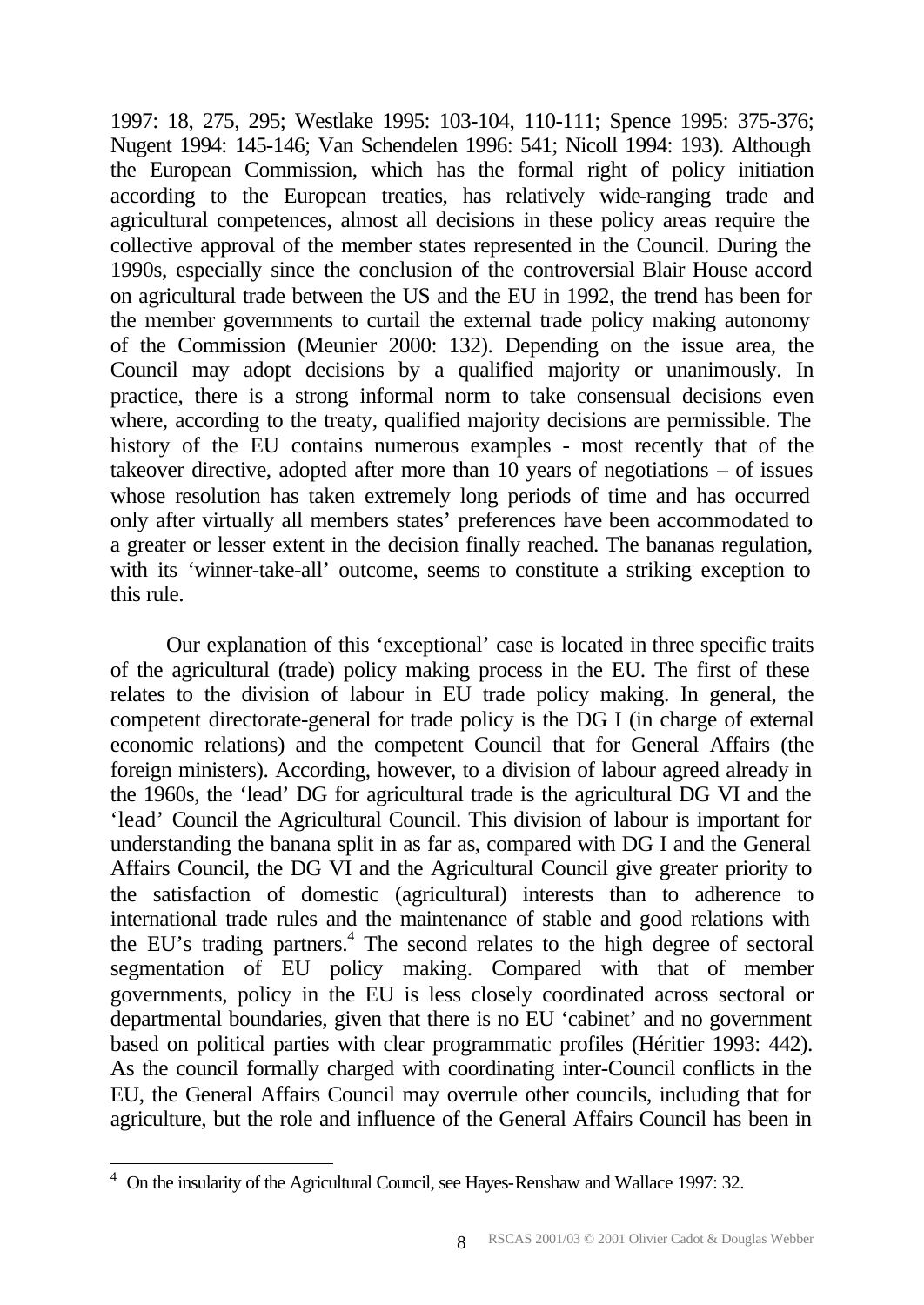a process of decline.<sup>5</sup> Increasingly, the role of arbiter of inter-council conflicts in the EU has been exercised, if at all, by the European Council, the organ comprising the national heads of government or state.

The third and most important trait of EU agricultural (trade) policy making processes that helps to explain the 'exceptional' character of the bananas regulation relates to the practice of package-deal making used to facilitate conflict resolution in the Agricultural Council.<sup>6</sup> Critical to the regulation's adoption in this council's meeting in December 1992, as we shall see below, was the way in which it was incorporated into a larger package containing proposals on a large number of different agricultural policy issues. Given the legal and/or normative requirement of consensual or near to consensual decision-making in the Council and the normally considerable diversity of interests among member governments, package-deal making frequently amounts to the only available and feasible means of averting political gridlock. A precondition of successful package-deal making, however, is that member governments hold preferences of differing intensities on the issues included in the 'package' and are prepared to 'lose' on some issues as the price for 'winning' on others. The critical question concerning the adoption of the bananas regulation is why the preferences of the member states that supported the regulation were more intense on this issue than on most others up for resolution in the December 1992 meeting, while, for the states belonging to the 'Hanseatic' coalition, the reverse was the case. Why, in other words, did the 'Mediterranean' states, plus Britain and Ireland, 'care' more about bananas than the 'Hanseatics'?

The principal reason for the lower priority attached to the bananas issue by the 'Hanseatic' states is summed up in the remark by a Belgian government official that the ministers from these countries had 'no constituency for bananas' (interview; see below). Of course, they had traders' and consumers' interests to defend (or not), but the trading companies in these countries had no *producer* interests in the EU (or ACP states) with which they could coalesce. In the political debate about the bananas regulation, the 'Hanseatic' ministers, unlike most of their Mediterranean counterparts, were not under pressure from any growers, at least not within their own states or, for that matter, former colonies.

<sup>5</sup> On the decline in the coordinating role and influence of the General Affairs Council vis-àvis other councils, see Hayes-Renshaw and Wallace 1997: 64-65, *Der Spiegel* 1998b, Turner 1998, Barber 1998 and *Bulletin Quotidien Europe* 1998a.

<sup>&</sup>lt;sup>6</sup> On the general use of 'package deals' as a means of conflict resolution in the EU, see Westlake 1995: 119, Spence 1995: 385-386 and Hayes-Renshaw and Wallace 1997: 254. According to EU officials (interviews), the Agricultural Council is 'better' than other councils at making package deals, in their view because a relatively large proportion of the conflicts it has to resolve are distributive issues more amenable than others to compromise.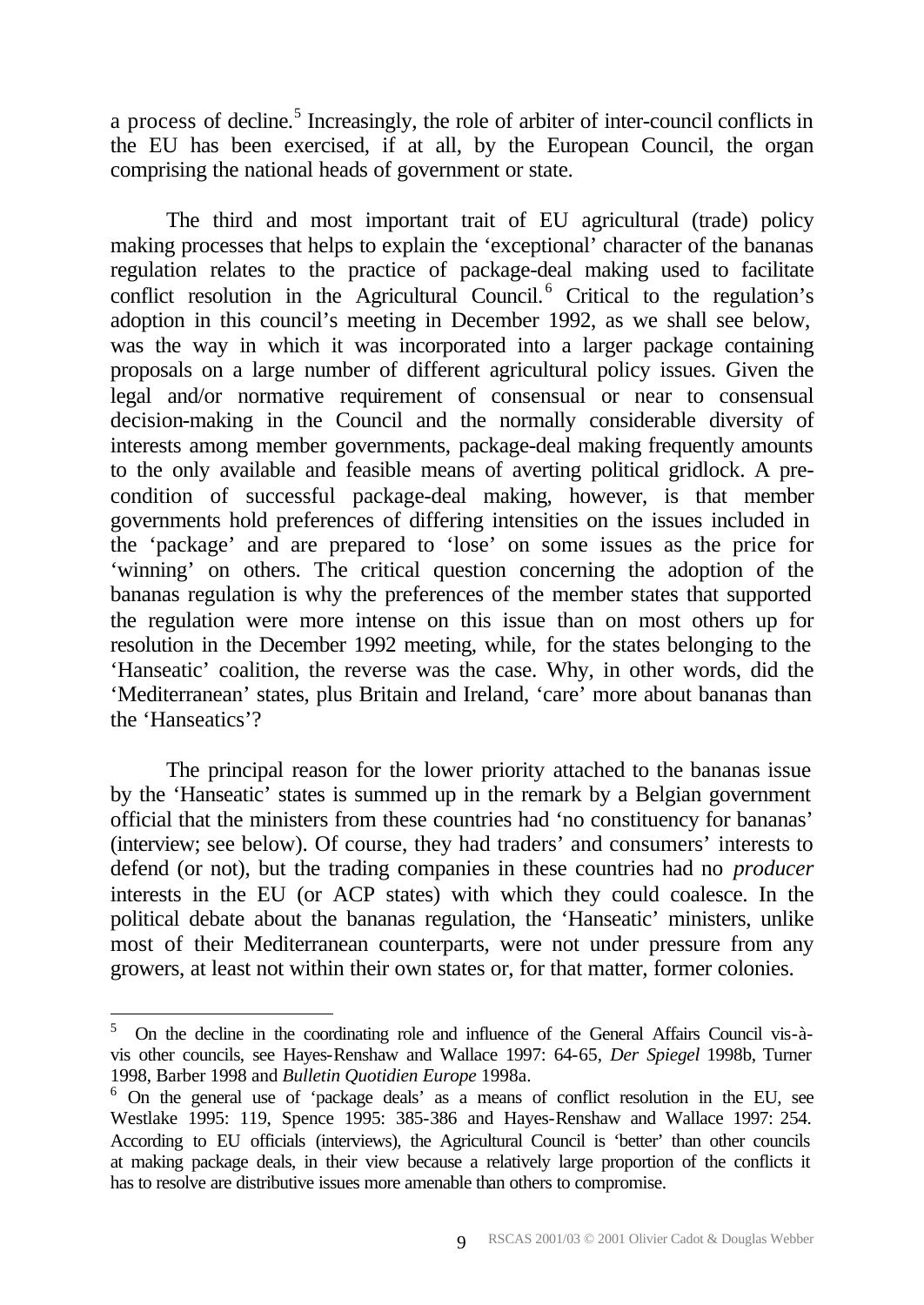Hence, they were inclined to prioritize other issues, where important domestic agricultural constituencies could be satisfied. This does not mean that the banana growers in the EU overseas territories and the former British Caribbean were the most influential actors on the issue. Rather, our research suggests, the big 'Mediterranean', British and Irish banana trading companies were more closely involved than growers' organizations in the policy's design. These companies (see above) also benefited more from the regulation than EU and ACP banana growers. The point is that, by coalescing with growers whose survival was crucial to the 'macro-economic' situation of the banana-growing islands and territories and therefore a political issue, the companies could bolster their own influence on the regulation.

A further reason for the greater priority attached by the 'Mediterannean', British and Irish governments than by the 'Hanseatic' governments to the bananas issue is that the trading companies in the former group of states have, over time, developed closer relationships with their respective national administrations than their counterparts in the 'liberal' national banana markets, as the markets in their states have traditionally been more highly regulated or 'administered' and the relationships between the companies and the administrations have consequently been closer. The British company, Geest, for example, had participated in the making of British banana policy since the 1950s (interview of British government official). The contrast in this respect between the countries whose banana traders supported the regulation and those whose traders opposed it is illustrated by the fact that, while, for example, the Irish government was 'open to an understanding of how Fyffes would like to see the market work' (interview of fruit-trading company manager) and, in the view of one participant in the bananas, Geest exercises 'the same political clout in the UK as Chiquita in the US' (interview of Ecuadorean government official), the main banana trading company in the biggest 'Hanseatic' state, Germany, had quite problematic relations with its national administration, which had no tradition of intervention in the bananas market (Wessels 1995).<sup>7</sup>

In addition to the above two factors, the bargaining position of the member states in favour of a liberal bananas market regulation was prejudiced by the stance of the Commission, which was important, given that the Council can act only on the basis of a Commission proposal. The Commission's proposal was motivated partially by its analysis of the distribution of preferences on the issue in the Agricultural Council. But the Commission, which, like the Council,

<sup>7</sup> The apparently close relationship between Geest and the British government in respect of banana trade policy confirms Grant's characterization of Britain as a 'company state' in which the most important form of business-state contact is the 'direct one between company and government' rather than, for example, between the government and trade or industry associations (Grant 1993: 14).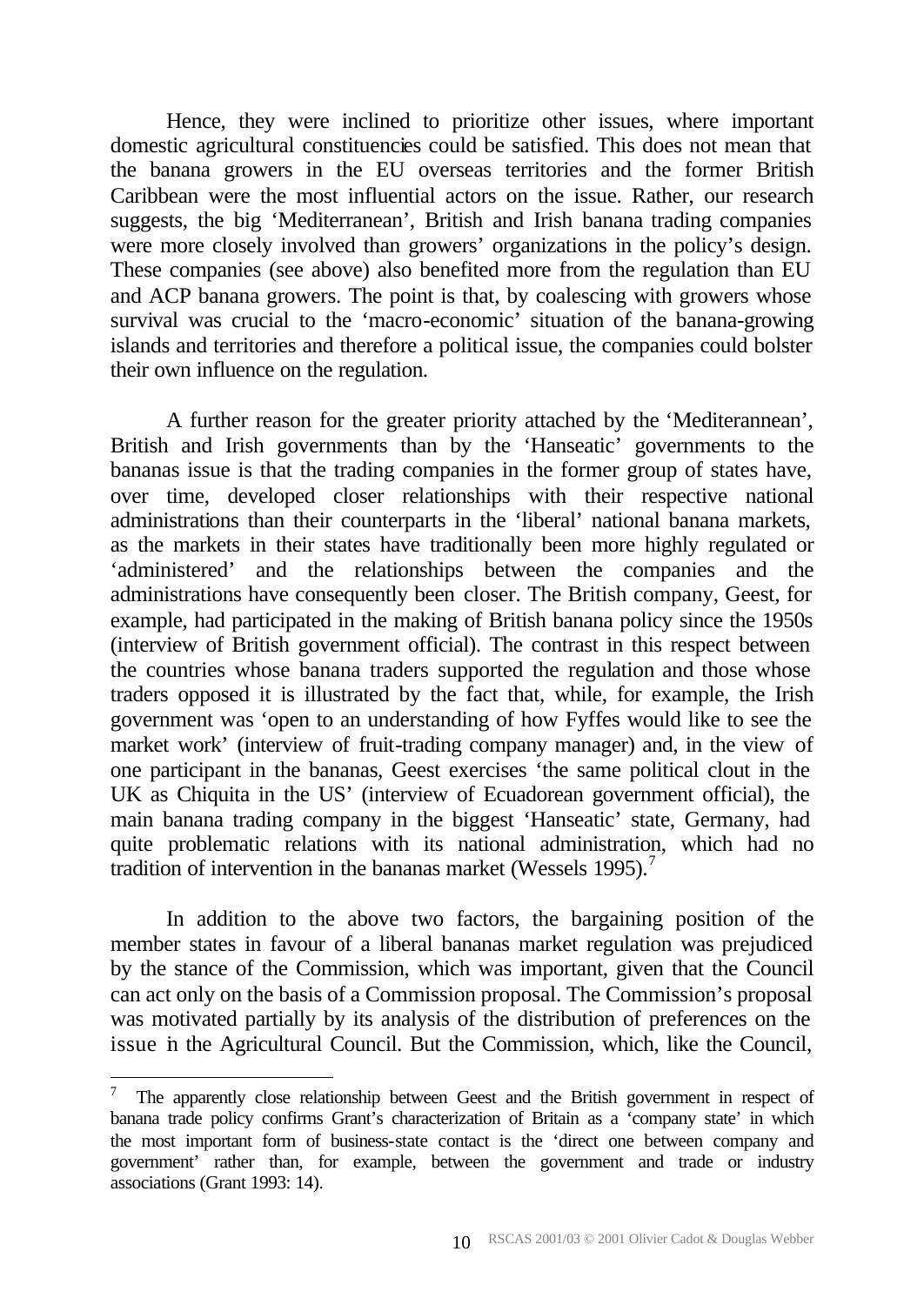was split on the issue, also has (multiple) preferences of its own. The directorate-general in charge of drafting the regulation, the DG VI, undoubtedly had a strong preference for a regulation protecting growers and traders of EU bananas. Above and beyond this, according to critics of the regulation, it had an additional or wider agenda: to create a European counterweight or European counterweights to Chiquita and Dole in the world banana market. Chiquita in particular insists that the principal purpose of the regulation was to 'break the power of American multinationals' (interview of fruit-trading company manager). If this was DG VI's real agenda, it is predictable that the traditional traders of EU bananas exercised a powerful influence over EU bananas policy, since, given the close ties between Chiquita and the 'Hanseatic' banana importers, only the former could be European banana 'champions' and the DG VI's agenda could be realized only by a regulation which strengthened them visà-vis their North American competitors.<sup>8</sup>

The bananas regulation was thus able to be adopted because the 'Hanseatic' EU governments were compensated for their 'loss' on this issue with 'victories' on other agricultural policy issues on the Council agenda at the same time. For the governments, the package *as a whole* was more or less balanced. For the 'Hanseatic' and North American banana traders, which, of course, had no stake in other issues, the regulation was or at least threatened to be disastrous.

#### *An intractable conflict*

l

Current discussions of trans-Atlantic trade relations tend to emphasize two reasons for their alleged deterioration in recent times. The first of these is the end of the Cold War. According to Gilpin (2000: 9), for example, this and the consequent 'decreased need for close cooperation among the United States, Western Europe, and Japan have significantly weakened the political bonds that have held the international economy together'. American foreign and economic policy has become 'more unilateral and self-centered' at the same time as the Europeans have grown 'much more parochial in their economic and political concerns than in the past' (Gilpin 2000: 11). Deteriorating trade relations are a function in this view of a fundamental change in the structure of the

<sup>8</sup> The European Commission refutes this argument, saying that dollar bananas traders could benefit as much from the regulation as other traders, provided they were prepared also to sell EU and ACP bananas on the EU market and that, in contrast to Chiquita, Dole's share of the EU market has actually risen since the introduction of regulation 404 (interview of European Commission official). Chiquita rejects this argument and maintains that, owing to exclusive buying and transport agreements, it was practically impossible for traditional dollar banana traders to purchase EU or ACP bananas and transport them to the European mainland (interview of fruit-trading company manager).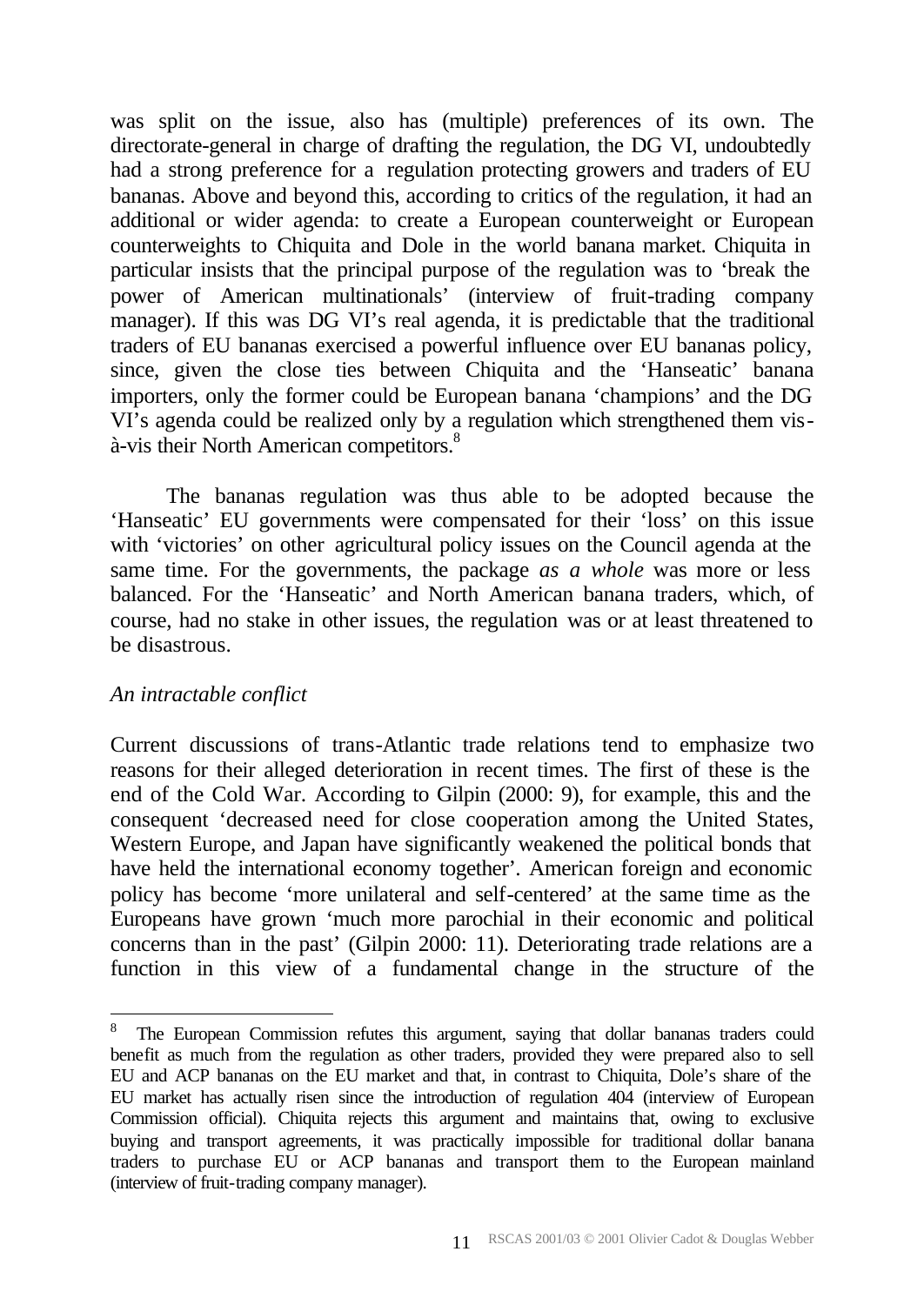international system. The problem with this analysis is that it exaggerates the degree of change in trans-Atlantic (and Japanese-US) relations during the last decade. As Ikenberry (2000: 148) has pointed out, 'economic disputes have remained quite muted' and it is 'difficult to argue that the conflicts between the United States and its European and Japanese trade partners … have been more frequent or intense than such spats were during the Cold War'. In any case, this perspective would not be of any assistance in explaining why the most intractable trans-Atlantic dispute of the post-Cold War period should have been over bananas rather than other products or sectors. In as far as the '1992' internal market programme created the pressure to establish a single banana market in the EU, the banana 'splits' were certainly fostered by the EU's push to closer integration, but this initiative dates back to the early and mid-1980s and has nothing to do with the end of the Cold War as such.

The other, increasingly frequently cited, reason for an alleged exacerbation of trans-Atlantic trade tensions relates to a widening of the trade policy agenda, to the emergence of a 'new politics' of international trade. Two trends have arguably fuelled this development. The first is that trade liberalization efforts are increasingly targeting 'behind-the-border' barriers to trade or 'domestic institutional arrangements' (Ruggie 1994: 516). Such moves challenge existing interests more directly and fundamentally and therefore arouse more opposition than do, for example, tariff reductions. This is why, in Ruggie's view, 'highly politicized trade policy disputes and potential instability in trade relations appear to be the virtually inevitable consequence of successful liberalization' (Ruggie 1994: 516). The second, not unrelated, trend relates to the growth of 'post-materialist' values and politics. This development has broadened the agenda of trade politics to include the impact of trade liberalization on, for example, the environment and endangered species and whether, for example, market access should be granted to products from countries where human rights are abused or extensive use is made of child labour. It has also, of course, brought new participants into the trade policymaking process (Destler and Balint 1999).

Some of the tenacious trans-Atlantic trade conflicts that have taken place during the 1990s, such as over genetically-modified food and hormone beef, may well fall into this category. These conflicts, according to Vogel (1997: 59) have been driven by the pressures of 'NGOs [Non-Governmental Organizations] and public opinion'. They are, he argues, especially difficult to resolve because NGOs and citizens on the two sides of the Atlantic have 'deeply held and widely divergent social and cultural values' (Vogel 1997: 61). The banana splits, however, had as little to do with the growth of post-materialist values and politics as they had to do with the end of the Cold War. 'Public opinion' played at best a marginal role, as did Third World-oriented European NGOs critical of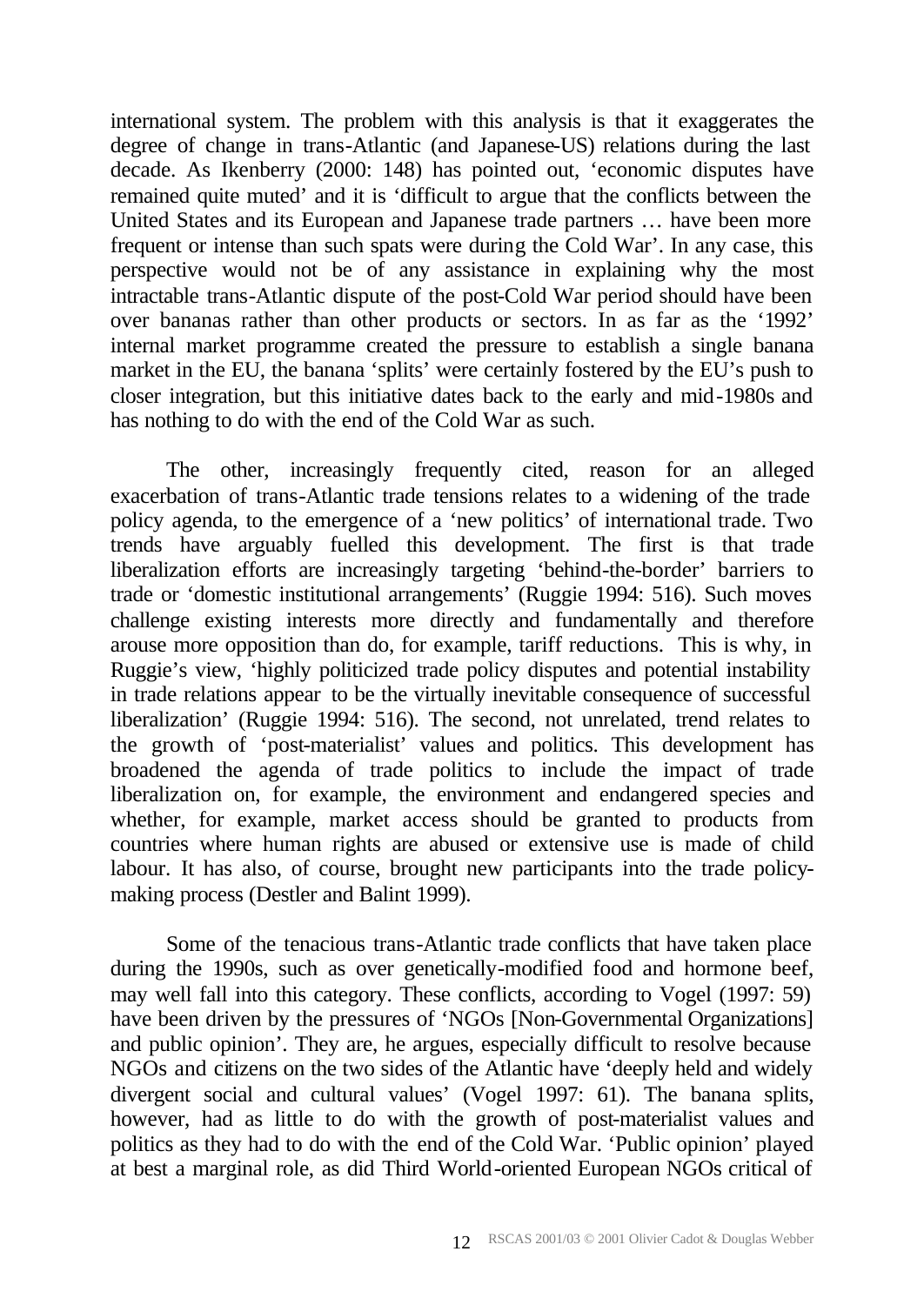the practices of the US banana multinationals, although, at their insistence, the revised regulation adopted by the EU in 1998 did contain some incentives for 'fair trade' in bananas. The banana splits had very much to do with simple 'oldfashioned' trade politics, in which the stakes in the conflicts were market shares and revenues and the principal players were narrow organized economic interests.

The atypical intractability of this 'old-fashioned' trade dispute was related to the 'winner-take-all' character of the EU's regulation and the powerful incentive that the threat of severe financial losses created for its 'victims' to mobilize against it, both inside and outside the EU. And mobilize they did – with such tenacity in fact that, seven years later, they were still campaigning to defeat it, with (see conclusions) an increasing probability of success. In this sense, in the long run, Wilson's analysis may not be far off the mark. Contrary to the theory's prediction, the regulation imposed heavy costs on a concentrated group of interests. Owing to their tenacious opposition, however, the ultimate outcome of the conflict may be more balanced than the original regulation. In this regard, our two 'puzzles' – why was the EU's banana regulation so 'extreme' and why was the conflict over it so intractable – are, of course, two faces of the same coin. If finally the banana 'splits' are settled in a way that offers something to 'please each affected party', however, it will have been due to the internationalization of the conflict, a phenomenon of which Wilson, in his work on regulatory politics in the US, did not take account.

To account for the intractability of the banana splits, it is necessary to explain not only why the regulation's critics fought it with such zeal, but also why they were able to sustain their opposition over such a long period of time and to enlist – in the US in particular – the support of powerful political allies as well as why the regulation's exponents were so uncompromising and so effective in preventing the regulation's reversal or substantial revision. In addressing these questions, we distinguish between several different types of variables – international, regional, national, sectoral and product-specific - each of which in turn may be divided into two different sub-types, structural factors whose 'value' is constant and conjunctural factors whose 'value' may change. Logically, to the extent that the bananas conflict is unique in terms of its intractability, the ultimate explanation of this phenomenon must be located at the level of the (politics and/or economics) of the sector. However, the intensity and longevity of the banana 'split' have also been facilitated and aggravated by characteristics of the broader – 'temporal' and 'spatial' – setting in which the conflict has unfolded.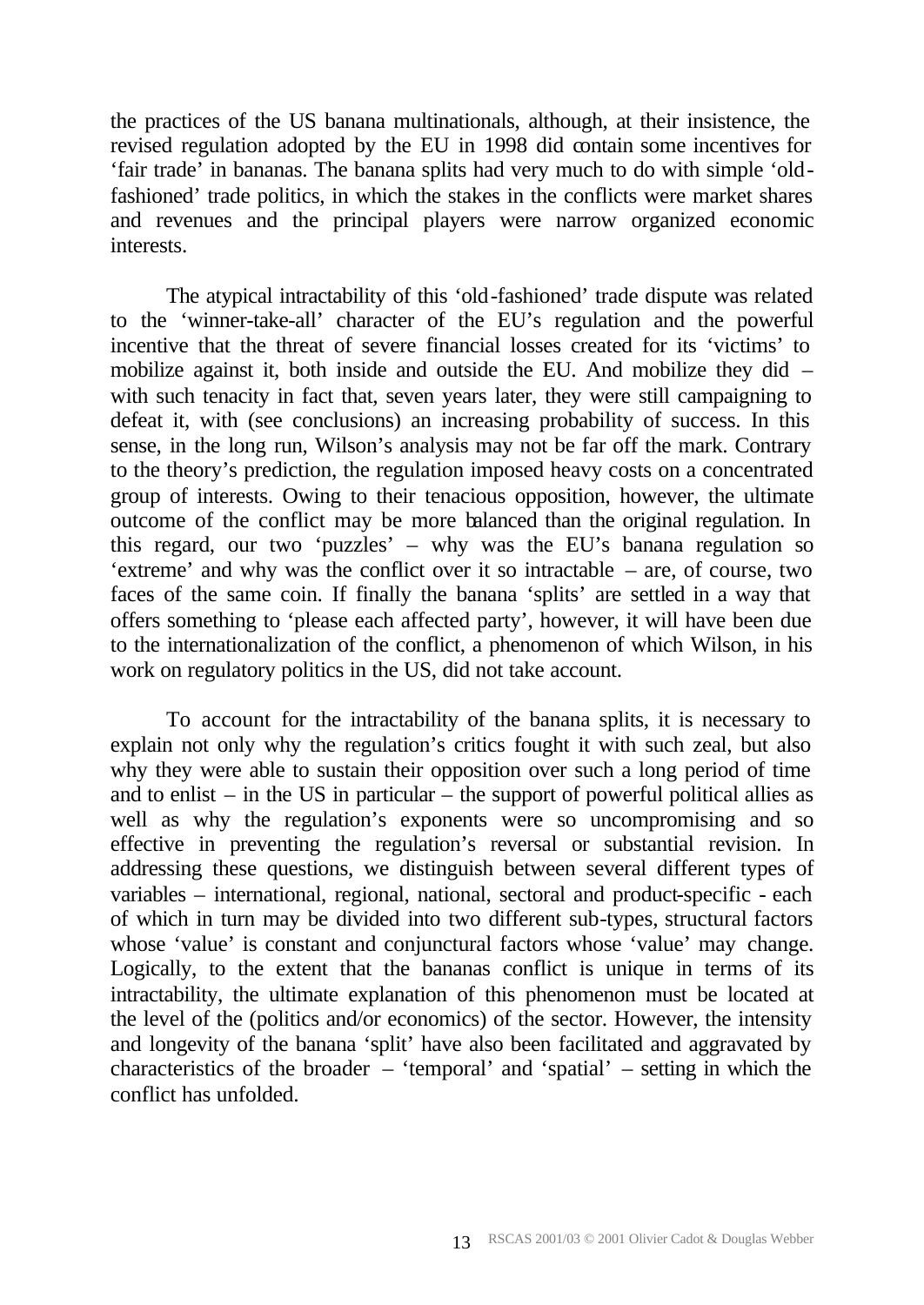At the regional level, one of the factors, in this case conjunctural, that was conducive to the intensity and intractability of the trans-Atlantic banana split was that it took place in an era when the supranational organs and member governments of the EU were forcing the pace of European integration. Indeed, in as far as the internal market programme put a single bananas market on the political agenda in the first place, this process and the banana splits were inextricably intertwined (see above). In addition to this, however, it is probable that the pressure not to imperil major integration projects, such as the common currency, induced some member governments not to 'rock the boat' on bananas once the original regulation was adopted. This was almost certainly one of the motives for Chancellor Kohl's restraint vis-à-vis the French government in the bananas conflict in the late 1990s (see below). This 'closing of the ranks' in the EU intensified the split with the US because it destroyed any hope that the American administration might otherwise have had that EU would change the regulation at its own initiative. A further conjunctural factor that fuelled the trans-Atlantic conflict was the fact that the EU regulation was adopted at virtually the same time as the WTO was set up with its new, compared with the GATT, tougher dispute settlement rules and procedures. The bananas case was the first involving the EU and the US under the new dispute procedures. How the two parties dealt with each other in the dispute could set an important precedent and help to determine reciprocal expectations of behaviour in future WTO conflicts. In particular, the Clinton administration did not want to give the EU the impression during the bananas conflict that it would be a 'soft touch' in simultaneous or pending trade disputes, such as those concerning 'hormone' beef and genetically-modified foods. This certainly explains in part its resolve not to let the EU 'off the hook', but rather to insist that the EU implement the WTO panel decisions (as the US interpreted them).

The Clinton administration's tough stance vis-à-vis the EU on bananas was not motivated solely or even mainly by the concern not to let  $a -$  for the US – negative precedent be established. Starting even before the end of the Cold War, attitudes in the American public and in the Congress towards free international trade and the multilateral trading system grew increasingly critical. If the administration had adopted a more accommodating stance towards the EU in the bananas dispute, this could have helped to undermine support for the WTO and free international trade in the Congress. Congressional sentiment on the bananas issue mattered all the more because, from the 1980s onwards, the Congress had begun to re-assert its powers in trade policy in the way that it had not done since the early 1930s. The US's pursuit of an overall very liberal trade policy after the Second World War was possible only because Congress tied its own hands in trade policy by delegating its competences to the executive branch (Destler 1995). In so doing, it deflected particularistic interests that could undermine this policy towards the executive and away from Congressional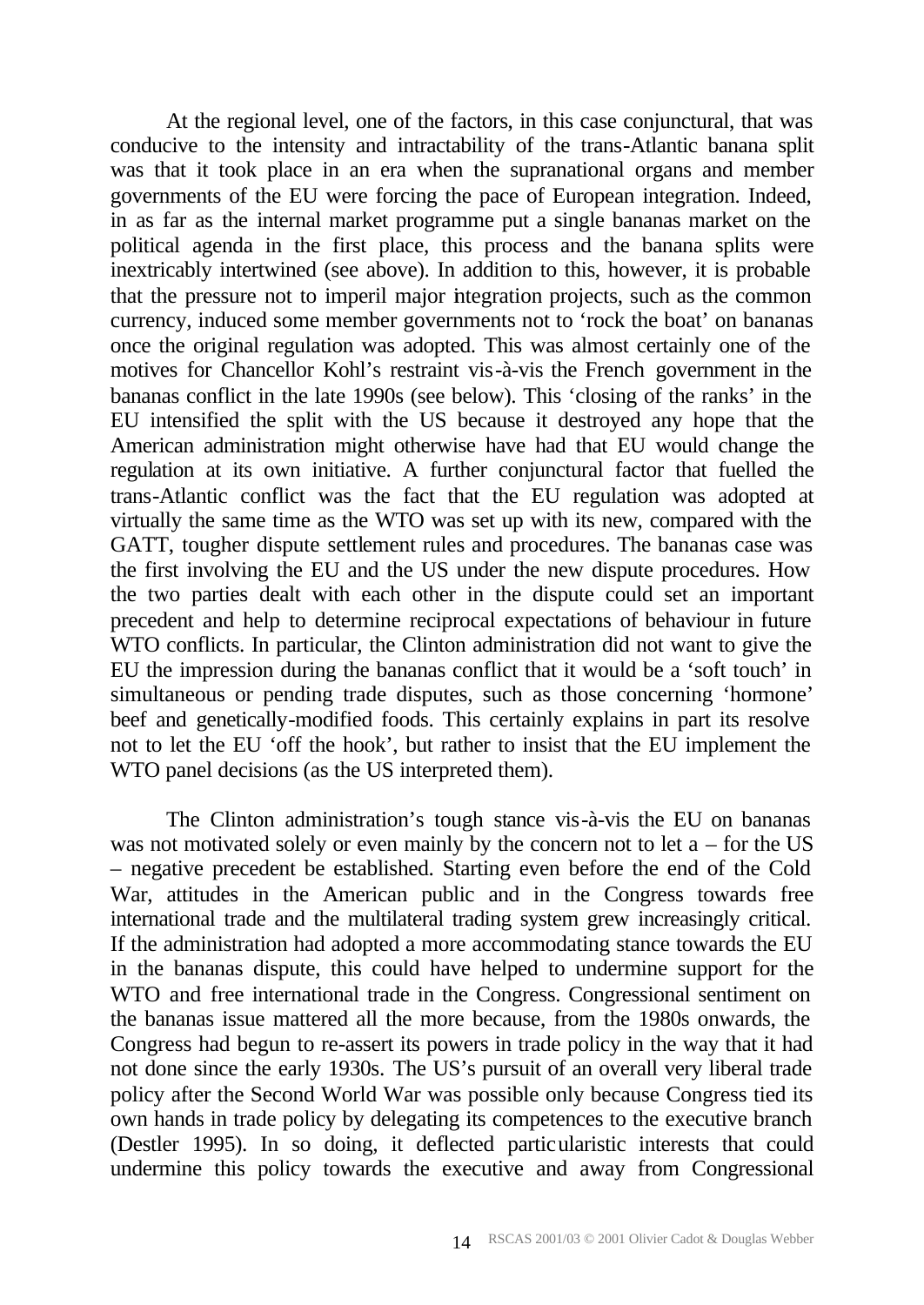representatives, who, given their accountability to constituencies in districts or states, are more likely to defer to such interests, other things being equal, than the federal administration. As Destler shows (1995: 175-199), for a number of reasons, including the demise of the pro-free trade elite consensus and the collapse of Democratic-Republican bipartisanship on trade issues, this system has been eroding since the 1970s and 1980s. The Congress has imposed increasing constraints on the use of powers that it 'loaned' to the executive, but never gave away permanently. US trade policy has consequently become more exposed to the influence of particularistic interests than it used to be and more prone to bouts of 'aggressive unilateralism' (Bhagwati and Patrick 1990).

Some of the structural traits of the American trade policy-making process as it has developed during the 1980s and 1990s are replicated on the other side of the Atlantic, in Brussels. The need to bring, or at least the norm of bringing, as many member states 'on board' as possible on any given issue gives (at least in a territorial sense) narrow interests greater scope to influence decisions than would be the case in a more highly centralized and majoritarian policy-making process. This consensually-oriented decision-making system makes it hard for the EU to make radical changes in *existing* policies, at least as long as the underlying structure or distribution of interests remains unchanged. According to Hanson (1998: 56, 70), this explains, of course, why the implementation of the single market programme has been accompanied by an overall liberalization of EU trade policy – the most free-trade-oriented member states were in a strong bargaining position because, if no agreement was reached on measures of external trade protection where none already existed, the fall-back position was an open market. This was also the 'point of departure' in the bananas conflict within the EU. Once the 'blocking minority' of 'liberal' banana states was broken and the regulation adopted, however, the new fall-back position was extremely protectionist and the EU's decision-making rules now made it very difficult for the proponents of a liberal banana market to overturn this position or even to have it substantially modified. To the extent that they amplify the bargaining power of the EU vis-à-vis third states, because the EU can plausibly claim that they 'tie' its hands (Meunier 2000: 115-117), the same rules also strengthened the EU's resistance to the pressure of the US and other trading partners.

So far we have identified a number of factors, located at the international, regional or national levels and either structural or conjunctural in nature, that shaped the context in which the trans-Atlantic banana split developed. Concretely, this context has been moulded by the progression of the European integration process, the increasingly prominent role of Congress in the making of US trade policy, the propensity of individual or small groups of member states to wield strong influence on EU trade policy, and the way in which the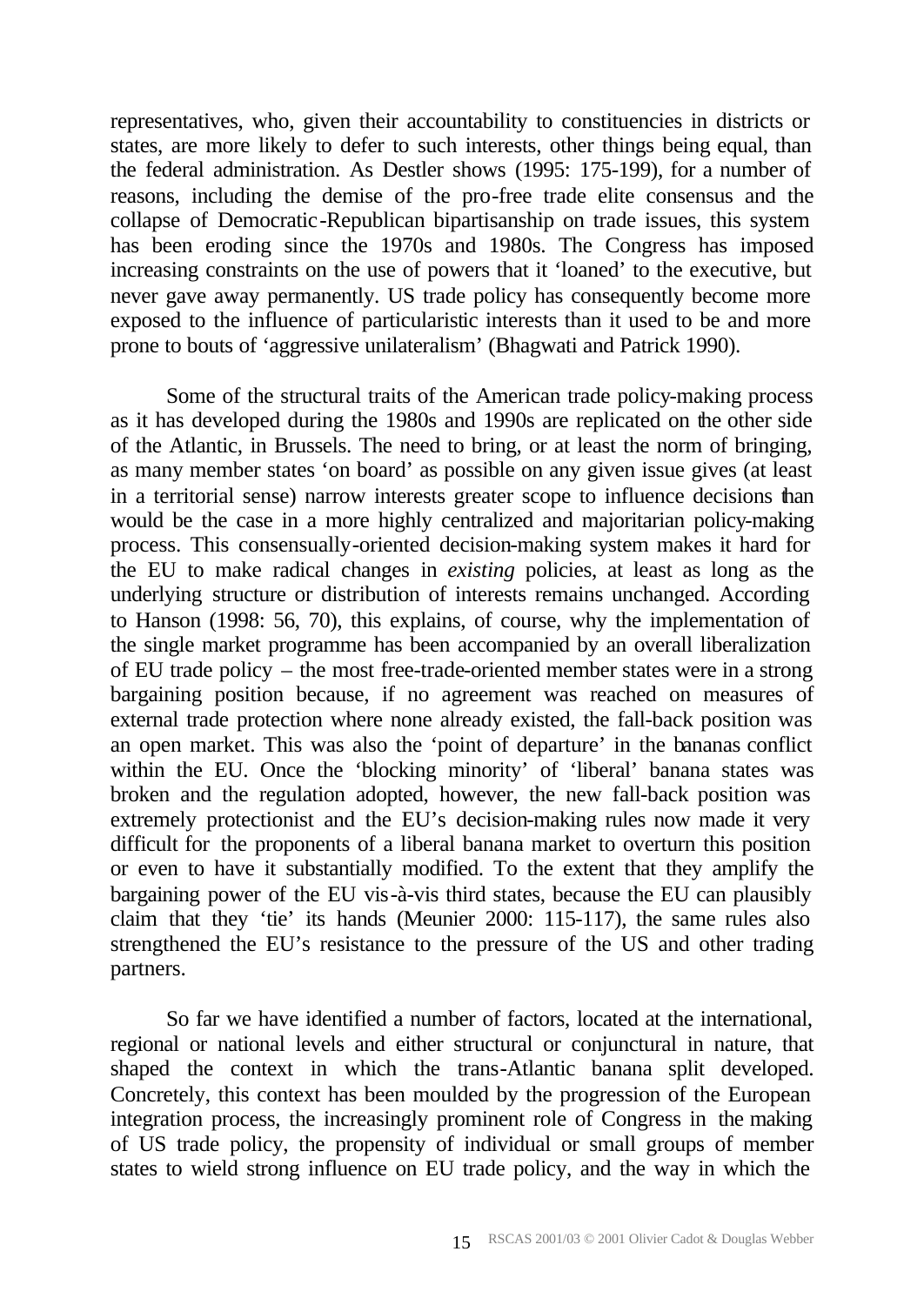practice of package-dealing in the EU Council is used to facilitate the adoption of decisions which, if they were voted upon individually, would fail.

Neither individually nor collectively, however, can these variables explain why, of all the possible trade issues over which a major trans-Atlantic trade conflict could have erupted in the 1990s, bananas was the most intractable and most prolonged. One possible answer to this puzzle is that the banana split was simply characteristic of a generally conflictual trans-Atlantic relationship on issues of agricultural trade. A substantial proportion of trans-Atlantic trade disputes – a higher proportion than might be expected, given the size of the agricultural sector in the overall economy – has to do with agricultural products. Thus, of the other trade issues which have led to major trans-Atlantic 'splits' in the 1990s, two – 'hormone' beef and genetically modified foods – are agricultural. Certainly, the politics of the sector in both the US and the EU does exhibit traits that make agricultural trade disputes more probable and more likely to be intense and difficult to resolve than those in other sectors. Foremost among these is a long history of state intervention and protectionism, especially in the EU. In addition, as mentioned above, EU agricultural trade policy, unlike trade policy in any other sector, is made by the Agricultural DG in the Commission and in the Agricultural Council by the agricultural ministers of the member governments.<sup>9</sup> Policy made under these conditions is more likely than that in other sectors to prioritize the interests of domestic constituencies over the adherence to international trade rules or the maintenance of good relations with trading partners where these come into conflict.

The CAP budget and the EU's budgetary rules of procedure constitute a further sectoral-level variable that has exacerbated the banana split. In principle, the trans-Atlantic conflict could have been easily resolved by the EU dismantling its quotas and licence allocation system and relying on a combination of tariffs and direct payments to growers to protect EU (and, for that matter, ACP) production (see above). However, the EU's budgetary rules prevented revenues from tariffs on dollar bananas being 'earmarked' to finance direct subsidies to producers (Laffan 1997: 37; Weidenfeld and Wessels 1997: 231-232; interview of official of international organization). Consequently, the level of banana tariff revenues had no direct impact on the capacity or at least willingness of the EU to fund direct subsidies. Such revenues flowed into the general EU budget and could be extracted from it by the agricultural ministers only with the consent of the finance ministers, who, if asked, would hardly have been agreeable to changing their budgetary rules of procedure for the sake of EU

<sup>9</sup> As Destler (1995: 33-34) points out, the existence of separate committees for agriculture in the House of Representatives and the Senate equally has given agricultural interests greater leverage over US trade policy in agriculture than is the case for other interests in their respective sectors.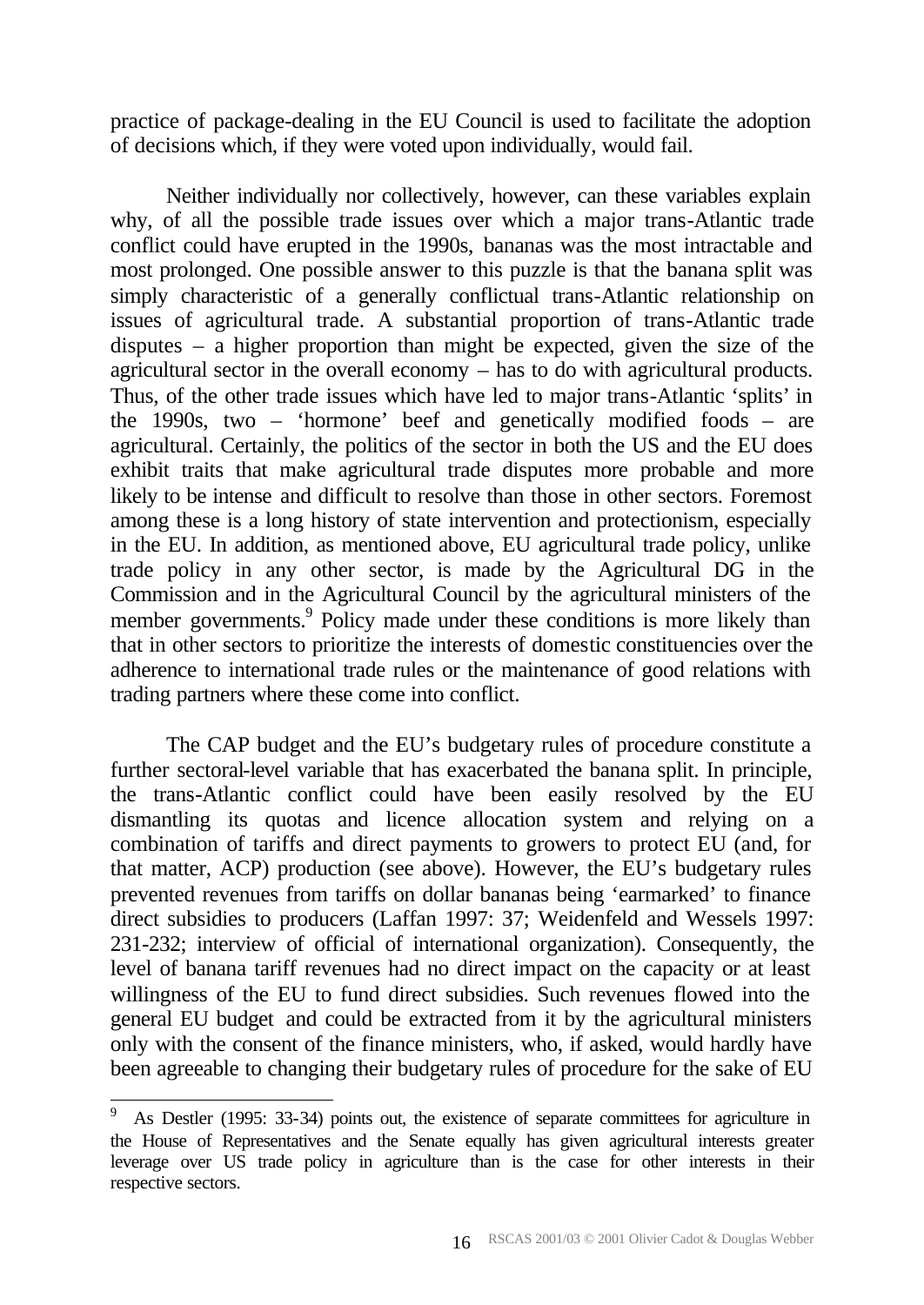banana growers, not least since such a change would have created an ominous precedent for other products and sectors. Of course, the agricultural ministers could have decided to fund increased expenditure on direct subsidies to banana growers by increasing overall CAP expenditure or re-allocating resources to bananas from other budgetary titles. Even substantially increased spending on direct aids to banana growers would not have amounted to a very significant proportion of the overall CAP budget. This relativizes the Commission and the Council's argument that such a measure would have been 'disproportionately expensive and burdensome for the Community budget' (as quoted in Kuilwijk 1996). However, the option of raising CAP spending nonetheless became less and less feasible in the 1990s, as the member governments became increasingly concerned to curb the growth of the EU budget and increasingly tight ceilings were imposed on CAP spending. The option of budgetary re-allocation was possible only to the extent that agricultural ministers could agree to reduce spending on other products, especially other fruits and vegetables. It seems, however, that no such consensus existed – thus, in 1999, the Italians in particular resisted the idea because 30 per cent of fruit and vegetable spending in the CAP budget was already devoted to bananas (rather than to fruits and vegetables produced, unlike bananas, in Italy) (*Bulletin Quotidien Europe* 1999c). Quite apart from the fact that EU banana growers naturally preferred 'trade to aid' and feared that direct aids, given their highly visible cost, would be more vulnerable to being reduced or abolished than primarily tariff- and quota-based protection, these internal budgetary constraints also disposed the EU to shift the cost of the banana regulation on to external actors, namely the growers and sellers of dollar bananas.

Even if the above remarks go some way to explaining the more frequent occurrence of agricultural trade disputes than disputes in other sectors between the EU and the US, they nonetheless tell us little about why, of all possible agricultural products, bananas should have precipitated the most tenacious trans-Atlantic trade dispute in the last decade. In as far as trade conflicts may be considered more likely to occur in products or sectors where the protagonists have substantial producer interests to defend, bananas were a rather improbable candidate for such a status. Compared with most other agricultural products, the EU has a low level of self-provision of bananas, while, Hawaii excepted, bananas are not grown at all in the US. Why therefore the banana split rather than a beer battle, wine war, chicken conflict, cereals crisis or fights over other kinds of fruits? All the variables – international, regional/national or sectoral – identified above formed collectively a favourable or propitious context for the occurrence of the banana split, but they were not its actual *causes*.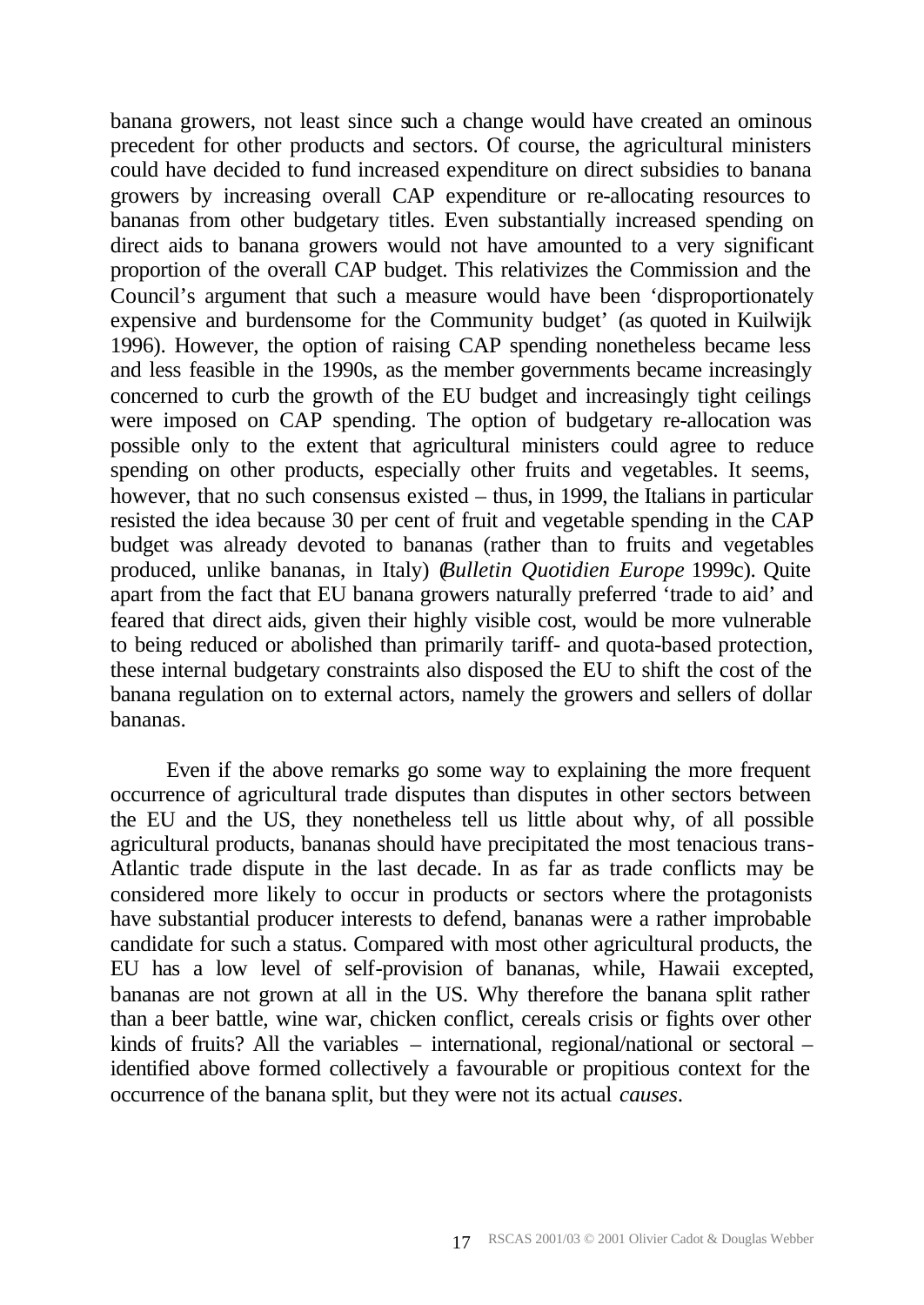In part, the outbreak of the banana split may be attributed to the fact that the regulation 404 effected a sudden and very substantial aggravation of the terms of access of American banana traders to the EU market – for which there was arguably no parallel for other products and services in the same period of time. Also, the Clinton administration saw in the regulation a flagrant violation of international trade rules at a time when, as outlined above, it was under pressure from Congress to demonstrate that multilateral trading rules and procedures could be used effectively to defend US trading interests. Thus, the virtual coincidence of the bananas conflict and the creation of the WTO probably made the administration's stance on the issue more rigid than it would otherwise have been. For a time, according to EU sources at least, this rigidity was reinforced by President Clinton's perceived need to shore up his support in Congress as impeachment proceedings were pending against him.

The longevity and intensity of the trans-Atlantic banana split may thus be attributed at least partly to the fact that the conflict originated at approximately the same time that the WTO was created and sentiment towards multilateral trade in the Congress was becoming increasingly hostile – sentiment that the administration felt it had to try to assuage. The additional reasons related to the banana industry as such lie in the industry's economics and geography as well as in its politics. The salient trait of the economics of the sector is the productivity disparity between the dollar banana-growers, on the one hand, and the EU and ACP banana industries, on the other. As a consequence of this enormous disparity, it was evident that some form of state intervention to protect the EU and ACP growers was necessary to prevent the realization of the single European banana market resulting in their decimation. The task of designing this protection in such a way that it would not fall foul of international trade rules was never going to be easy, albeit, for reasons explored above, the EU actually chose instruments that just about maximized the likelihood that regulation 404 would be successfully challenged. The salient trait of the geography of the industry is the fact that, almost without exception, the EU banana growers are located in peripheral, overseas territories that are more or less heavily dependent on the banana trade for their economic survival (Hallam and Peston 1997). If these industries were to be decimated, the task of generating alternative employment and incomes would be significantly harder than in less monostructural locations. Moreover, the member states would have to bear follow-on costs (in the form of public expenditure for unemployment benefits, etc.) that, under regulation 404, were either imposed on third countries (tariffs and quotas) or 'socialized' among the member states as a whole (direct subsidies). The domestic political fall-out of such a development could have been disastrous for incumbent governments or political leaders. Thus, Commission officials claimed that the French Prime Minister from 1993 to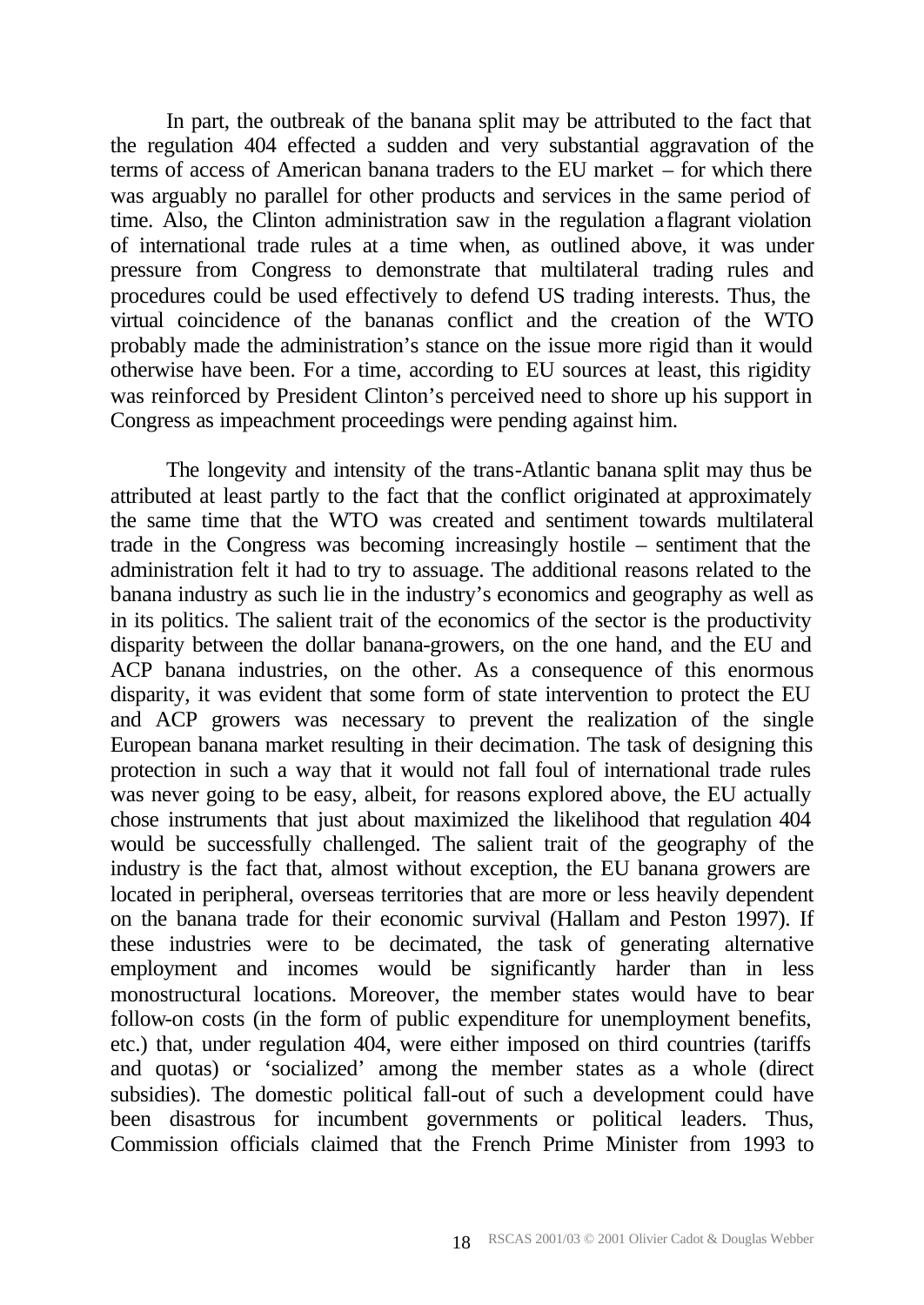1995, Edouard Balladur, would have committed political suicide if he had accepted the abolition of regulation 404 (quoted in Hanke 1994).<sup>10</sup>

The salient trait of the politics, as opposed to economics and geography, of the industry is the political pressure mobilized, and influence wielded, by the highly concentrated particularistic interests that benefited from the regulation in the EU and the equally highly concentrated and particularistic interests offended by it in the US. Both sets of interests exploited to the full the potential to mobilize political support afforded to them in the organization of (agricultural) policy-making in their respective political systems. In the case of the US, this was, first and foremost, Chiquita, as the only other significant banana trader, Dole, had accommodated itself to the regulation. Chiquita's principal political resource in Washington was campaign donations. Chiquita's determination of US policy on bananas provided, a US government official familiar with the banana split told us, 'a classic case for [justifying] campaign finance reform … The level of legal corruption has been very extensive' (interview of US government official). The view that Chiquita's donations and the administration's banana policy are causally related is supported by the fact that, on the US side, the White House itself was 'very much involved' in determining US strategy in the banana split (interview of US government official). There are, of course, many historical examples of individual companies or narrow sectoral interests exercising a powerful influence over US foreign trade or more general foreign policy (Garten 1997: 68; Peterson 1994: 413; Nolan 1999; Mann  $2000$ <sup>11</sup>. Indeed, Chiquita, whose influence on US policy towards Latin America is legendary, itself furnishes some of these examples (Garten 1997: 68). President Clinton devoted 'more time and effort to fund-raising than any of his predecessors' (Mann 2000: 349). Not only his administration's banana policy, but also its stance on trade with China appears to have been strongly influenced by individual companies, especially donors to the Democratic Party (Mann 2000: 349ff.).

The influence of particularistic interests on EU trade and other policies is less well explored and known. Alone from the recent past, however, there have been suggestions at least that EU environmental policy has been shaped strongly

<sup>10</sup> It is not French public opinion that could have cost Balladur his office if he had capitulated on bananas. It is rather that such a step, especially if it had precipitated social unrest in the French Caribbean islands, would have been used against him by the then chairman of his party, the current French president, Jacques Chirac, against whom Balladur was shaping up to compete for the French presidency in 1995. Spain's tough stance on the second revision of the regulation in 1999-2000 was attributed to the Spanish Prime Minister's concern to maximize his party's electoral support in the banana-growing Canary Islands. Diplomats speculated that, following the governing coalition's election victory in spring 2000, its opposition to such a revision might weaken (*European Voice* 2000a).

 $11$  Garten was, for a time, a leading trade official in the Clinton administration.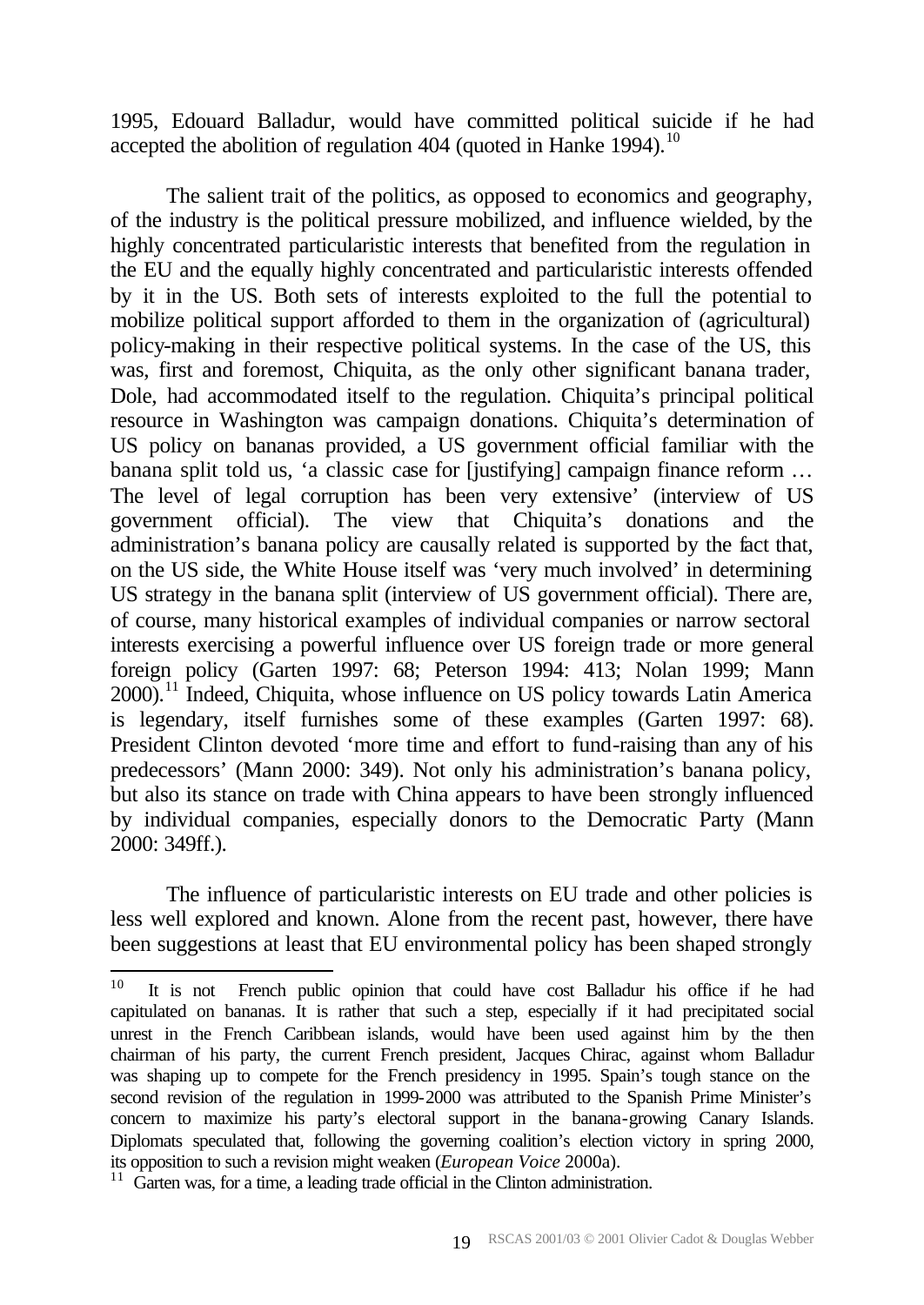by German car manufacturers and EU policy on aircraft anti-noise pollution technology has been tailored to protect the principal European aircraft engine manufacturer, Rolls Royce, from American competition (*Financial Times* 1999b and Dunne 1999). The capacity of particularistic interests to influence EU policy, compared with that in member states, is enhanced by the relative weakness of organizations of collective interest representation in Brussels. This is certainly the case for bananas, where, so far as EU banana traders are concerned, their European association is prevented by the diversity of its members' interests from taking any clear public stand on EU banana policy and the firms look after their political interests by themselves (various interviews). The influence of particularistic interests is also bolstered, of course, by the veto powers exercised by single or a minority of member governments that may, for electoral-political or other reasons (see, for example, footnote number eight above), be vulnerable to sanctions threatened by domestic interest groups.

# **4**. **Splitting over bananas: The EU's adoption of regulation 404**

Bananas have always been an extremely contentious issue within the EU. Differences between the member states, mainly France and Germany, over bananas threatened to postpone the adoption of the Treaty of Rome in 1957. At the final scheduled intergovernmental meeting before the signing of the treaty, amid 'scenes which resembled a bazaar' (Müller-Armack 1971: 189), the German delegation steadfastly refused to acquiesce in a proposal that a 20 per cent tariff be applied to all dollar bananas imported into the EU. An agreement permitting Germany to continue importing duty-free dollar bananas was finally reached at a special bilateral Franco-German meeting convened before the treaty-signing ceremony and appended to the treaty as a protocol.

Without the galvanizing force of the '1992' project, the issue of creating a single banana market may never have reached the EU agenda. As it was, the deliberations within the Commission over what was to become regulation 404 lasted five years. The three principal directorates-general involved – DG VI for agriculture, DG VIII for development aid and DG I for external economic relations – had strongly conflicting priorities (see also Stevens 1996: 331). DG VI strove to apply to bananas the same principles of community preference, 'financial solidarity' and a common market that had historically underpinned the CAP (Common Agricultural Policy). DG VIII's primary concern was to maintain the undertakings made by the EU to the ACP banana-exporting states in the Lomé Convention, the last version of which had been agreed in 1988. By contrast, DG I's principal preoccupation was that any regulation be compatible with the EU's international trading obligations laid down by the GATT (later the WTO) (interview of European Commission official).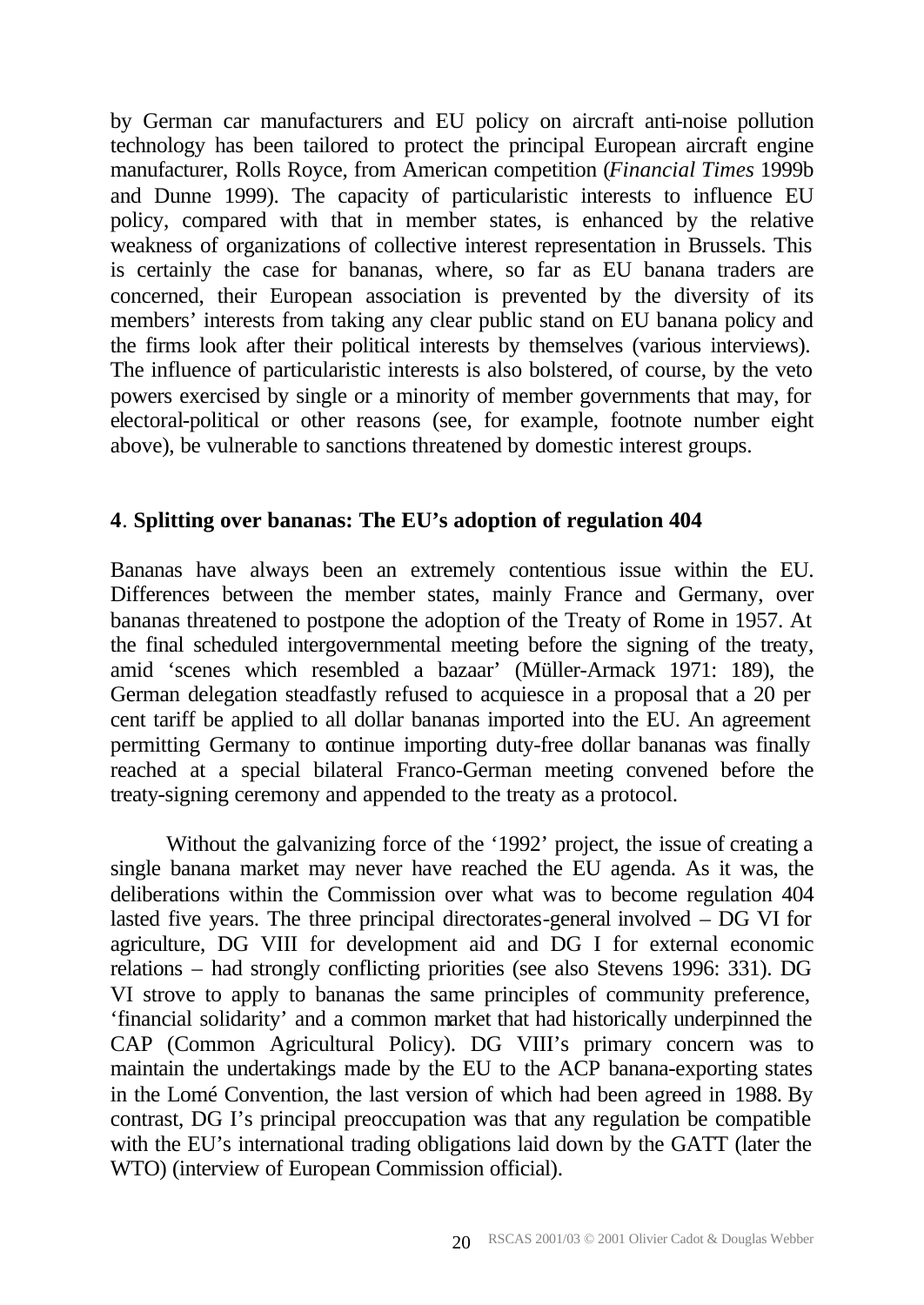By early 1992, the inter-service discussions on bananas had not produced an agreed draft regulation. Nor was there any consensus between the organized interests with a stake in the regulation. Although the Commission claims to have been in 'constant contact with the different lobbies' and to have 'consulted as widely as possible' (interview of European Commission official), the 'lobbies' reactions to its thinking varied greatly. DG VI's ideas were particularly unacceptable to Chiquita, which identified the main purpose of the proposed regulation as being to break or reduce the power of the multinational US banana companies. Convinced that it would 'never get its way in Europe', Chiquita decided that it had to 'go through Washington' to try to influence EU policy (interview of fruit-trading company manager).

The European banana trading companies, by contrast, appear to have been far more effective in shaping the Commission's, or at least DG VI's, proposals. According at least to a vehement critic of the ultimate regulation, a seconded official from the British Agricultural Ministry played a central role in drafting the proposed regulation and the actual architect of the regulation was the British fruit trading company, Geest, which had historically exercised a strong influence on the British banana regime (Wessels  $1995: 136$ ).<sup>12</sup> Together with Fyffes, Geest allied itself closely with the (non-French) Caribbean banana growers and governments, which, from the beginning, actively lobbied the EU institutions, focusing their effort in particular, however, on the British government, which they perceived as being their most reliable champion in the Council (Pedler 1994: 75-76). Similarly, French Caribbean banana-growing interests appear to have liaised closely with the French Agricultural Minister (Soisson 1993: 47).

The draft regulation adopted by the Commission at DG VI's instigation corresponded closely to the preferences of the Caribbean-Mediterranean coalition hostile to a much greater opening of the EU market to dollar bananas. Essentially, the regulation approved by the Commission foresaw the introduction of a quota on imports of dollar bananas at more or less existing levels, the imposition of a 20 per cent on dollar bananas within this quota, and the creation of a licence allocation system for dollar bananas according to which 30 per cent of the licences for such bananas would have been allocated to traders who had hitherto dealt in EU or ACP bananas. The latter measure was proposed to give traders in EU or ACP bananas an 'additional incentive' to continue selling such bananas, as it was anticipated that, following the introduction of the proposed single bananas market, the sale of these bananas would become less profitable (interview of European Commission official; Stevens 1996: 343; Thagesen and Matthews 1997: 618).

 $12$ <sup>12</sup> Majone (1996: 74) describes a perhaps comparable case in which an EU machinery directive was strongly influenced by a single British official.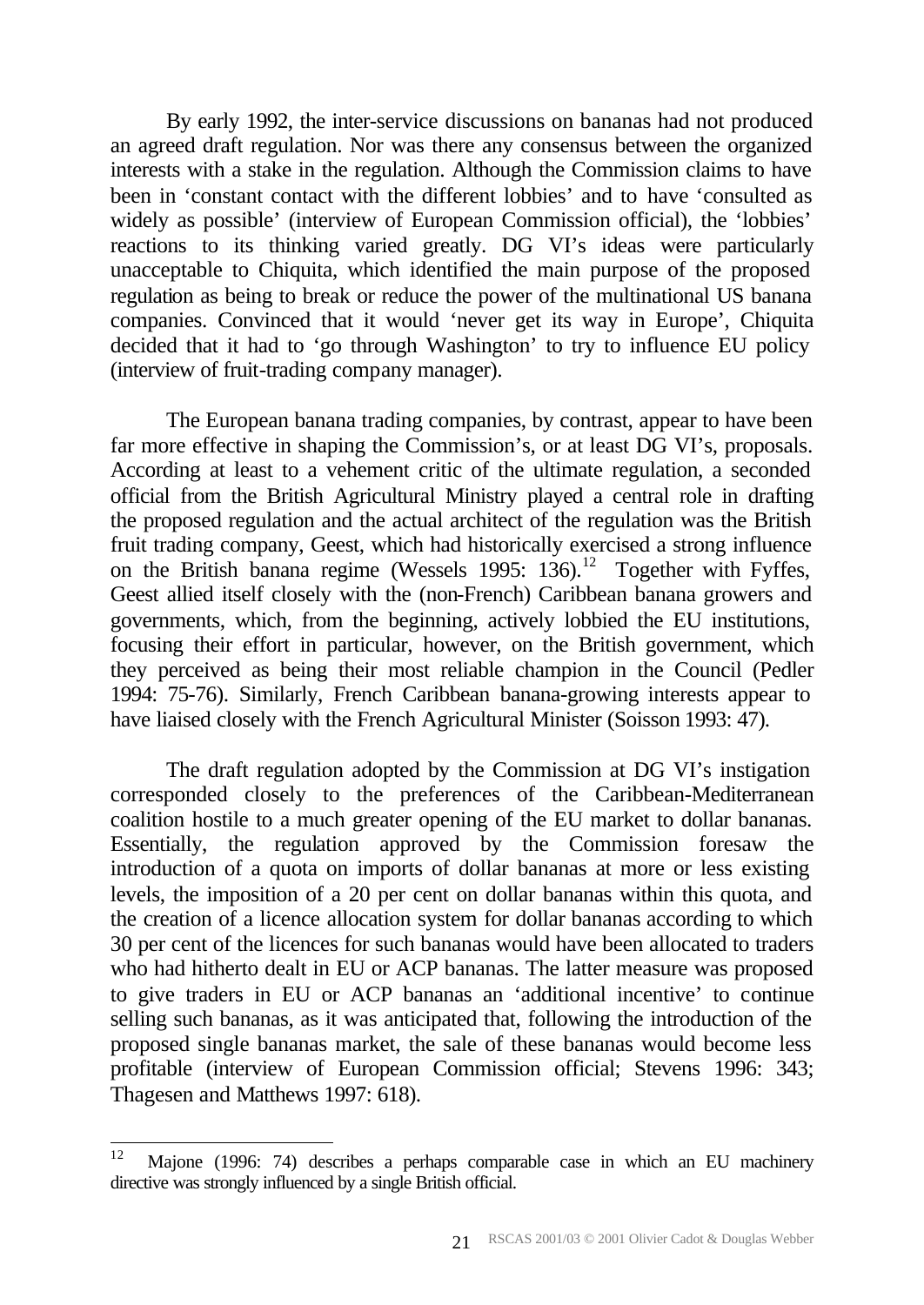The Commission's proposal was motivated partially by its analysis of the distribution of opinion in the issue in the (Agricultural) Council: 'When the Commission makes a proposal, it has to be able to reckon on winning a [qualified] majority of votes for it' (Interview of former member of the European Commission). In the EU of the 12 in the early 1990s, there was indeed a majority of member states in favour of a 'protectionist' banana regime: apart from Britain, France and Spain, this majority included all the other southern member states, which, except for Italy, were concerned to protect their bananagrowing islands, and also Ireland, which had no producer interests to defend on bananas, but which was close to Fyffes (see above). There was not, however, a *qualified* (i.e., five-sevenths) majority for the proposal, as the four states  $-$  a 'Hanseatic' coalition comprising Belgium, Holland, Denmark and Germany – hostile to the proposal wielded a blocking minority of 23 votes.

German banana traders alarmed at the Commission's proposals and its drastic implications for their business were reassured by the Bonn Agricultural Ministry that it had built up a 'strong front' against the proposals with Denmark and the Benelux states and that this blocking minority would hold in the Council (Wessels 1995: 27). Ominously, however, the Agricultural Minister warned them that other issues would have to be weighed up against bananas in any 'package deal' that the Council discussed (Wessels 1995: 37).

Indeed, when the bananas regulation came to a vote in the Council, the 'strong front' of opposition against the regulation disintegrated. The Council president, the British minister Gummer, a strong supporter of the regulation, assessed the ministers' relative priorities in bilateral 'confessional' negotiations and incorporated a revised bananas regulation in a large package comprising some 15 other decisions, on issues ranging from the agri-monetary system to milk quotas, New Zealand butter and an extension of special subsidies for farms in former East Germany. Despite having instructions from his government to reject the proposed regulation, the Dutch minister changed sides and voted for the package. Compared with bananas, he gave 'greater weight to other dossiers' (interview of Dutch government official). Gummer had included in the overall package proposals on other issues, including the Italian milk quota and the agrimonetary system, that were advantageous to Dutch farmers, and the minister decided 'milk is more important for me' than bananas (interview of Dutch government official). For similar reasons, the Belgian minister also abandoned the 'strong' Hanseatic 'front' against the proposed regulation. Although, for reasons unrelated to the bananas issue, the Portuguese minister voted against it,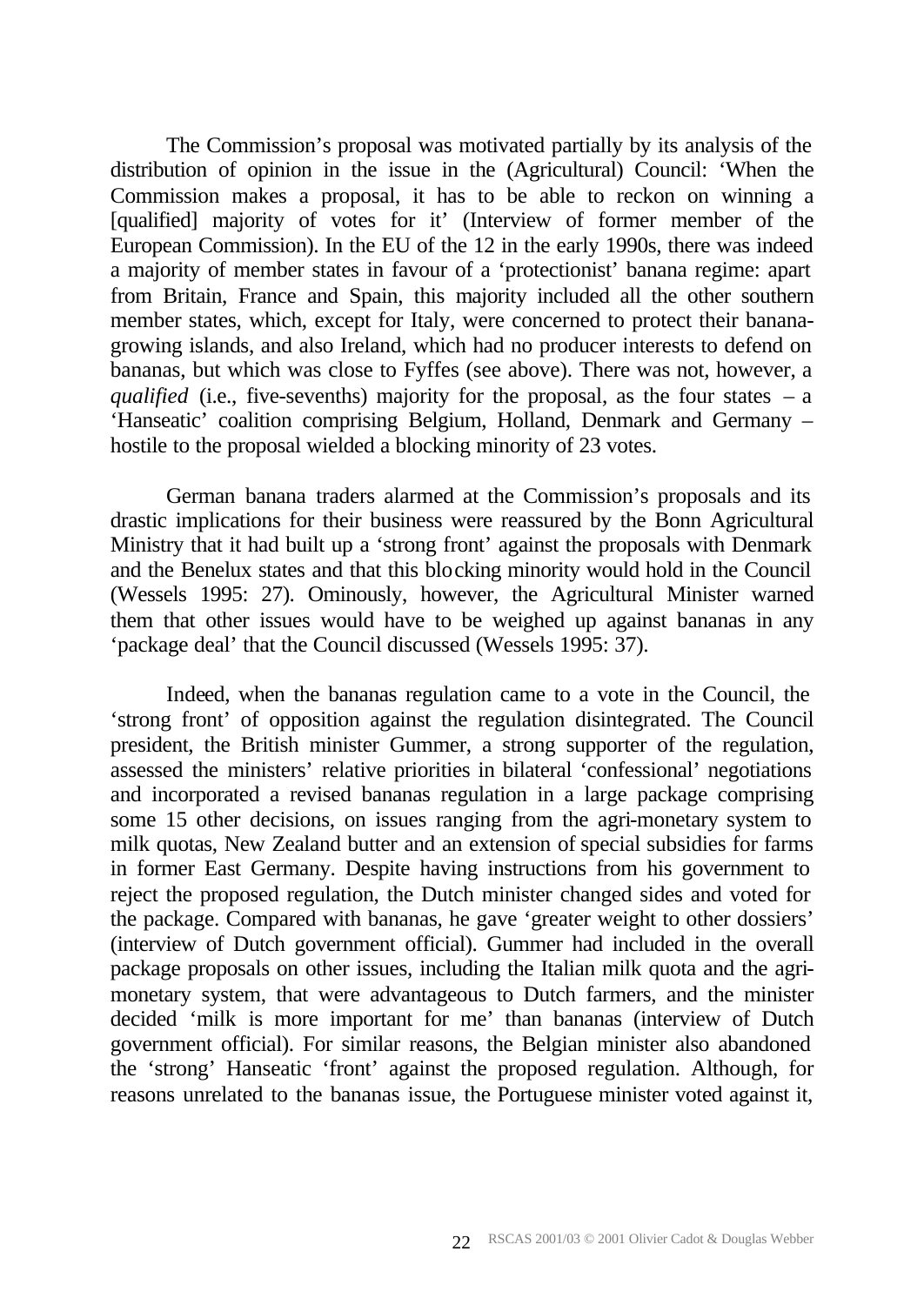along with his German and Danish colleagues, the overall package secured a qualified majority in the council. $^{13}$ 

The incorporation of the bananas regulation into a larger agricultural policy package was decisive for the regulation's adoption: 'If there had been a vote just on bananas, the regulation would never have been adopted' (interview of Dutch government official). The British minister had cleverly broken the 'Hanseatic' coalition by exploiting the greater importance attached by the Benelux (and, for that matter, also German) ministers to the preferences of their core farming clientele as opposed to those of banana traders or consumers. For the British and French ministers, in contrast, the bananas issue clearly belonged to the most important on the council agenda and they were correspondingly prepared to make concessions on other issues to ensure that regulation 404 was adopted (on the French minister's priorities, see Soisson 1993: 118). The British presidency's banana proposals appear to have taken the German minister by surprise. He had turned down a proposal made to him by the French minister, apparently expecting that Gummer would be more accommodating towards the German position, and was 'bowled over' by the

presidency's bananas proposals when they were finally made (Soisson 1993: 119-120).

The non-governmental opponents of the Commission's draft regulation were also surprised at the council decision. Chiquita, for example, had hoped up until the 'very last moment' that the proposal would be defeated (interview of fruit-trading company manager). Its adoption provoked an outcry in the 'Hanseatic' states, from ports which handled large volumes of dollar bananas, such as Zeebrugge, Antwerp and Rotterdam, as well as from banana importers, such as the German firm, Atlanta, Chiquita's largest partner in Germany which had invested heavily in expanding its banana-handling capacity in the early 1990s, and from some of the news media (Wessels 1995). At home, the Dutch and Belgian ministers were called to order by their respective governments and instructed to vote against the regulation when the final legal text was submitted to the next council meeting. Atlanta drew hope from the fact that a new German minister appointed in January 1993 appeared to be more strongly opposed to the regulation than his predecessor as well as from the passage of the council presidency from Britain to an opponent of the regulation, Denmark, and the

<sup>13</sup> A German newspaper reported much later that  $-$  in the wake of European monetary system crisis of summer 1992 - the German minister had in fact acquiesced in the regulation in exchange for the preservation of the 'switchover' mechanism in the agri-monetary system that safeguarded German farmers' incomes against the otherwise negative effects of the appreciation of the German Mark against other EU currencies (*Süddeutsche Zeitung* 1995). The retention of this mechanism also benefited Dutch and Belgian farmers and may therefore help to account for the behaviour of their agricultural ministers in the December meeting.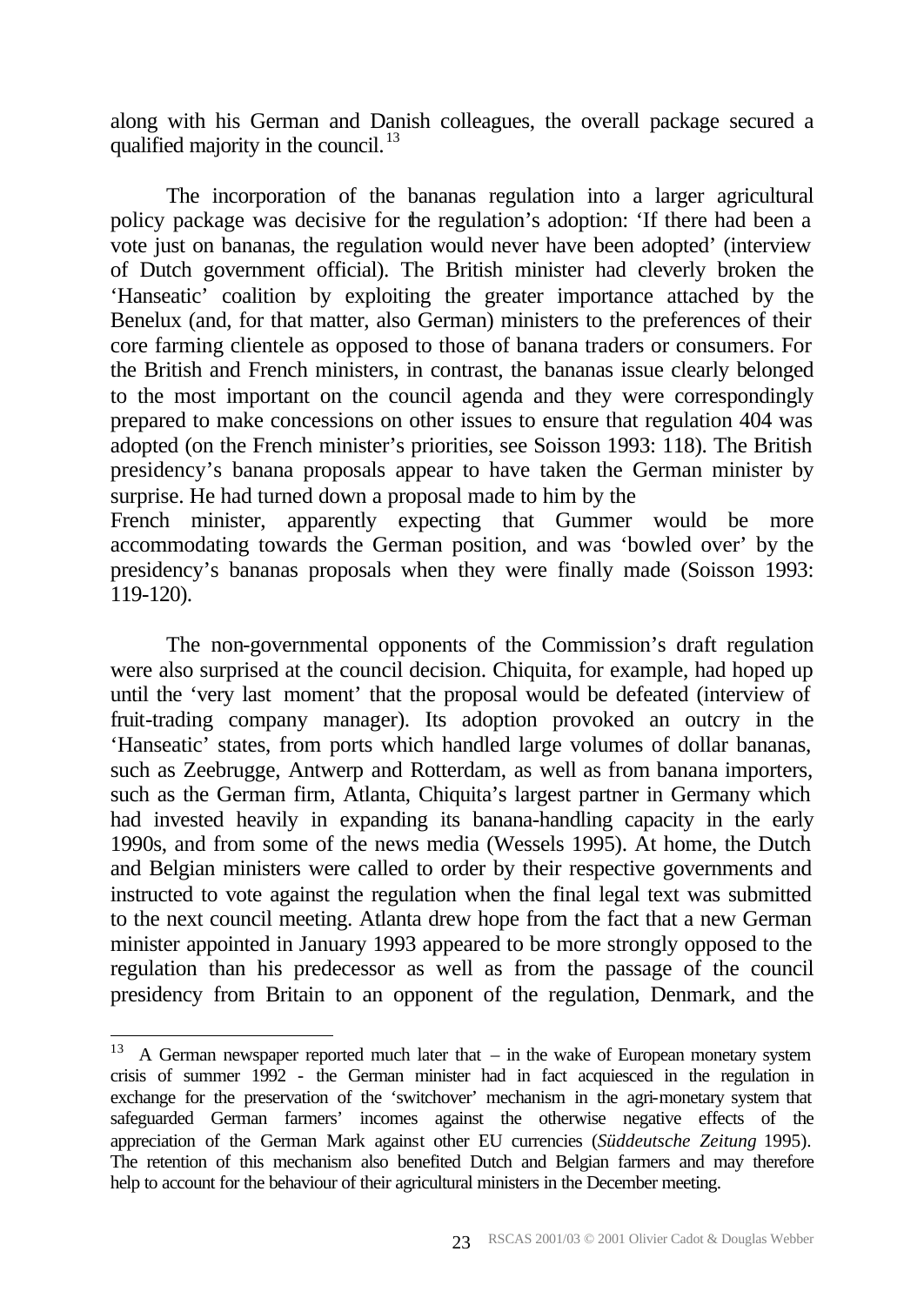mobilization against the regulation of the Latin American banana-exporting states (Wessels 1995: 53-57).

With Germany and Denmark continuing to oppose the regulation, the reversion of the Dutch and Belgian ministers to their original position should have prevented the regulation's formal approval at the Agricultural Council's February 1993 meeting. Once again, however, the 'Hanseatic' coalition crumbled at the decisive moment. On this occasion, supported by his Spanish and allegedly also British colleagues, the French minister, whose government was facing elections the following month, threatened the Danish presidency that if it did not support the regulation, he would try to veto any other decision being taken by the council in the ensuing five months (Soisson 1993: 178 and Wessels 1995: 62). Ostensibly fearful that otherwise the December council package would fall apart and have to be 're-assembled' and the council would be immobilized during his presidency, the Danish minister capitulated and voted for the regulation (interview of Dutch government official).

# **5. Slipping over 'banana' Republicans and Democrats: The offensives against the banana regulation**

If, in its details, regulation 404 exhibited numerous differences from the Commission's proposal, the proposed and the adopted regulations were nonetheless similar in their essentials (Kuilwijk 1996). The most controversial aspect of the system was the allocation of 30% of the dollar-banana licences to EU importers, which drastically altered market shares. Van de Kasteele (1998, Table 4) estimated that Chiquita's share of the EU market declined from roughly a third in 1992 to barely 10% in 1997. The German Agricultural Ministry blamed the regulation for a 25 per cent decline in German banana consumption and for the fact that average retail banana prices in Germany rose by 50 per cent in the second half of 1993 compared with the previous year. The European Commission countered that prices had been atypically low in 1992, as banana traders such as Chiquita had increased their exports to the EU in an attempt to gain market shares, anticipating that licence allocations would be based on past volumes (European Commission 1995: 5).

## *The internal offensive against the regulation*

Within the EU, the principal critics and victims of the new regulation immediately began legal action to try to overturn it. Supported by Belgium, the Netherlands and some German banana importers, the German government brought a case against the regulation to the ECJ (European Court of Justice),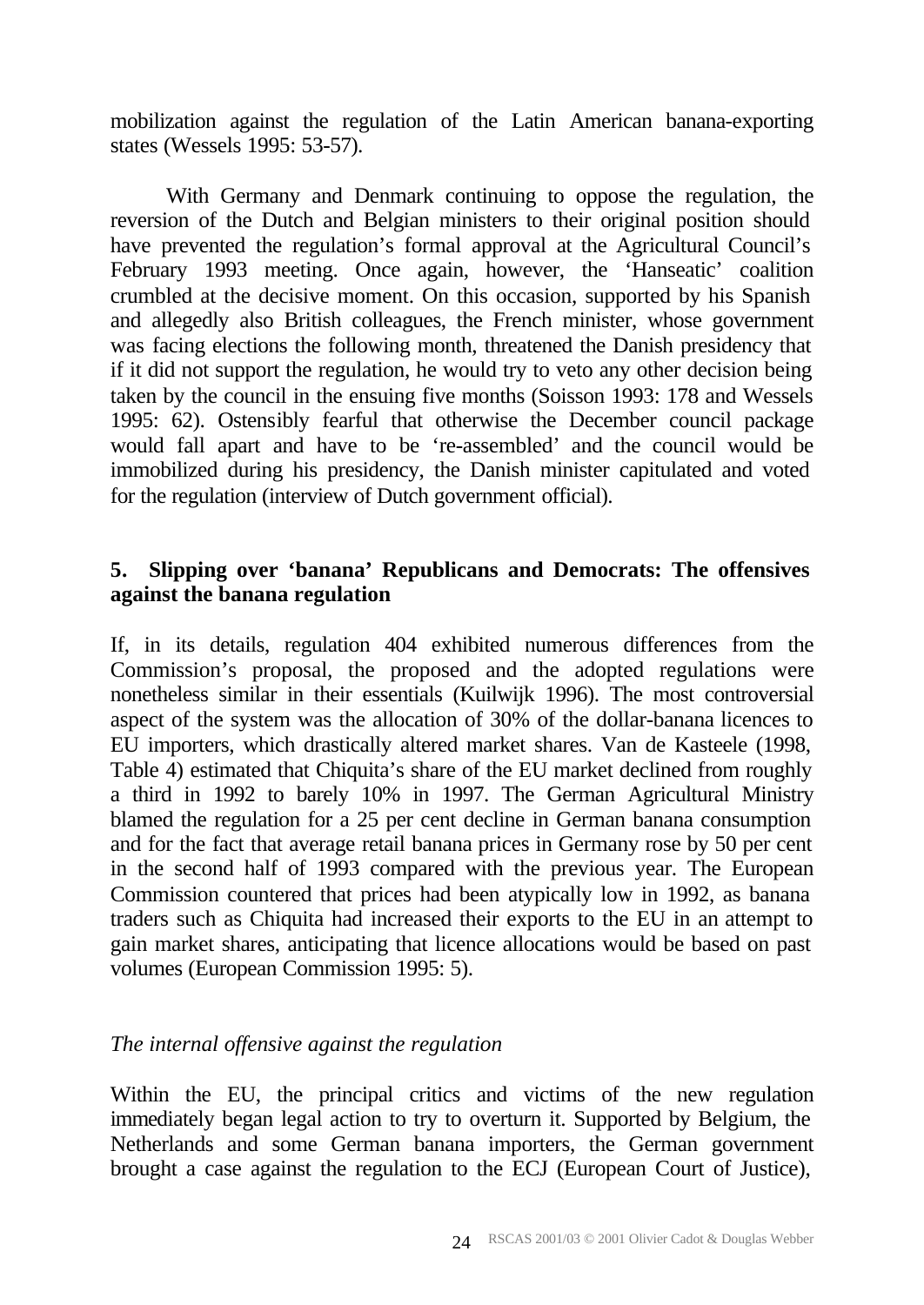arguing that the 1957 banana protocol still applied, that the regulation was injurious to free competition and infringed on the EU's international trade obligations, and that it had caused a sharp rise in German banana prices and the loss in Germany of several thousand jobs. The court rejected the complaint in October 1994, stressing the wide degree of discretion the Council was entitled to exercise in establishing a common bananas market (Wessels 1995: 160).

The ECJ's decision did not, however, bring to an end to the legal conflicts over the regulation. The German government, again supported by Belgium and Holland, decided to contest the legality of the Framework Agreement meanwhile agreed between the EU and a group of Latin American bananaexporting states (see below). The German importers, for their part, began to contest the regulation through the German legal system. At this level, at least, they had some success. State financial and administrative courts handed down decisions suspending the regulation's application in individual cases and the FCC (Federal Constitutional Court) confirmed these courts' jurisdiction on such issues – an interpretation subsequently contradicted by the ECJ. In 1996, a state administrative court referred a case brought against the regulation by Atlanta to the Federal Constitutional Court, which, in its decision on the Maastricht Treaty in 1993, had reserved the right to review European law for its conformity with the German constitution, thus questioning the doctrine of the supremacy of European over national law that had developed since the 1960s. If the German court ruled that the regulation violated the German constitution, not only would the regulation be suspended in Germany, at least until such time as the ECJ overruled the judgment and this judgment was enforced by the German government, but a fundamental legal conflict would also be opened between the two courts over the relationship between national and European law with uncertain longer-term consequences for the EU's cohesion. The FCC apparently indicated that it would indeed declare the regulation illegal, on the grounds that it violated international law. The government, whilst allegedly sharing the FCC's concrete objections to the regulation, asked the court to consider the political damage that would be done if, for the first time in the EU's history, it were to decide explicitly against the ECJ (*Der Spiegel* 1997). The government was reputedly 'bringing intense political pressure to bear on the court' to rule against Atlanta (*European Voice* 1998). This pressure may be co-responsible for the fact that, by July 2000, the court had still not adjudicated on the case. Meanwhile, however, the ECJ had ruled in favour of the federal government in its case against the Framework Agreement, on the grounds that the licence allocation system in the regulation violated the principle of non-discrimination, and the regulation had also been condemned by the WTO. For the fate of the banana regulation, the case before the FCC had thus become increasingly irrelevant.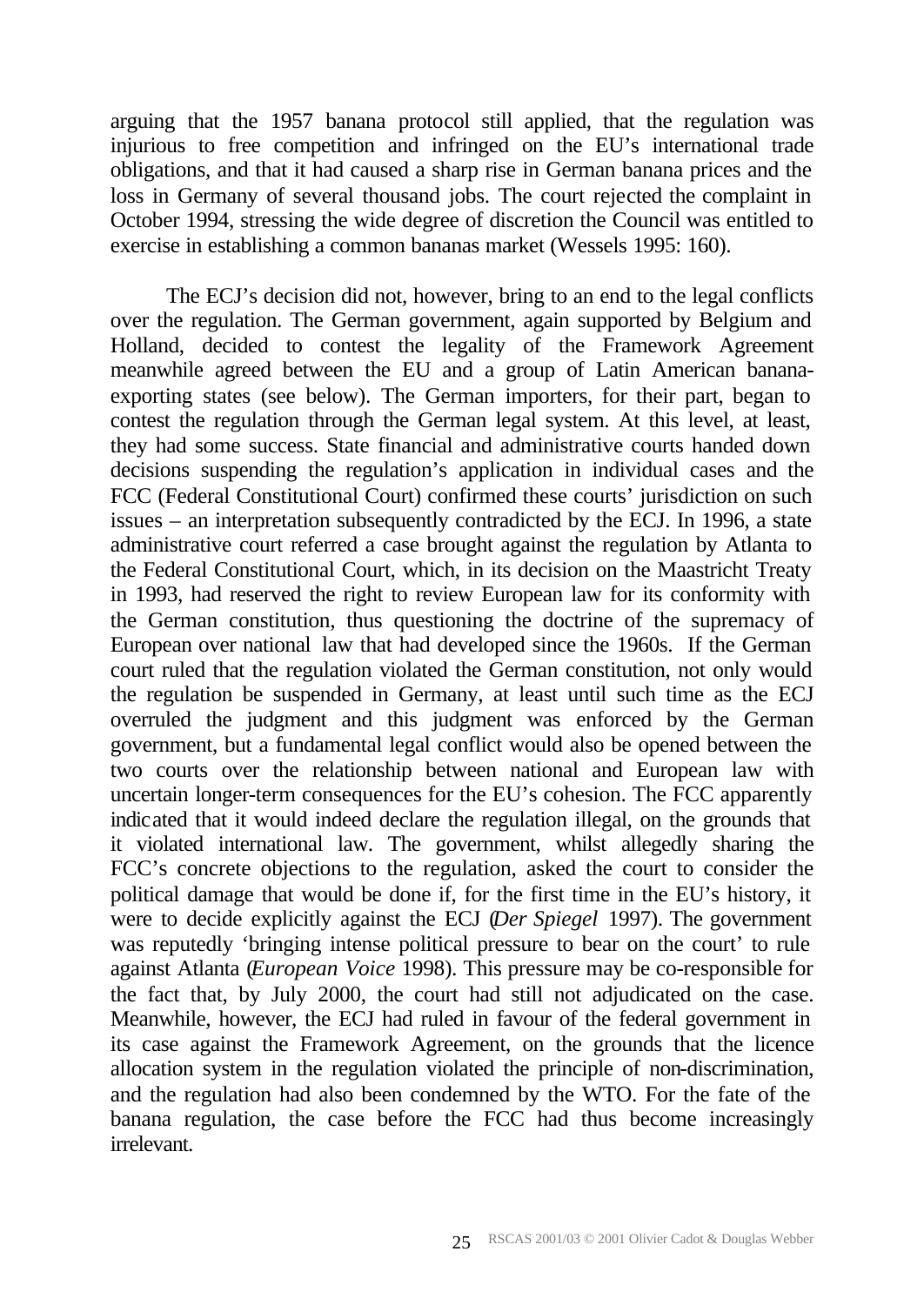#### *The external offensive against the regulation*

Even before regulation 404 had been adopted, the EU states' pre-existing banana policies had already been under attack from Latin American banana-growing states. In spring 1993, a GATT panel found in the Latin Americans' favour, but as, at this time, panel recommendations could be adopted only unanimously and the EU opposed the finding, the panel's verdict remained a dead letter. The launching of a case against the new regulation by five of the same states in July 1993, immediately after it had entered force, had, however, more serious implications, as this would be handled according to the more rigorous disputesettlement procedures expected to be agreed by GATT member states in the Uruguay Round negotiations then in progress. The panel on the new regulation also decided against the EU in early 1994, shortly before the new GATT treaty was due to be signed and forcing it, short of the regulation's being revised or revoked, to try to find a way to protect the regulation against a challenge under the new, for the EU in this case more disadvantageous, dispute procedures.

With the Framework Agreement, concluded in March 1994, the Commission succeeded in buying off four of the five Latin American states that had brought the complaint against the regulation, essentially by guaranteeing them a fixed market share in the new system and, through a system of certificates of origin and export licences, transferring to their domestic producers some of the quota rents (interview of official of international  $\alpha$ organization).<sup>14</sup> However, one of the original complainants, Guatemala, refused to sign the Framework Agreement and other Latin American states, including in particular Ecuador, which did not actually become a GATT/WTO member until 1995, remained free to contest regulation 404 through the new WTO dispute procedures.

So, too, most importantly of all, did the United States. Of the two big multinational American trading companies, Dole had decided not to oppose the anticipated regulation, but rather to adapt its strategy to take account of its anticipated provisions. In particular, it had taken over numerous EU and ACP banana traders and thus safeguarded its potential to continue to export dollar bananas to the EU. From 1991 to 1994, Dole increased its share of the EU

<sup>14</sup> The German government initially tried to prevent the adoption of the Framework Agreement, but the European Commission attached it to the GATT Uruguay Round agreement so that (predominantly free-trade-oriented) states that voted against the former would have endangered the approval of the latter. The French government also allegedly threatened that if Germany opposed the Framework Agreement, it would oppose the proposed Uruguay Round treaty provisions liberalizing public purchasing and stop French investments in the new east German states. In the end, the German government relented – although it later contested the Framework Agreement at the ECJ (Wessels 1995: 115-132).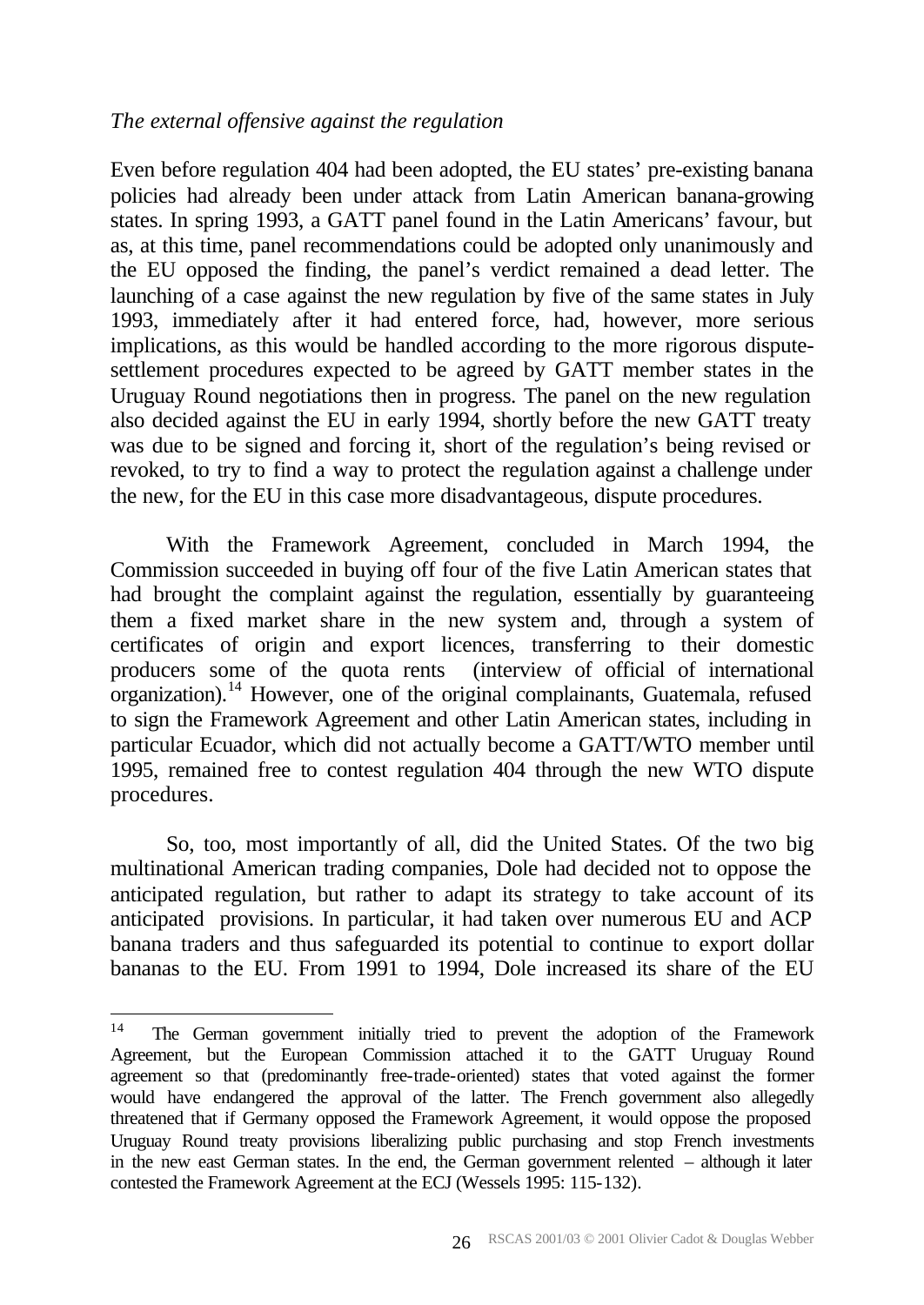banana market from 11 to 15 per cent (Cadot and Webber 1996: Exhibit 2). Chiquita, in contrast, had not diversified its sources of supply, but had carried on dealing more or less exclusively in dollar bananas. Its share of the EU market plummeted (see above). Unsurprisingly therefore, when the US began to contemplate taking action against the EU banana regulation, Chiquita was the principal, if not indeed the sole, instigating force. On the application of Chiquita and the Hawaiian Banana Industry Association, the USTR (US Trade Representative's Office) decided in October 1994, within two weeks of the failure of the German government's complaint against the regulation at the ECJ, to launch an investigation of the regulation and the Framework Agreement under Section 301 of the US Trade Act, which empowers the US administration to take retaliatory action against any trade practices regarded as discriminating against American companies. Chiquita's application was supported by a crossparty alliance of Senators and representatives including the Speaker of the House and both the Senate Democratic and Republican leaders and led by John Glenn, Senator from Ohio, the location of Chiquita's headquarters. Chiquita's principal shareholder, Carl Lindner, and his affiliates were the second-biggest donors of 'soft money' to the Democratic and Republican parties in 1993-94, making donations worth \$955,000.<sup>15</sup> According to the head of an American NGO, the contributions 'certainly didn't hurt Carl Lindner's efforts to influence government action' (Common Cause 1995: 3). Over a half of the sum was actually donated in November and December 1994, just after the launching of the Section 301 investigation (Common Cause 1995: 1).<sup>16</sup>

The USTR actually abandoned its Section 301 investigation in early 1996, after two of the signatories of the Framework Agreement, Colombia and Costa Rica, had altered their quota systems to Chiquita's and Dole's benefit. Before thus foreswearing unilateral trade action, however, it had teamed up with several Latin American states, including Ecuador, which did not become a WTO member until early 1996, to contest the EU regulation in the WTO. According to 'certain sources' quoted by a European news service, the administration's decision to launch the WTO process was taken within twenty-four hours of Lindner having made - in a Congressional and Presidential election year – a \$500,000 donation to the Democratic Party (*Europolitique* 1998). The cross-

<sup>15</sup> <sup>15</sup> 'Soft-money' contributions are those in the US that are 'outside the limits and prohibitions of federal law, including large individual or PAC [political action committee] contributions and direct corporate or union contributions' (Common Cause 1995: 10).

According to Tenbrock (1999), Chiquita also made a donation of \$500,000 to the Democratic Party in April 1994, soon after the US trade representative Mickey Kantor had decided to contest the EU regulation at the WTO. This donation can not be verified in the statistics published by Common Cause (1995) and the Center for Responsive Politics (1999a, 1999b, 1999c, 1999d, 1999e). Moreover, the US decision to take the case to the WTO (which was not created until 1995) does not appear to have been taken until early 1996.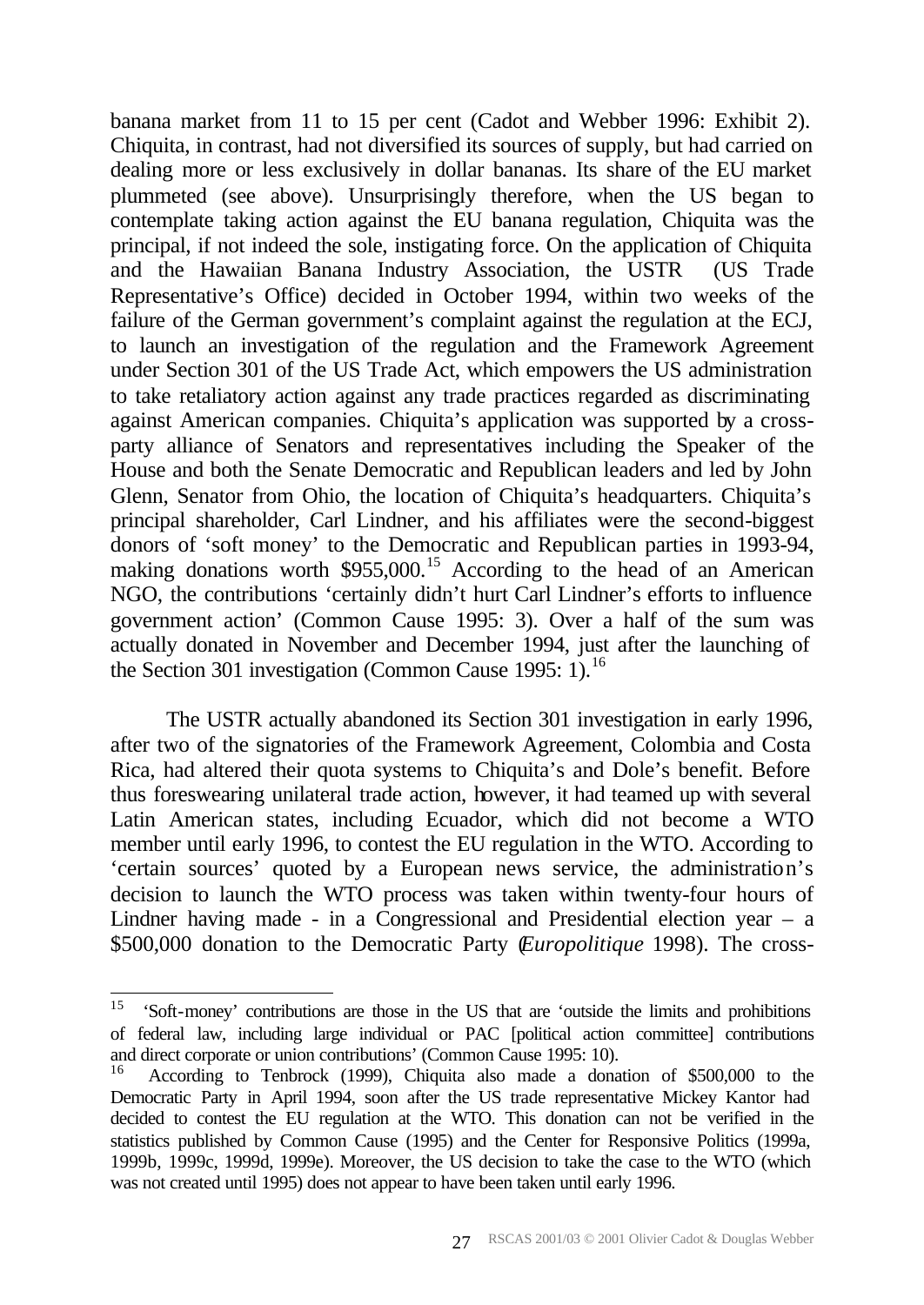party nature of Chiquita's political support is evident, however, in the fact that Lindner and his affiliates also made substantial donations to Clinton's 1996 presidential election opponent, Dole, who made extensive use of Chiquita's aircraft during his campaign and whose avid defence of Chiquita's interests earned him the nickname 'the banana Republican' (*Financial Times* 1995 and 1996).

The US and its Latin American allies argued that regulation 404 and the Framework Agreement contravened numerous provisions of international trade law, including the most-favoured nation clause and WTO provisions on traderelated investment measures and trade in services. As no bananas are grown in the US, the latter provisions were critical for the legitimacy of the US's participation in the case. Alone the selection of the members of the bananas panel proved 'extremely controversial' (interview of official of international organization). The WTO chairman Ruggiero was forced to exercise his power to choose the panelists – a Swiss lawyer, an Australian economist and a diplomat from Hong Kong. The panel's verdict, which was announced in April 1997 and confirmed by the WTO Appellate Body in September 1997, was a severe defeat for the EU. The panel found in particular that the licence allocation system contravened several provisions of international trade law and was not covered by the so-called 'Lomé Waiver' that the GATT had granted in 1994 and was valid until February 2000. On the issue of how the regulation should be changed to conform to WTO requirements, the panel, was silent. It did make clear, however, that deficiency payments to overseas banana producers and preferential tariff provisions for ACP growers were compatible with WTO provisions.

## **6. A 'mini-reform': The revision of regulation 404**

l

WTO rules required the EU to bring regulation 404 into line with international trade law by the beginning of 1999. In order to leave sufficient time for its implementation, a new regulation had therefore to be adopted by the middle of 1998. As before, the member states were deeply divided on the issue.<sup>17</sup> In

 $17$  As in 1992, the Commission, too, was deeply split on how to revise the bananas regulation. Shortly after the Commission of which he was a member was forced to resign in spring 1999, the German Martin Bangemann said: 'As a Commissioner, I have had to defend our position which was made collegially, but I can tell you it's bullshit' (*Bulletin Quotidien Europe* 1999a). The head of Atlanta, Chiquita's main bananas intermediary in Germany, was not impressed by Bangemann's capacity to represent German interests in the bananas conflict. After discovering in a conversation with the Commissioner the day the Agricultural Council was to decide on regulation 404 in 1993 that he did not know the issue was on the council's agenda, Atlanta's head observed that Bangemann 'did not know what he was talking about … How should such a man, who was either badly informed  $\sigma$  not informed at all, represent the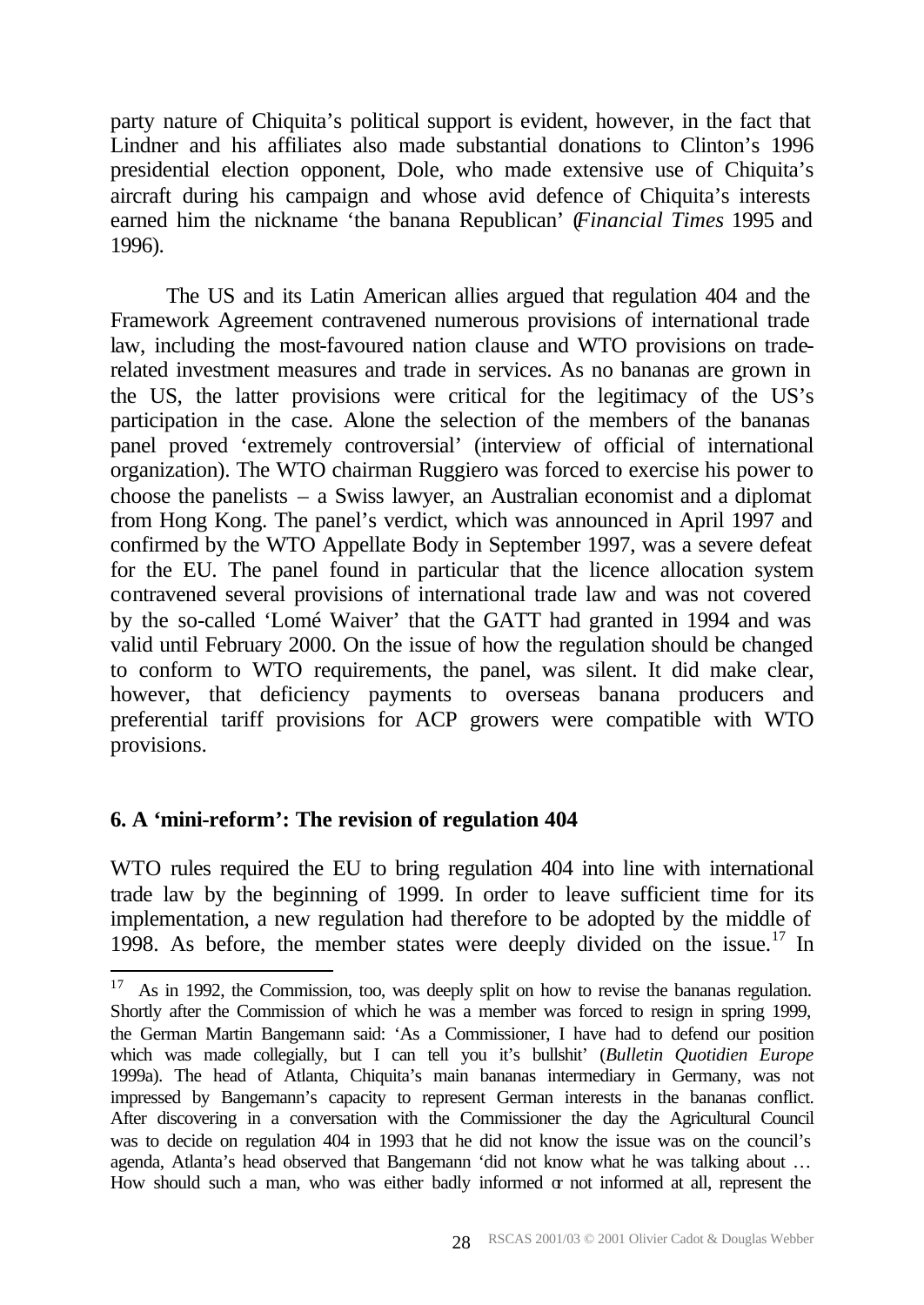addition, the parameters of the decision-making process in the EU had meanwhile been complicated by the entry of three northern or central European states – Sweden, Finland and Austria – into the EU in 1995. All three new members were natural allies of the northern bloc of member states importing mainly dollar bananas from Latin America and favouring a liberal banana trade regulation. Alone the revision of regulation 404 to increase the dollar banana quota to take into account the fact that these states imported mainly Latin American bananas generated so much controversy in the Agricultural Council that the Commission was forced to use its market management powers under the CAP (Common Agricultural Policy) to put it into force. The new underlying balance of power in the Council increased the danger of its being immobilized on the bananas issues. Whilst the strengthening of the 'northern' bananas bloc in the EU made it much more difficult to enact new protectionist measures, the 'southern' bloc, consisting on the bananas issue of France, Spain, Portugal, Greece, Ireland, the UK and, with qualifications, Italy, was still large enough to constitute a blocking minority and prevent any significant weakening of the existing regulation. The latter fact would have obliged the Commission in any case to propose no greater changes than those considered necessary or indispensable to make the regulation 'WTO-compatible'. In addition to this, the 'northern' member states, which, in principle, would have preferred a regulation based exclusively on tariffs, but many of which also belonged to the most ardent defenders of the WTO in the EU, were concerned that the regulation be revised within the time span foreseen by WTO rules. This led them to try to avoid a fresh and potentially protracted confrontation with the 'southern' states on the issue. The time factor hence came to play an important role in the EU negotiations on a revised regulation and it played into the hands of the regulation's architects and defenders (interview of EU officials). The Commission's proposals to modify the regulation were indeed modest and designed primarily to address the WTO panel's objections to the licence allocation systems. Due to their main purpose, namely to make the regulation WTO-compatible, international legal issues played a prominent role in the Commission's and Council's deliberations (interview of EU officials). Whereas the Commission's legal service okayed the proposals as WTO-compatible, not all member states – least of all the Netherlands - were so convinced. The Commission legal service's argument that an exclusively tariff-based regulation would contravene the EU's legal obligations under the Lomé Convention also served to diminish the pressure for more sweeping changes in the regulation.

interests of Germany in Brussels … ? Clearly he just belonged to the group of those politicians who are delegated to Brussels because there is no appropriate job for them in Germany' (Wessels 1995: 61).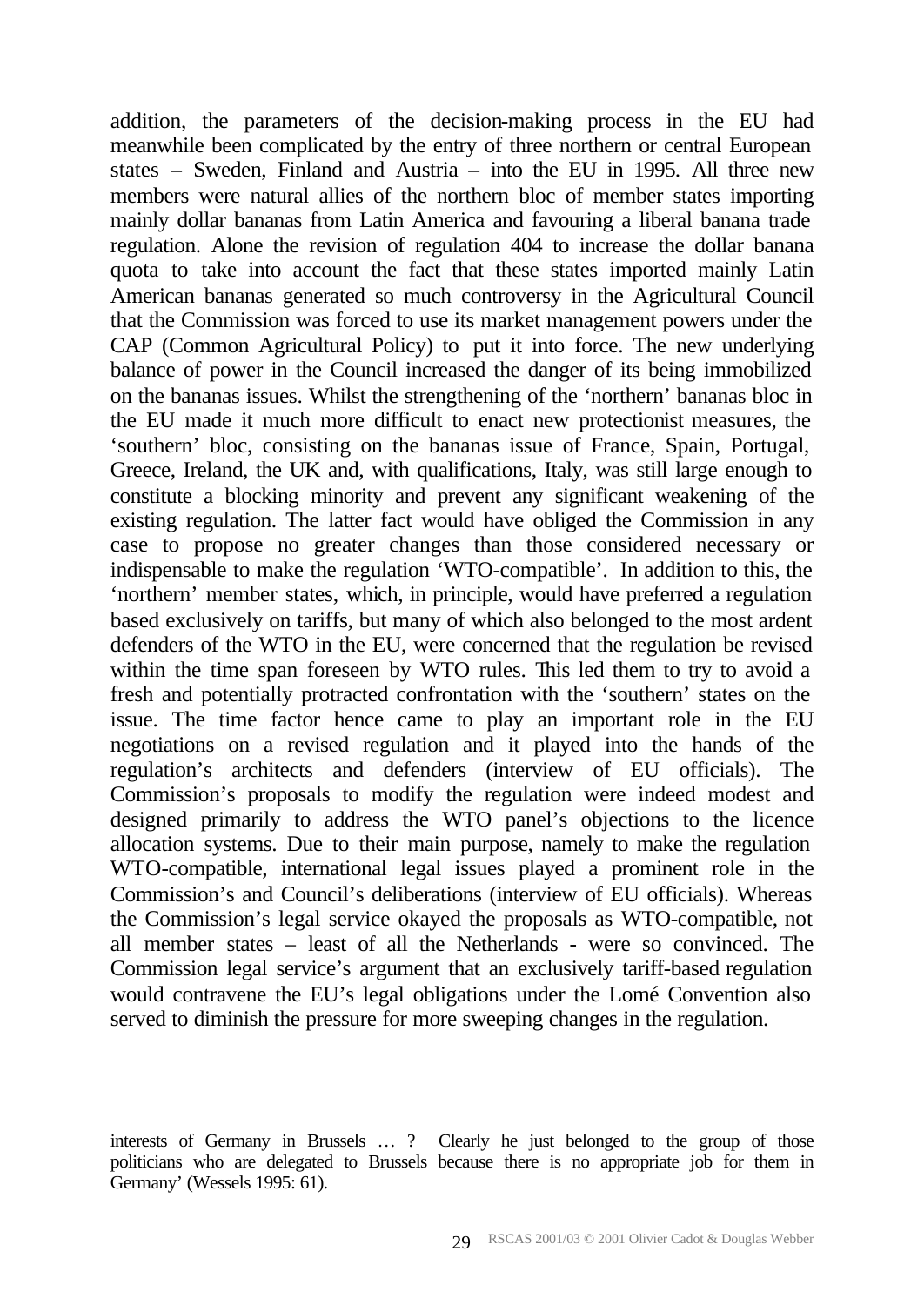A further factor that militated against radical changes in regulation 404 was the fact that, as in the second half of 1992, the British government occupied the presidency during the first half of 1998, when the Commission's proposals were submitted to the Agricultural Council. The new Labour government in London was just as attached as its Conservative predecessor to the defence of the interests of banana-growing former British colonies in the Caribbean – and by extension to those of the companies that marketed these bananas. In accordance with this council's established routines, the British presidency incorporated the banana proposals with numerous others, relating *inter alia* to olive oil, cereals and agricultural product prices, in a draft, multi-issue 'package deal'. Compared with 1992, the German government adopted a lower profile on bananas. The economics and agricultural ministries in Bonn would like to have adopted a more combative stance, but were held in check by Chancellor Kohl, who is reputed to have told the French president Chirac that the bananas issue was 'your baby – we'll let you take care of it' (interview of European Commission official; *Der Spiegel* 1998a; *Süddeutsche Zeitung* 1998).<sup>18</sup> In lieu of Germany, the Netherlands assumed the role of chief protagonist of changes in the regulation. The Netherlands and Denmark were in fact the only member states that voted against the revised regulation in the council. At the insistence of the French minister in particular, EU banana growers were compensated by a more substantial increase in direct payments than originally foreseen by the Commission, while Spain in particular was rewarded for its acquiescence in the regulation by new olive oil measures also contained in the larger package. The potentially most divisive issue, however - the details of the new licence allocation system - was avoided and referred for resolution to the EU's market management committee on bananas.

## **7. Slipping over Bill and Monica? The new US bananas offensive**

If the ardour of the opponents of the original bananas regulation in the EU had diminished, this was not true of its critics in the US and Latin America. The US administration had been critical of the Commission's proposals to change the regulation from the outset. Before the decisive council meeting, the US trade representative had threatened the EU agricultural ministers with sanctions on EU exports to the US if the new regulation discriminated against dollar bananas (*Der Spiegel* 1998a). If anything, however, the threat was counter-productive, prompting member states to close ranks behind a minimal reform of the

 $18\,$ <sup>18</sup> The German Agricultural Minister had astonished observers already in September 1997, after the confirmation of the WTO panel's verdict, by stating that 'out of solidarity with the [presumably EU and/or ACP] banana producers' Germany would fight to keep the EU regulation. A spokeswoman of the ministry subsequently added that 'of course' the regulation had to be changed to conform to the WTO ruling (*Süddeutsche Zeitung* 1997).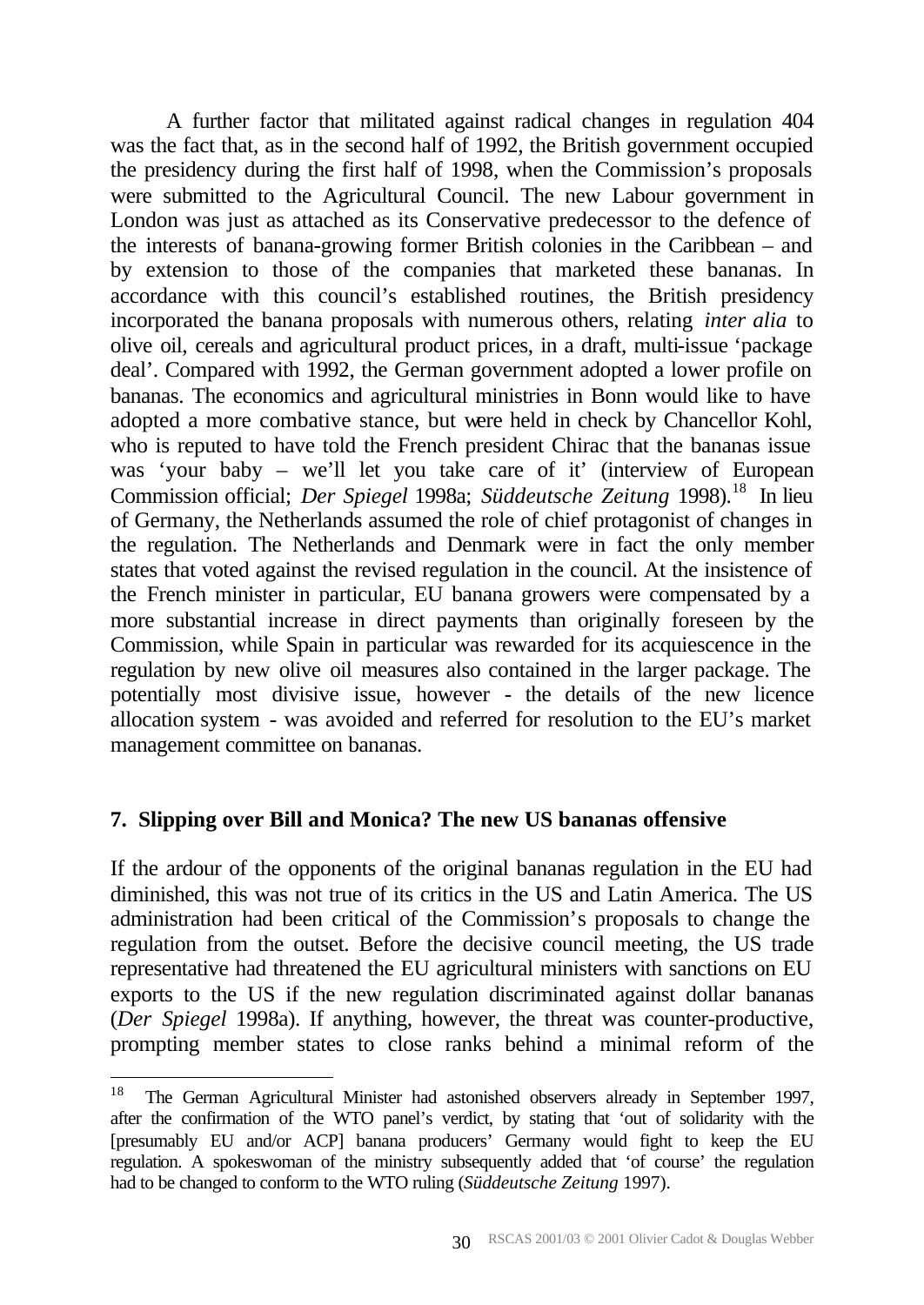regulation (interview of EU officials). Within a month of the new regulation's adoption, the US and five Latin American states (Ecuador, Mexico, Honduras, Panama and Guatemala) declared that they would ask for a new WTO panel to examine the revised regulation's compatibility with world trade rules.

The Clinton administration's tough stance on the regulation appears to have been motivated by opposition to the regulation in the Congress mobilized by Chiquita and made all the more potent by the pending Congressional elections of November 1998 and the president's implication in the 'Monica Lewinsky Affair', which obliged him to pay particular attention to sentiment in the Congress, where impeachment proceedings were about to be launched against him. Upon the EU's refusal to acquiesce in Washington's demand for the reconstitution of a panel to examine the new regulation's WTO compatibility *before* the regulation was to take effect in January 1999, a bill was initiated in Congress that would have mandated the administration to impose sanctions on EU exports to the EU by the end of the year. To avert the bill's imminent adoption, President Clinton pledged that the administration would 'basically do what the bill says' (interview of US government official), namely that it would prepare sanctions against EU exports that, failing further changes in the banana regulation and following procedures laid down in section 301 of the Trade Act, would enter into force in early 1999. The administration subsequently published a list of EU exports to the US worth some \$570 million on which punitive tariffs would be levied. $19$ 

The USTR, Charlene Barshefsky, justified the US's threat not to await the outcome of a prospective future WTO panel on whether the new EU regulation conformed to international trade law by its desire to avoid an 'endless cycle of litigations' (*Bulletin Quotidien Europe* 1998b). In fact, however, American trade officials were unhappy about wielding the sanctions threat, which they feared would isolate the US and put it on the defensive on the issue in the WTO. The threat was made rather to appease the Congressional supporters of Chiquita, which was opposed to submitting the issue of the EU's compliance with the 1997 verdict to a new WTO panel. 'Chiquita was pushing an extreme view concerning world trade rules on bananas', according to an American official familiar with the case (interview of US government official). 'For a small amount of money [*sic*], Chiquita has been making US trade policy on this issue'. In 1997 and 1998, Chiquita's holding company, the American Financial Group (AFG) or company shareholders and employees actually contributed over \$1.4

<sup>19</sup> The products on the American sanctions list included, among others, pecorino cheese, handbags, cashmere pullovers, cosmetics and coffee machines. No Danish or Dutch products were included, as these two states had voted against the revised bananas regulation in the Council. In terms of value, 24% of the products were British, 21% Italian, 19% French and 14% German (*Europolitique* 1998b).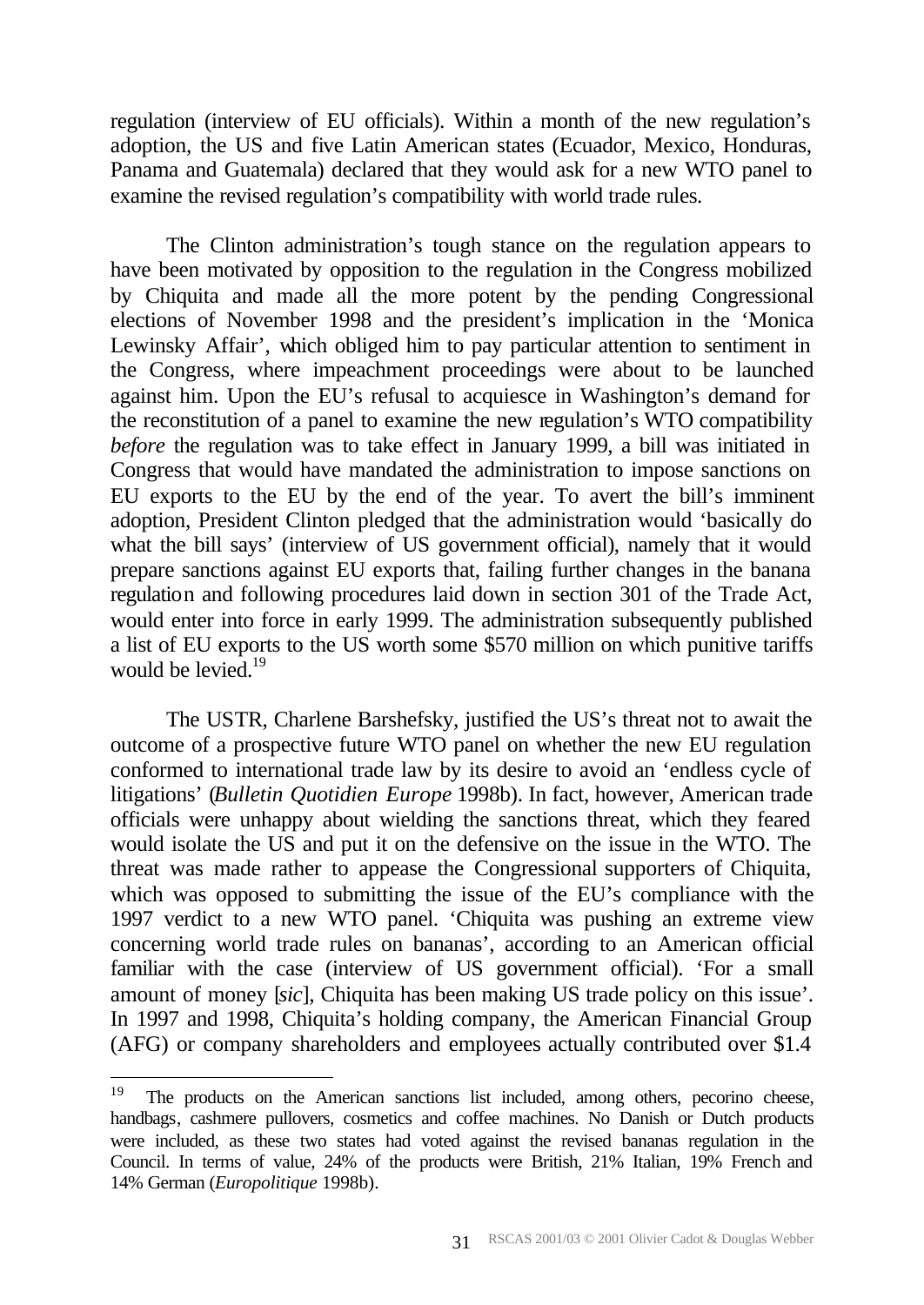million to American political parties and candidates, giving four-fifths of the sum to the Republicans and one-fifth to the Democrats (Center for Responsive Politics 1999c). For the first time, the AFG figured among the top ten donors of 'soft-money' contributions, its donations of \$1.2 million making it the fifth biggest such contributor (Center for Responsive Politics 1999e). Among individual as opposed to corporate donors, Chiquita shareholders and employees or members of their families were the third biggest donors, contributing almost \$1.2 million (Center for Responsive Politics 1999d). In Ohio, where Chiquita's headquarters are located, the AFG was by far the biggest donor (Center for Responsive Politics 1999a). Over the six-year period from 1993 to 1998, 11 members of the Cincinnati Lindner family, Chiquita's principal shareholders, donated as individuals some \$1.6 million to US parties (Center for Responsive Politics 1999b). Alone in 1998, their contributions to national organizations of the Republican and Democratic parties amounted respectively to \$670,000 and \$150,000. The great bulk of these sums were donated in October, simultaneously with the Congressional election campaign, the initiative launched in Congress to impose unilateral trade sanctions on the EU and the administration's 'basic' acquiescence in this strategy (Center for Responsive Politics 1999b). EU saw the hand of Chiquita not only in the Congressional bananas initiative of October, but also in the failure of a bilateral attempt to settle the dispute at the EU-US summit in Washington in December. According to EU officials, a tentative agreement was scuttled by the White House because it had been rejected by Chiquita and President Clinton's advisers had subsequently judged that 'offending Mr Lindner [head of Chiquita] could cause him to swing impeachment votes against the president' (Peel and de Jonquières 1999).

The Chiquita-inspired, hard-line US strategy on bananas propelled the administration into a byzantine procedural battle with the EU in the WTO. The EU refused at first to negotiate with the US under the threat of sanctions, took first steps to launch a WTO panel investigation into the legality of section 301 and argued of course that the WTO compatibility of its new bananas regulation could be determined only after the regulation came into force and by a WTO panel, not unilaterally by the US. By January 1999, the two big protagonists in the conflict had diametrically reversed the tactics they had been following only a few months earlier: the US, which in July 1998 had wanted to launch a new WTO panel on the bananas regulation, was opposed to convening such a panel, while the EU, initially hostile to the idea, now insisted upon doing so, arguing that the new regulation had to be regarded as WTO-compatible, 'unless the opposite was proven' (*Süddeutsche Zeitung* 1999). The panel, also requested by Ecuador, reconvened in January 1999 with the same composition as in 1996-97. Just as US trade diplomats had feared, Washington's determination to impose trade sanctions on the EU before the panel had ruled on the WTO-compatibility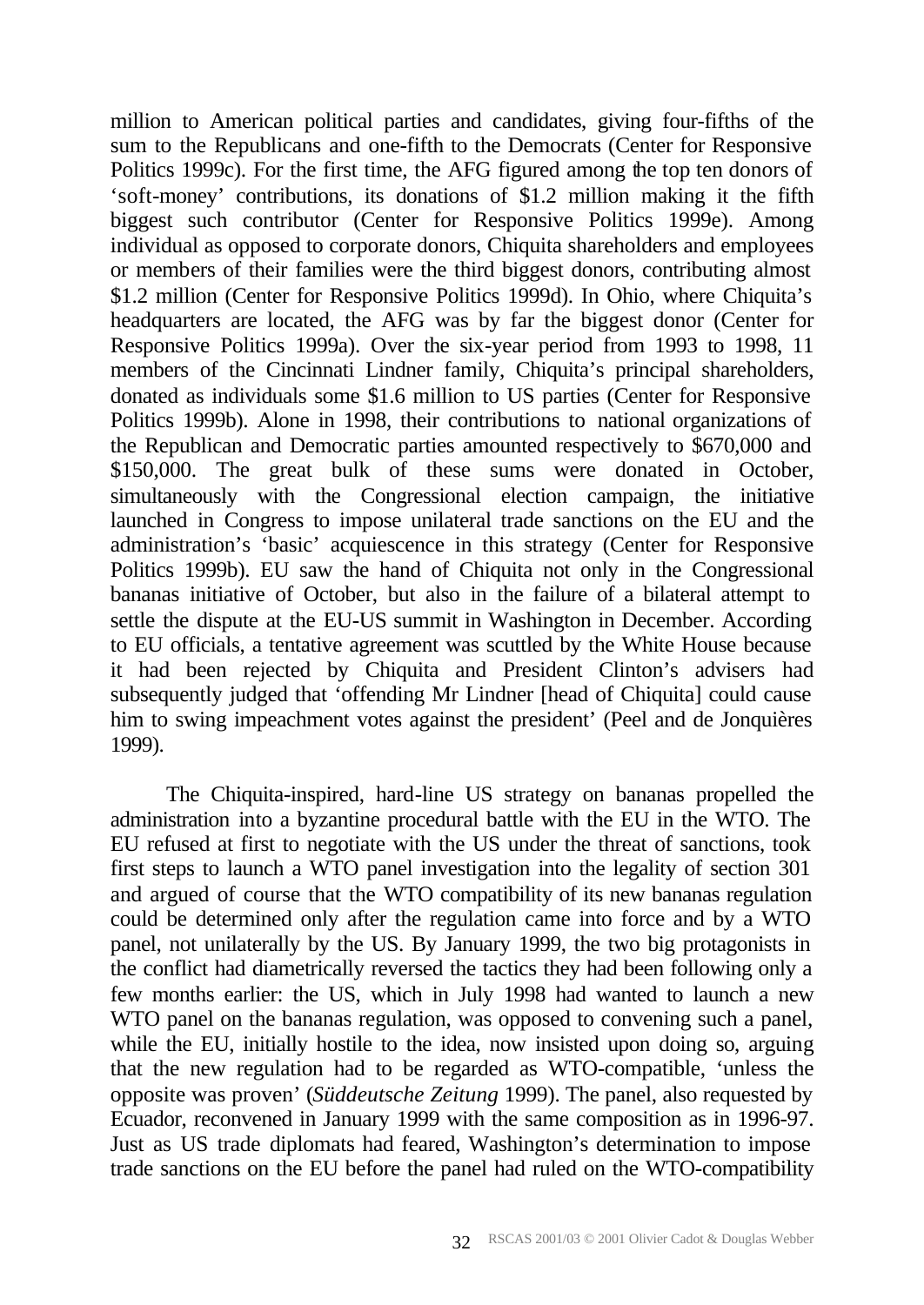of the new bananas regulation alienated it from a large number of WTO member states with no stakes in the bananas conflict, ranging from Japan and South Korea to India, Indonesia, and Canada. Its growing isolation did not, however, dissuade the administration from proceeding to impose sanctions on \$570 million worth of EU exports to the US in March 1999. The US tried to balance this step against its perceived WTO obligations by declaring that it would await the WTO panel verdict and then levy the higher import duties retrospectively, assuming presumably that the verdict was in the US's favour.

Once again, the verdict was. The panel ruled that, although the EU could give preferential duty-free treatment to ACP bananas, the regulation's quota and licensing provisions still discriminated illegally against Latin American suppliers and US banana traders. The US victory was not total, however, in as far as the panel reduced the value of the EU exports on which the US could legally impose sanctions by two-thirds to \$191 million. Moreover, a subsequent WTO panel, set up at the EU's request, found that the US had acted illegally in imposing sanctions on EU exports before the bananas panel had issued its verdict (*Financial Times* 2000).<sup>20</sup>

Its renewed defeat at the WTO left the EU with three basic options in the bananas conflict. First, it could ignore the panel ruling. In this case the US – and Ecuador – could continue to impose trade sanctions on EU exports indefinitely, trans-Atlantic relations would continue to be aggravated by the banana 'split' and hostility towards the WTO in the US Congress could intensify. In late 1999, the US administration was reportedly coming under 'intense pressure' from the Congress to increase sanctions on EU exports because it had not yet changed the regulation (*European Voice* 1999). Second, it could retain the bananas regulation while offering compensation to the two states in other areas. The US administration made it clear, however, that it would reject any such offer. Third, it could of course try to change the regulation again to make it acceptable to other WTO member states, so that none would contest the new regulation at the WTO or, if they did, the EU could reckon on winning the dispute. This path of action ran or would run, however, into two interrelated obstacles, one external and the other internal. The external obstacle was that, as the Commission established in post-panel negotiations, it was impossible to forge a consensus between the involved states on a new, still quota- and licence-based regulation. In the case of the US, the apparently conflicting preferences of Chiquita and Dole dissuaded the administration from taking any clear position on how the regulation should be altered (interview of British government official). Only a tariff-based regulation, the Commission argued, stood a chance of being

 $20$  The panel instigated by the EU on the conformity of section 301 in the US Trade Act with WTO rules found essentially that the section itself was not illegal, but would be if it were used.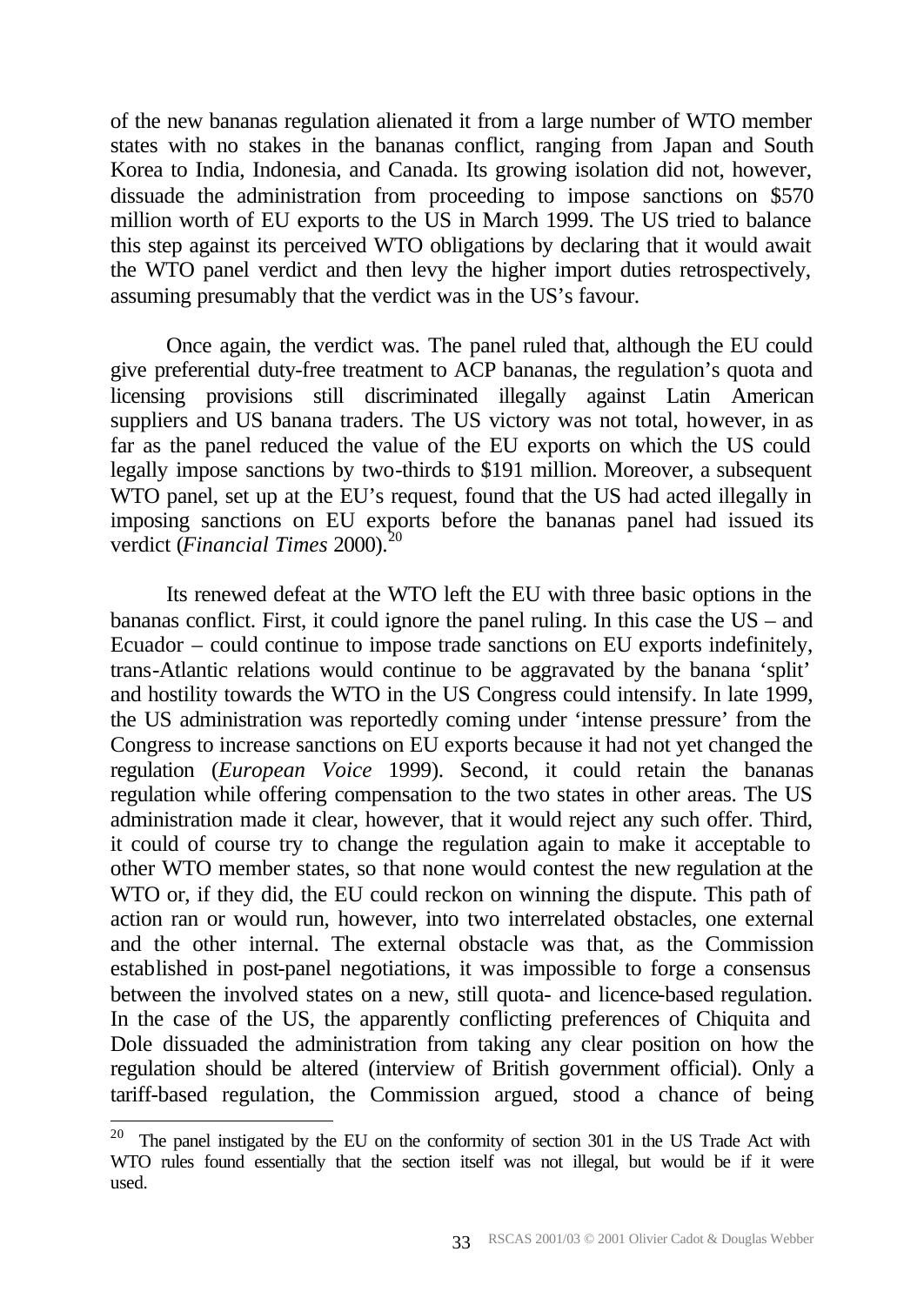acceptable or, at least, being defensible in the WTO in case its legality should be challenged. The internal obstacle was that there was still no qualified majority in the EU Council for a substantial, WTO-compatible revision of the regulation. The regulation's 'hard-core' defenders – France, Spain and Portugal - were too few to force the EU to appeal against the WTO panel's verdict, but they still appeared to have enough allies in the council – depending on the issue, Greece, Ireland and Italy – to prevent a sweeping or at least a rapid recasting of the regulation. Moreover, the position of the UK on the issue seemed still to be ambivalent, torn as it was between its loyalty to former British colonies (and trading companies) in the Caribbean and its support for the WTO and the multilateral trading system. Faced with Commission proposals to move to an exclusively tariff-based regulation by 2006, the 'southern bloc' insisted that the period of transition be extended from six to 10 years and that, rather than being automatic, the proposed introduction of a tariff-only regulation be re-assessed halfway through this period (*Europolitique* 1999; *Bulletin Quotidien Europe* 1999b). Combined French, Spanish, Portuguese, Greek and Irish opposition to the Commission's proposals prevented their adoption when they were put to the Council in July 2000 (*Financial Times* 2000b). The banana 'splits' were now roughly a decade old, but the tasks of achieving an intra-EU consensus on the issue and making any internally possible regulation internationally 'viable' were hardly any less intractable than at the beginning.

## **8. Conclusions and implications**

The banana 'splits' represent – in intellectual as well as practical terms - a fascinating deviant case in the wider context of EU external trade policy and trans-Atlantic trade relations. They are, in a practical sense, a deviant case because the formulation and implementation of the great bulk of EU trade policy and trans-Atlantic trade relations are conducted in the absence of deep political conflicts and of the conflicts that have broken out in EU trade policy and trans-Atlantic trade relations hardly any has proved so tenacious and so intractable as that over bananas, which, after all, account for an infinitesimally small proportion of intra-EU and trans-Atlantic trade. They are a deviant case in an intellectual sense because important parts of the literature on EU policy making, EU trade policy and public policy analysis would not have predicted that the EU bananas regulation would be adopted, at least not with the provisions it contained, and because it has proved intractable for quite different reasons than those which have been identified as driving numerous other major recent trans-Atlantic trade conflicts. In this article, we have attributed the original adoption of the regulation to a combination of the decision-making rules and norms in the EU's Agricultural Council and the distribution of preferences and preference intensities among the member government ministers in the council. Concretely,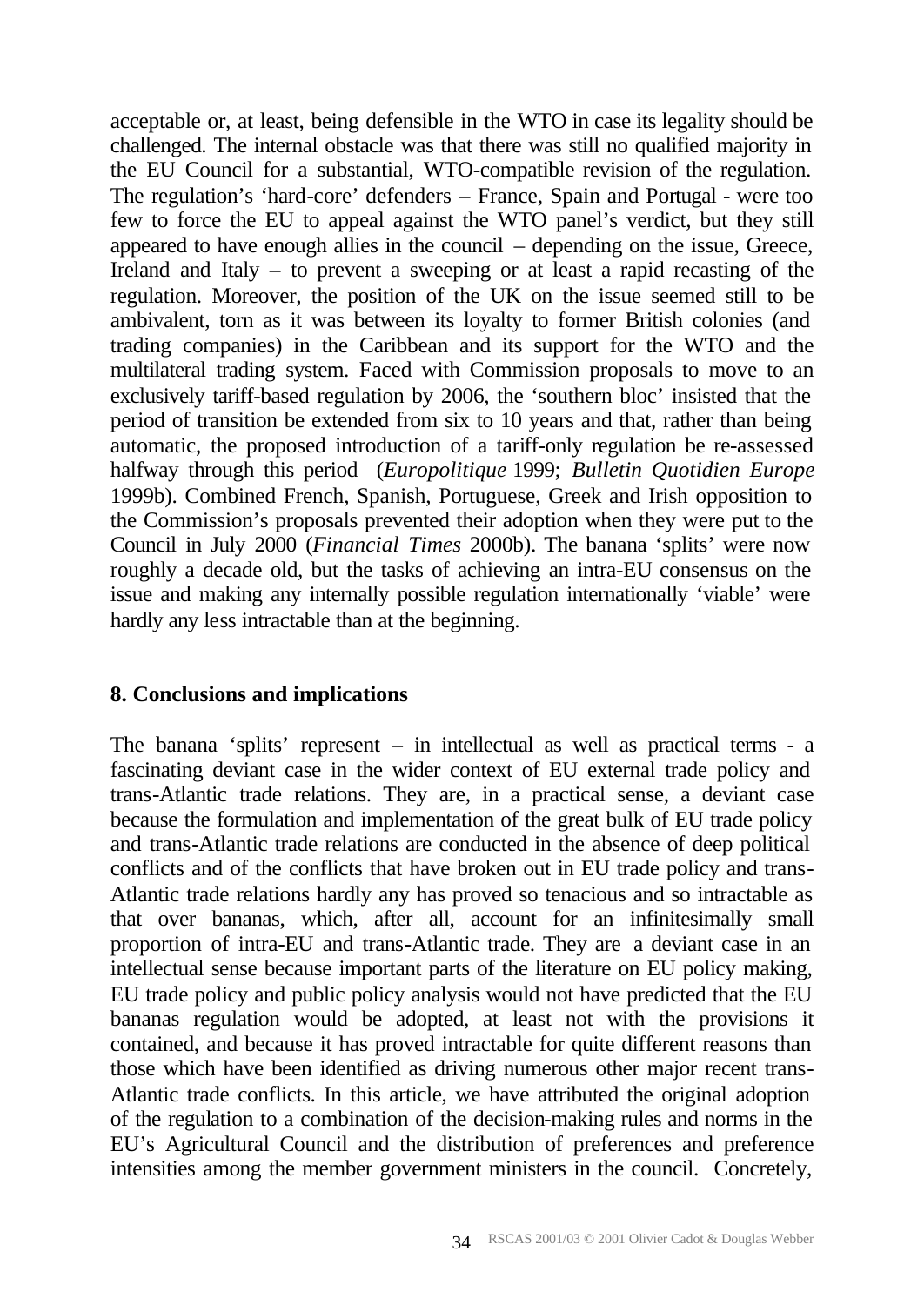the Council presidency was able to destroy a potential 'blocking minority' of anti-protectionist member governments by playing on the fact that, for these governments, which had no producer interests at stake on this issue, other agricultural *dossiers* were politically important and incorporating attractive proposals for these governments on these *dossiers* into an astutely crafted, larger policy 'package' in which the bananas regulation – so important for the other governments - was also subsumed. Because the provisions of the regulation were so one-sided and so threatening for the growers and especially traders of dollar bananas, the latter interests had a powerful incentive to mobilize against the regulation. We have attributed the relatively high intractability of the banana 'splits' additionally to the extent to which, on both sides of the Atlantic, the bananas policy making process has effectively been 'captured' by two sets of antagonistic particularistic interests. This outcome has been favoured by changes in the wider context of trade policy making in the EU and the US, most of all by the organization of (agricultural) trade policy making processes in the EU and the US. The recent reassertion of the supremacy of the member states over the European Commission in EU trade policy and the growing trade policy activism of the American Congress have arguably increased the influence of particularistic interests over trade policy on both sides of the Atlantic.

This analysis has stressed the atypical, extraordinary or unique character of the banana 'splits'. Some elements of the banana 'story' can, however, be identified in other trans-Atlantic trade conflicts. Of these, the shifting distribution of power in EU and US trade policy making facilitating the exercise of influence by particularistic interests is the most ominous. Other things being equal, this trend presages increasing antagonism in trans-Atlantic relations, whereby there is as much reason to fear a growth of protectionism in the US as in the EU (cf. Meunier 2000: 132). The increasingly contested nature of supranational integration in the EU and the increasing opposition to free trade and globalization in the US suggest that the trend itself is likely to strengthen rather than weaken.<sup>21</sup> The collapse of the 1999 Seattle WTO summit intended to launch a new round of international trade liberalization negotiations is arguably an early manifestation of the growing incapacity of the US and the EU to act either jointly or singly as 'motors' of international trade liberalization.

<sup>&</sup>lt;sup>21</sup> The growing powers and authority of the European Parliament (EP) in the EU may be seen as an exception or counter to this trend. It has been argued that the Parliament's growing powers will make the EU more responsive to 'broader social' (for example, consumer), as opposed to particularistic economic, interests (Peterson 1997: 17). The banana 'splits' do not, however, lend any support to this interpretation. The EP, whose trade policy role is only advisory, has always ardently supported the bananas regulation. Indeed, in November 2000, it was threatening to prevent a revision of the existing regulation by refusing to adopt an opinion on it (*European Voice* 2000b). It is possible that the growing role of the EP will lead rather to the formation of 'iron quadrangles' comprising the relevant EP committee and Commission directorate-general, national ministries and sectorally organized EU interest groups.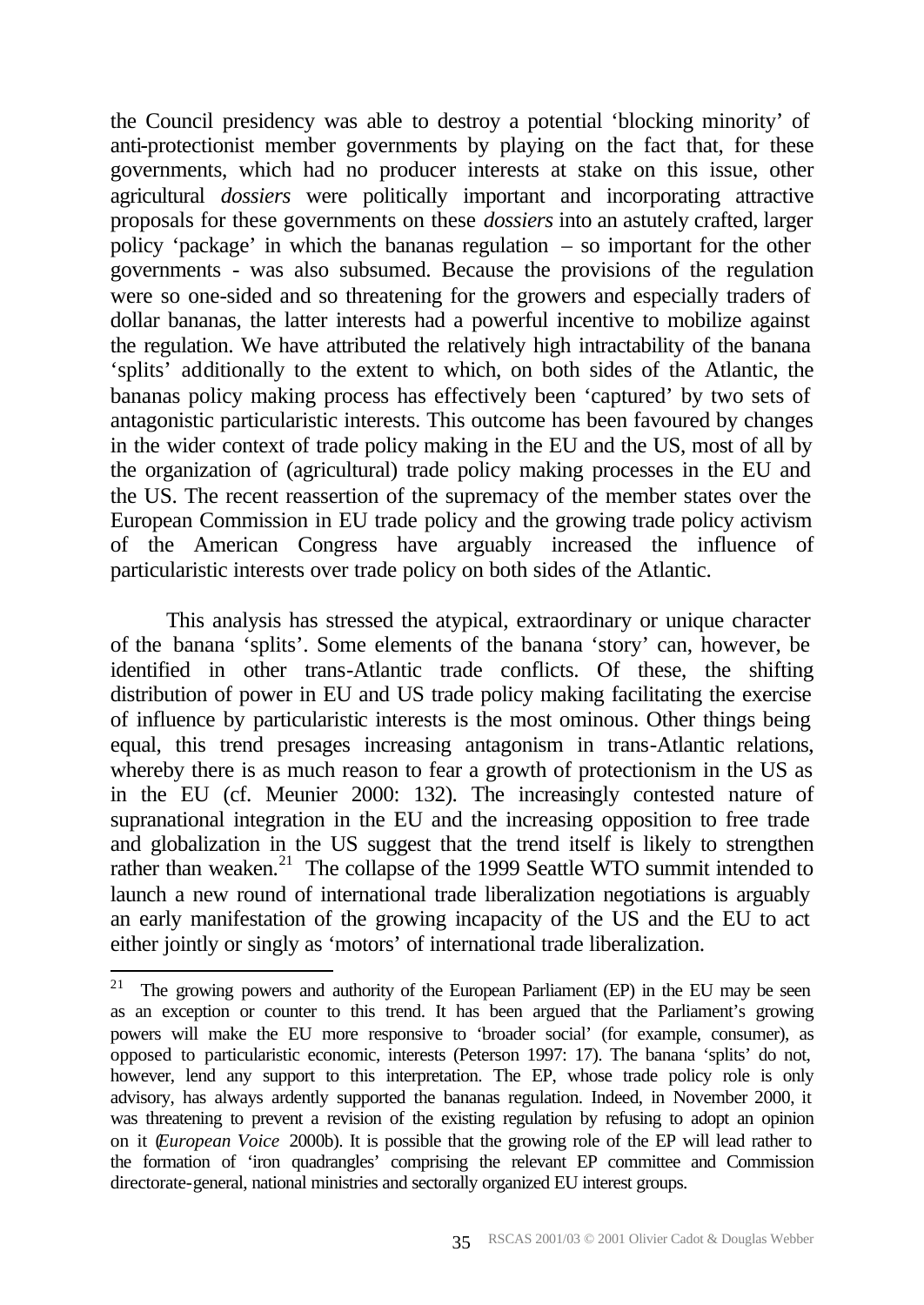There is, however, at least one glimmer of hope in the sombre story of the banana 'splits'. This is that the trans-Atlantic conflict has so far been fought out within the WTO and according to its dispute settlement rules. Whilst the banana 'splits' have seriously tested the WTO's authority and may have made it more difficult for the organization to resolve other important issues, such as the choice of a new secretary-general in 1999, and both the US and EU have, at different times and to different extents, toyed with the idea of openly flouting its dispute rules, neither has ultimately gone as far as to do so. *If* a durable settlement to the intra-EU and trans-Atlantic banana splits should be found, then this will have been primarily attributable to the moderating effect of the WTO on the combatants. Meunier (2000: 115-119) has portrayed how, in trans-Atlantic negotiations, the EU's decision-making rules make it unlikely that the US would be able to force it to acquiesce in a substantial change in the policy status quo. Meunier's analysis assumes, however, that trans-Atlantic trade negotiations take place in an anarchic international political environment. But with the transition from the GATT to the WTO with its greatly strengthened dispute settlement instruments, trans-Atlantic trade takes place less in an anarchic political world than within an international legal regime that may impose considerable constraints on the range of measures that states may deploy in international trade conflicts. Both the US and EU supported the strengthening of the GATT/WTO's dispute settlement mechanisms. To the extent that they have exercised restraint in the banana 'splits', their principal motive has been not to undermine the new procedures and heighten the risk that their behaviour would thus inflict lasting damage on the multilateral trading system. Certainly, as far as the EU is concerned, US threats and menaces *as such* have not made it more ready to make concessions on the bananas regulation. Rather they have had the opposite effect of increasing European solidarity in support of the regulation. The prospect, on the other hand, that an explicit EU refusal to comply with the WTO banana dispute verdicts might undermine the WTO has encouraged the member governments to try to develop a WTO-compatible regulation (interview of EU officials). The fear that the banana 'splits' might damage the WTO as well as poison trans-Atlantic trade relations more generally has also motivated another development that may facilitate a resolution of the conflict: the increased participation in the *dossier* of the leadership of the European Commission and the Commission's DG for external trade relations at the expense of the agricultural ministers since the second WTO verdict declaring the revised regulation illegal in April 1999.<sup>22</sup> These two developments together

<sup>22</sup> The initial Commission proposals to bring the bananas regulation in line with WTO requirements were drawn up in 1999 – unusually – under the supervision of the Commission's deputy secretary general, Bernhard Zepter (*European Voice* 1999 and *Bulletin Quotidien Europe* 1999b). The current external trade commissioner, Pascal Lamy, has pushed hard for a revision of the bananas regulation that would conform with WTO rules (see, for example, *Bulletin Quotidien Europe* 2000).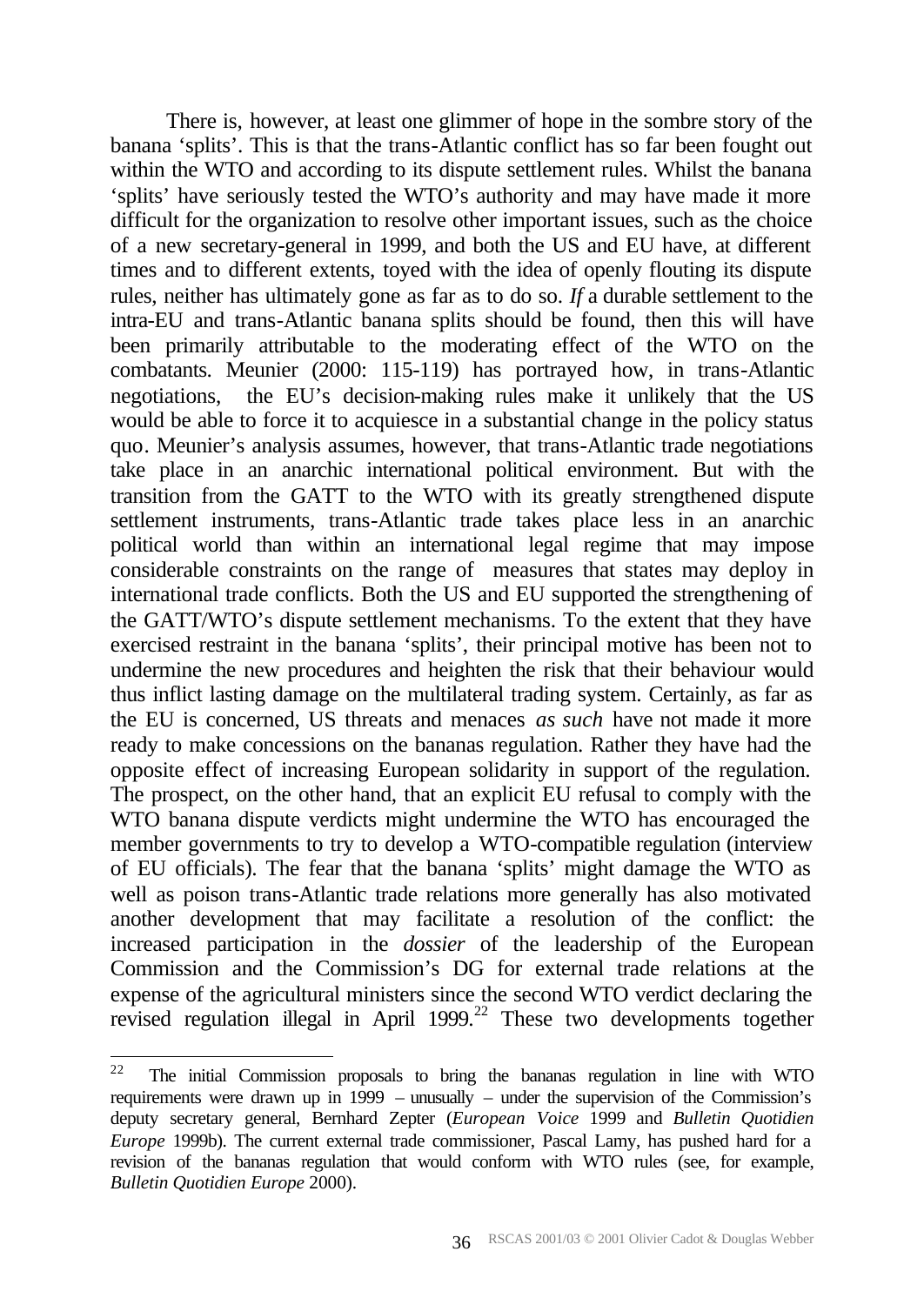made it more probable that the banana 'splits' would not prove irreparable and that neither the European integration process, nor the trans-Atlantic relationship, nor the WTO and multilateral international trading system would finally 'slip over' bananas. More probable … but not certain – for, as a banana-split-weary European Commission official remarked at one stage during the long conflict: 'You can never taken anything for granted on bananas'.<sup>23</sup>

Olivier Cadot University of Lausanne E-mail: Olivier.Cadot@hec.unil.ch Douglas Webber INSEAD (European Institute of Business Administration) E-mail: douglas.webber@insead.edu.sg

<sup>23</sup> Quotation from *European Voice* 1996.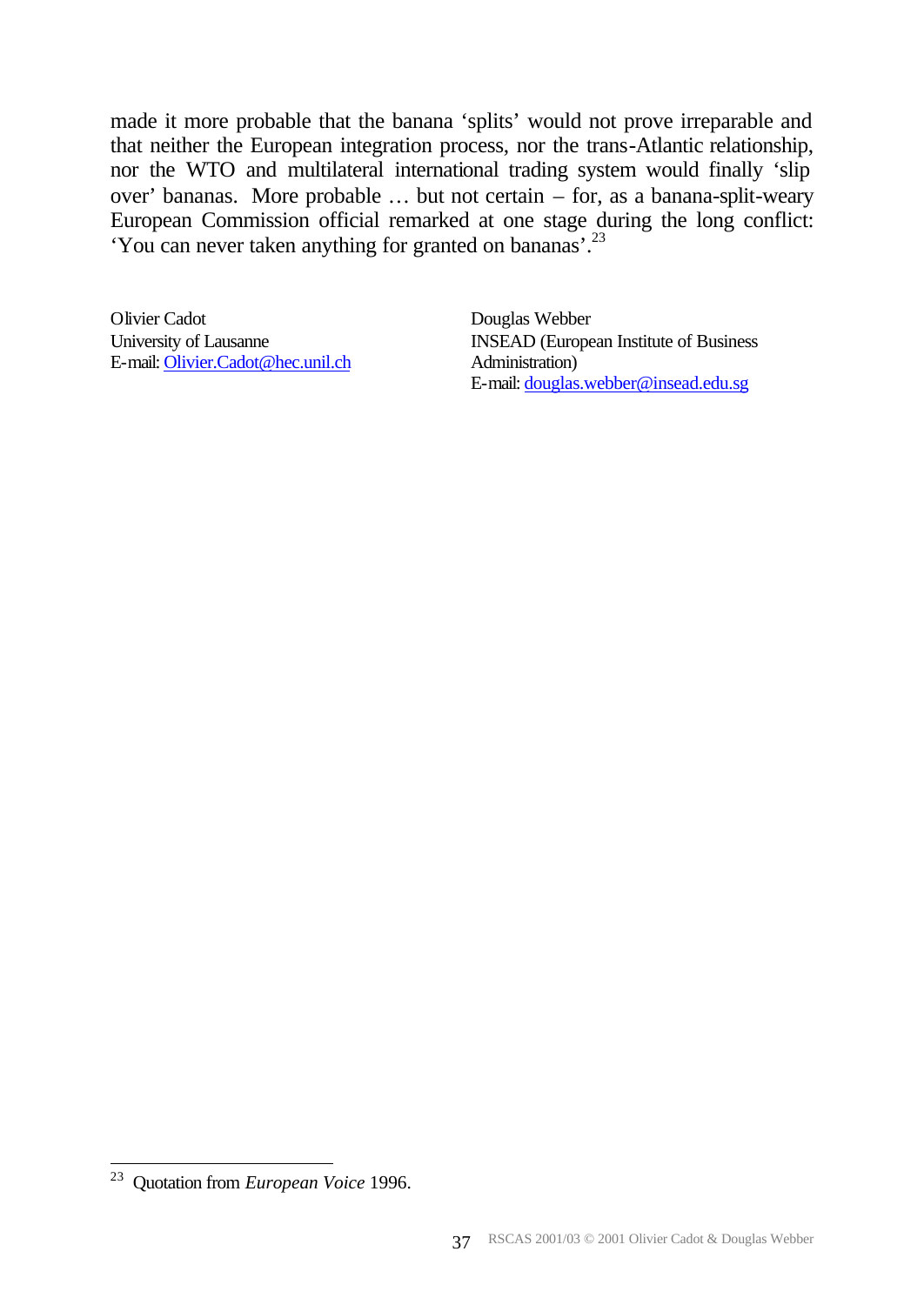# **BIBLIOGRAPHY**

Barber, Lionel (1998) 'Move over, Metternich', in: *Financial Times*, 16 July.

Bhagwati, Jagdish (1965) "On the equivalence of tariffs and quotas"; in Robert E. Baldwin et al. (eds.), *Trade, Growth and the Balance of Payments: Essays in Honour of Gottfried Haberler,* Chicago: Rand McNally.

--- and Hugh T. Patrick, eds. (1990), *Aggressive Unilateralism: America's 301 Trade Policy and the World Trading System*; Harvester Wheatsheaf.

Borrell, Brent (1994) *EU Bananarama III*. Washington: World Bank, Policy Research Working Paper 13/86.

---- (1998) 'Don't bend the rules on bananas', in: *Financial Times*, 23 January.

---- (1999a) "Bananas: straightening out bent ideas on trade as aid", paper prepared for the Conference on agriculture and new trade agenda from a development perspective, Geneva, 1-2 October 1999; Center for International Economics, Canberra and Sydney.

---- (1999b) 'A Brussels solution that is bananas', in: *Financial Times*, 3 November.

Borrell, Brent and Cuthberson (1991) *Olivier, can you please fill in this reference?*

Borrell, Brent and Yang (1990) *Ditto!*

Borrell, Brent and Yang (1992) *Ditto!*

*Bulletin Quotidien Europe* (1998a) 'The General Council no longer exercises its coordinating role in Community activity …', no. 7291, 2 September, pp. 3-4.

*Bulletin Quotidien Europe* (1998b) 'EU/United States: Mrs Barshefsky in favour of launching global trade negotiations', no. 7325, 19 and 20 October, p. 7.

*Bulletin Quotidien Europe* (1999a) 'EU/bananas: Panama invites ACP countries to elaborate common position with dollar banana producers', no. 7450, 22 April.

*Bulletin Quotidien Europe* (1999b) 'EU bananas: European Commission proposes an import regime', no. 7591, 11 November.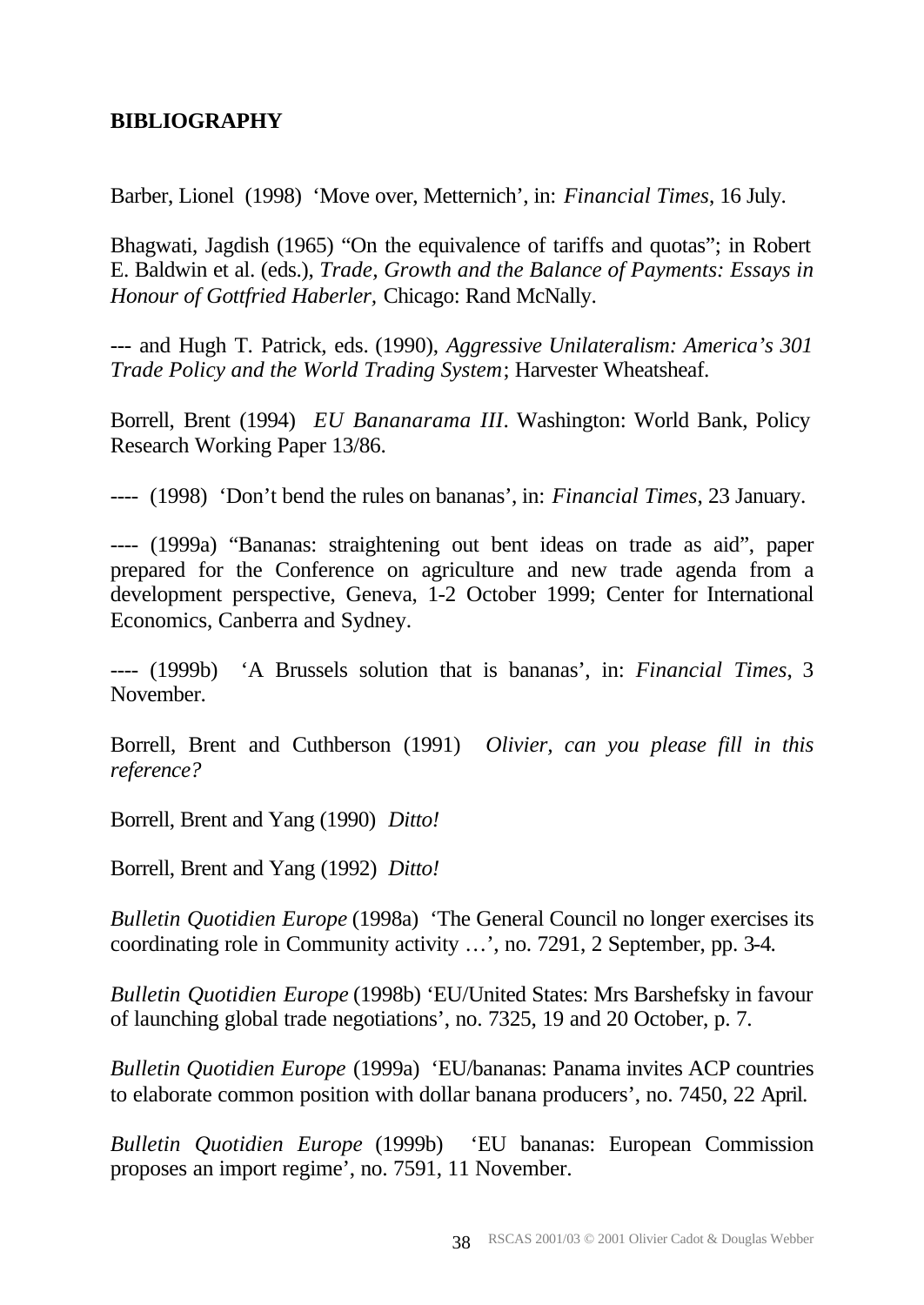*Bulletin Quotidien Europe* (1999c) 'EU/bananas: First reactions from fifteen to Commission proposal', no. 7595, 18 November.

*Bulletin Quotidien Europe* (2000) 'EU/bananas: Lamy says that EU can no longer delay a decision', no. 7723, 24 May.

Cadot, Olivier and Douglas Webber (1996) *Banana Split in Europe*. Fontainebleau: Insead (Teaching Cases A & B).

Center for Responsive Politics (1999a) 'Ohio: Top Contributors' (www.opensecrets.org/states/contribs/OH.htm).

Center for Responsive Politics (1999b) 'Results: Individual Donors Search' (www.crp.org/indivs/cgi-win/indivs.exe).

Center for Responsive Politics (1999c) 'Serious money: The Top 100 Overall Contributors'

(www.opensecrets.org/pubs/bigpicture2000/top\_contrib/top100.ihtml).

Center for Responsive Politics (1999d) 'Top 50 Individual Contributors' (www.opensecrets.org/pubs/bigpicture2000/top\_contrib/indiv.ihtml).

Center for Responsive Politics (19993) 'Top 50 Soft Money Contributors' (www.opensecrets.org/pubs/bigpicture2000/top\_contrib/softmoney.ihtml).

Common Cause (1995) '"Banana Republic"' (press release). Washington: Common Cause.

De Jonquières, Guy (1998) 'Slipping on a banana skin', in: *Financial Times*, 13 November.

De Jonquières, Guy (1999) 'Trade goes bananas', in: *Financial Times*, 26 January.

De Jonquières, Guy and Nancy Dunne (1999) 'A partnership in peril', in: *Financial Times*, 8 March.

*Der Spiegel* (1997) 'Karlsruhe gegen Luxemburg', 27 October, p. 16.

*Der Spiegel* (1998a): 'Massive Drohung', no. 26, 22 June, p. 71.

*Der Spiegel* (1998b): ,Krank oder betrunken', no. 36, 31 August, p. 48.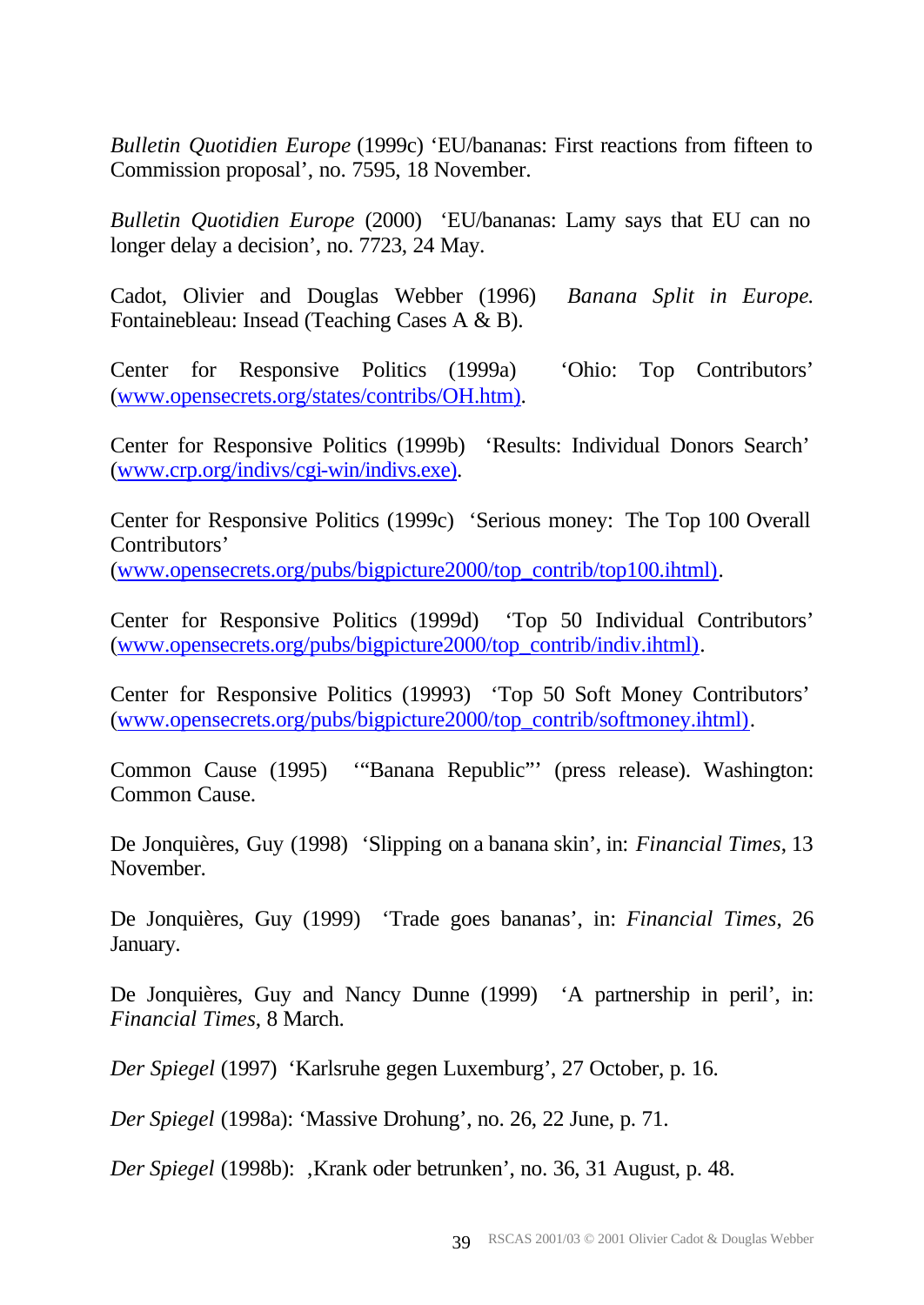Destler, I.M. (1995) *American Trade Politics* (third edition). Washington, D.C. and New York: Institute for International Economics and Twentieth Century Fund.

Destler, I.M. and Peter J. Balint (1999) *The New Politics of American Trade: Trade, Labor, and the Environment*. Washington, DC: Institute for International Economics.

Dunne, Nancy (1999) 'Conflicts turn nasty as each side puts Number One first', in: *Financial Times*, 5 March.

European Commission (1995) *Report on the Operation of the Banana Regime*. Brussels: European Commission.

European Commission (1998), "The US/EU banana dispute: modifications to the EC banana regime", DG!, http://europe.eu.int/comm/dg01/1011banan.htm).

*European Voice* (1996) 'Fischler moves to end banana dispute', 29 February – 6 March.

*European Voice* (1998) 'Court case puts banana import regime at risk', 26 March – 1 April.

*European Voice* (1999) 'Commission bids to end banana war with the US', 21- 27 November.

*European Voice* (2000a) 'Union "closer" to deal with US on bananas', 16-22 March.

*European Voice* (2000b) 'MEPs stand-off threatens deal over bananas', 16-22 November.

*Europolitique* (1998a) 'La liste de sanctions envenime la guerre de la banane', 14 November.

*Europolitique* (1998b) 'Washington confirme ses sanctions dans le cadre de la "guerre de la banane"', 24 December.

*Europolitique* (1999) 'Les quinze accueillent froidement le nouveau système d'importation de bananes', 17 November.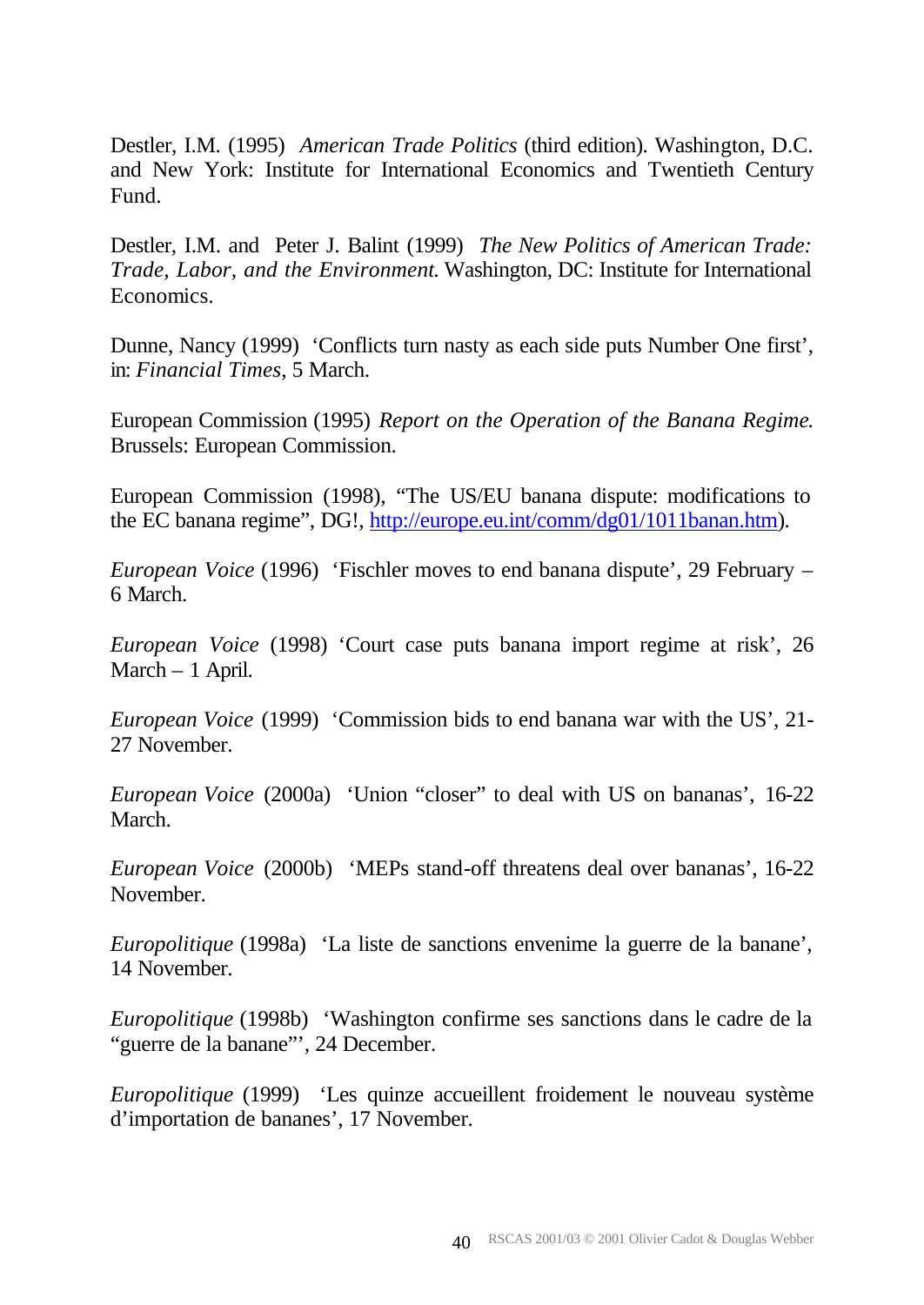Everling, U. (1996) 'Will Europe slip on bananas? The bananas judgment of the Court of Justice and national courts', in: *Common Market Law Review* 33, pp. 401-437.

*Financial Times* (1995) 'Dole puts banana campaign on hold', 13 December.

*Financial Times* (1996) 'Bruised fruit', 21 October.

*Financial Times* (1999a) 'Brussels to back proposals to bring end to banana war', 9 November.

*Financial Times* (1999b) 'Euro-MPs try to dilute car recycling rule', 22 November.

*Financial Times* (2000a) 'WTO raps US over banana dispute sanctions', 16 March.

*Financial Times* (2000b) 'Banana deal stalled by EU foreign ministers', 11 July.

Garten, Jeffrey (1997) 'Business and Foreign Policy', in: *Foreign Affairs* 76:3 (May/June 1997), pp. 67-79.

Gilpin, Robert (2000) *The Challenge of Global Capitalism: The World Economy in the 21st Century*. Princeton, New Jersey: Princeton University Press.

Grant, Wyn (1993) *Business and Politics in Britain*. Basingstoke and London: Macmillan, second edition.

Hallam, David and Professor the Lord Peston (1997) *The Political Economy of Europe's Banana Trade*. Reading: University of Reading Department of Agricultural and Food Economics, Occasional Paper No. 5.

Hanson, Brian (1998) 'What Happened to Fortress Europe?: External Trade Policy Liberalization in the European Union', in: *International Organization*  52:1 (winter 1998), pp. 55-85.

Hayes-Renshaw, Fiona and Helen Wallace (1997) *The Council of Ministers*. Basingstoke and London: Macmillan.

Héritier, Adrienne 1993: 'Policy-Netzwerkanalyse als Untersuchungsinstrument im europäischen Kontext: Folgerungen aus einer empirischen Studie regulativer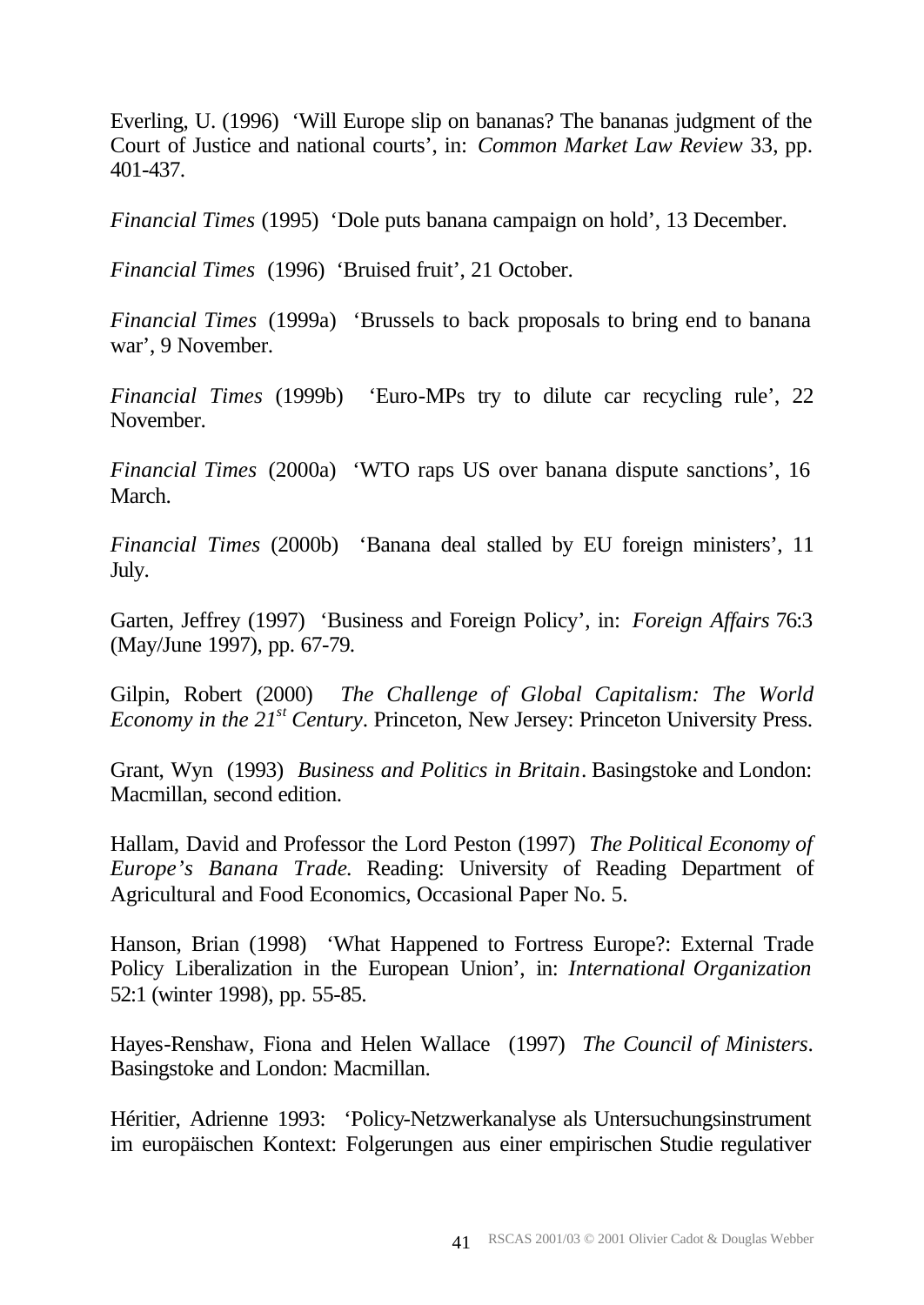Politik' in: Héritier (ed.), *Policy-Analyse: Kritik und Neuorientierung*. Opladen: Westdeutscher Verlag, pp. 432-447.

Ikenberry, G. John (2000): ,Don't Panic: How Secure Is Globalization's Future?' In: *Foreign Affairs* 79:3 (May/June 2000), pp. 145-151.

Kasteele, Adelien van de (1998) "The banana chain: the macro economics of the banana trade", paper prepared for the International Banana Conference, Brussels, 4-6 May 1998.

Kuilwijk, Kees Jan (1996) 'The EC banana saga: Some reflections on the rights of EC importers and the Community public interest', in: Kuilwijk and Robert Wright (eds), *European Trade and Industry in the 21st Century: Future Directions in EC Law and Policy*. Beuningen: Nexed.

Kumm, Mattias (1998) 'Who is the Final Arbiter of Constitutionality in Europe? Three Conceptions of the Relationship between the German Federal Constitutional Court and the European Court of Justice and the Fate of the European Market Order for Bananas'. Cambridge: Harvard Law School Jean Monnet Paper.

Laffan, Brigid (1997) *The Finances of the European Union*. Basingstoke and London: Macmillan.

Majone, Giandomenico (1996) *Regulating Europe*. London: Routledge.

Mann, James (2000) *About Face: A History of America's Curious Relationship with China, from Nixon to Clinton.* New York: Vintage Books.

Messerlin, Patrick (1997) 'Mourir pour la banane?' In: *Le Figaro*, 19 September.

Messerlin, Patrick (1999) 'L'affaire de la banane evenime les relations commerciales', in: *Le Monde*, 9 February.

Müller-Armack, Alfred (1971) *Auf dem Weg nach Europa*. Tübingen and Stuttgart: Rainer Wunderlich and C.E. Poeschel.

Nicoll, William (1994), Representing the States', in: Andrew Duff, John Pinder and Roy Pryce (eds), *Maastricht and Beyond: Building the European Union*. London and New York: Routledge, pp. 190-206.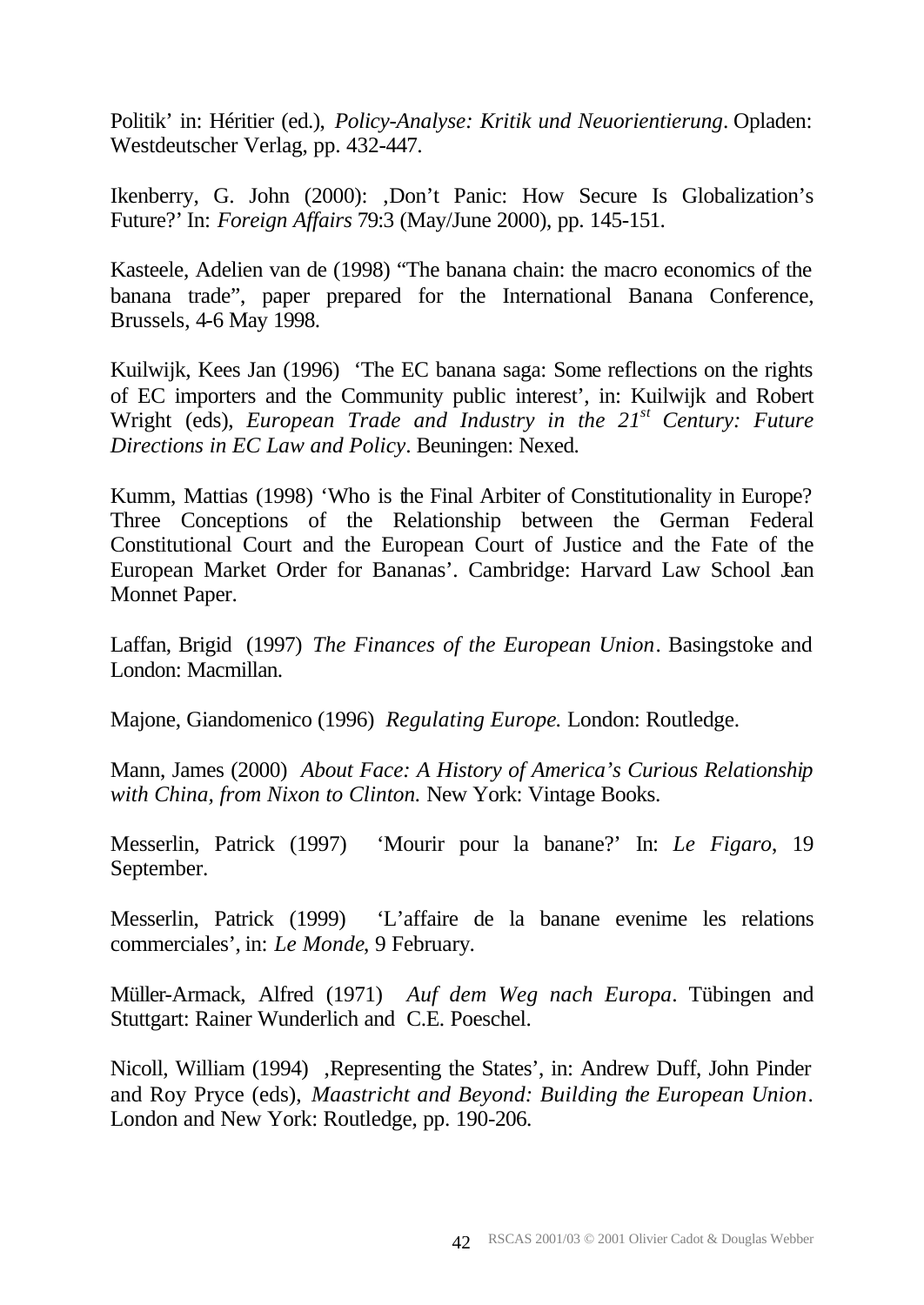Nugent, Neill (1994) *The Government and Politics of the European Union*. Durham, NC: Duke University Press.

Olson, Mancur (1965) *The Logic of Collective Action*: *Public Goods and the Theory of Groups*. Cambridge, MA: University of Harvard Press.

Pedler, R.H. (1994) 'The Fruit Companies and the Banana Trade Regime (BTR)', in: Pedler and M.C.P.M. Van Schendlen, *Lobbying in the European Union*. Aldershot: Dartmouth, pp. 67-91.

Peel, Quentin and Guy de Jonquières (1999) 'Politicians unable to escape proceedings', in: *Financial Times*, 12 February.

Peterson, John (1994) 'Europe and America in the Clinton era', in: *Journal of Common Market Studies* 32:3 (September 1994), pp. 411-426.

Peterson, John (1997) 'States, societies and the European Union', in: *West European Politics* 20:4 (October 1997), pp. 1-23.

Putnam, Robert D. (1993) 'Diplomacy and Domestic Politics: The Logic of Two-Level Games', appendix in: Peter B. Evans, Harold K. Jacobson and Putnam (eds), *Double-Edged Diplomacy: International Bargaining and Domestic Politics*. Berkeley, Los Angeles and London: University of California Press, pp. 431-468.

Ruggie, John Gerard (1994) 'At Home Abroad, Abroad at Home: International Liberalisation and Domestic Stability in the New World Economy', in: *Millennium: Journal of International Studies* 24:3, pp. 507-526.

Soisson, Jean-Pierre (1993) *Politique en jachère*. Paris: Albin Michel.

Spence, David (1995) 'Negotiations, coalitions and the resolution of inter-state conflicts', in: Martin Westlake, *The Council of the European Union*. London: Cartermill, pp. 373-389.

Stevens, Christopher (1996) 'EU policy for the banana market: The external impact of internal policies', in: Helen Wallace and William Wallace (eds), *Policy-Making in the European Union*. Oxford: Oxford University Press, 1996, pp. 325-251.

*Süddeutsche Zeitung* (1995) 'Ernährungsminister Borchert steuert in Brüssel auf die sichere Niederlage zu', 15 May.